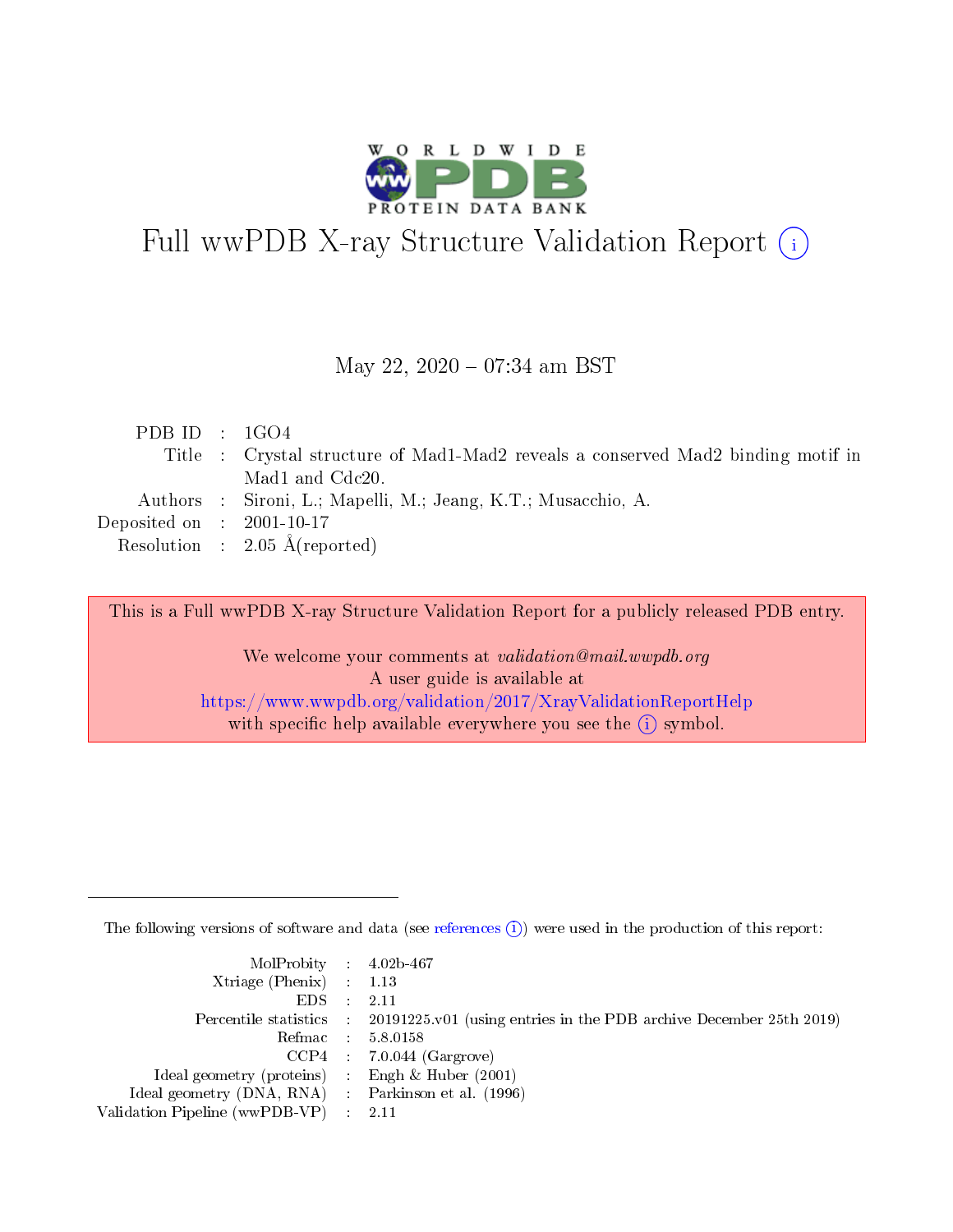# 1 [O](https://www.wwpdb.org/validation/2017/XrayValidationReportHelp#overall_quality)verall quality at a glance  $(i)$

The following experimental techniques were used to determine the structure: X-RAY DIFFRACTION

The reported resolution of this entry is 2.05 Å.

Percentile scores (ranging between 0-100) for global validation metrics of the entry are shown in the following graphic. The table shows the number of entries on which the scores are based.



| Metric                | Whole archive<br>$(\#\text{Entries})$ | Similar resolution<br>$(\#\text{Entries},\,\text{resolution}\,\,\text{range}(\textup{\AA}))$ |
|-----------------------|---------------------------------------|----------------------------------------------------------------------------------------------|
| $R_{free}$            | 130704                                | 1692 (2.04-2.04)                                                                             |
| Clashscore            | 141614                                | 1773 (2.04-2.04)                                                                             |
| Ramachandran outliers | 138981                                | 1752 (2.04-2.04)                                                                             |
| Sidechain outliers    | 138945                                | $1752(2.04-2.04)$                                                                            |
| RSRZ outliers         | 127900                                | $1672(2.04-2.04)$                                                                            |

The table below summarises the geometric issues observed across the polymeric chains and their fit to the electron density. The red, orange, yellow and green segments on the lower bar indicate the fraction of residues that contain outliers for  $\geq=3$ , 2, 1 and 0 types of geometric quality criteria respectively. A grey segment represents the fraction of residues that are not modelled. The numeric value for each fraction is indicated below the corresponding segment, with a dot representing fractions  $\epsilon=5\%$  The upper red bar (where present) indicates the fraction of residues that have poor fit to the electron density. The numeric value is given above the bar.

| Mol            | Chain                   | Length |     | Quality of chain |                  |                      |
|----------------|-------------------------|--------|-----|------------------|------------------|----------------------|
|                |                         |        | 12% |                  |                  |                      |
|                | А                       | 205    | 61% |                  | 32%              | $\ddot{\phantom{1}}$ |
|                |                         |        | 9%  |                  |                  |                      |
|                | $\boldsymbol{B}$        | 205    | 71% |                  | 21%              | 5%<br>$\bullet$      |
|                |                         |        | 8%  |                  |                  |                      |
|                | $\mathcal{C}$           | 205    | 76% |                  | 17%              | $\ddots$ 5%          |
|                |                         |        | 57% |                  |                  |                      |
|                | D                       | 205    | 30% | 60%              |                  | $\cdots$ 6%          |
|                |                         |        | 14% |                  |                  |                      |
| 2              | E                       | 100    | 51% | 34%              | $\bullet\bullet$ | 13%                  |
|                |                         |        | 19% |                  |                  |                      |
| $\overline{2}$ | $\overline{\mathrm{F}}$ | 100    | 57% | 26%              |                  | 13%                  |

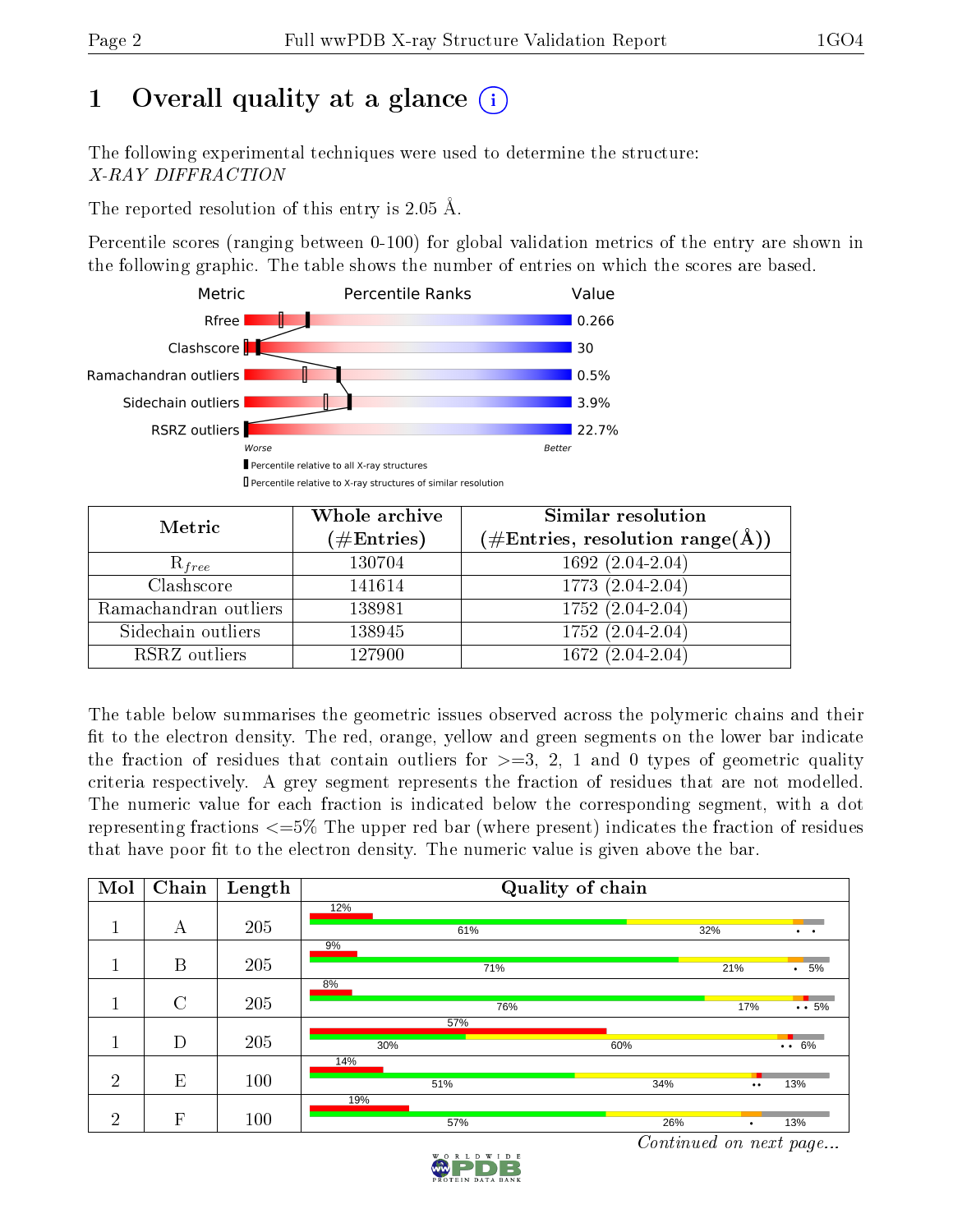| Mol | $Chain$ Length | Quality of chain |  |     |                 |
|-----|----------------|------------------|--|-----|-----------------|
|     |                | 20%              |  |     |                 |
|     | 100            | 51%              |  | 42% | 6%              |
|     |                | 30%              |  |     |                 |
|     | 100            | 42%              |  | 47% | 7%<br>$\bullet$ |

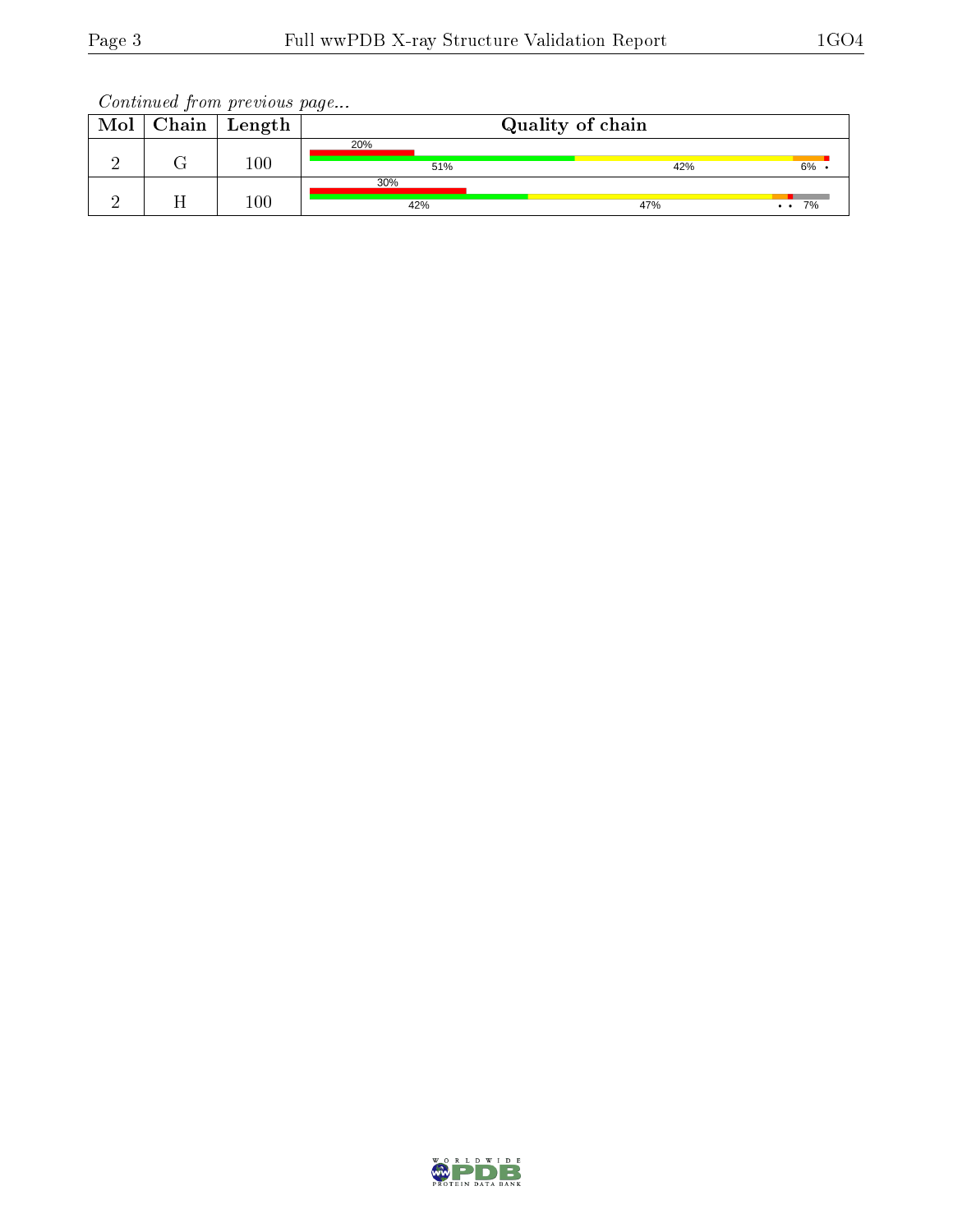# 2 Entry composition (i)

There are 3 unique types of molecules in this entry. The entry contains 9928 atoms, of which 0 are hydrogens and 0 are deuteriums.

In the tables below, the ZeroOcc column contains the number of atoms modelled with zero occupancy, the AltConf column contains the number of residues with at least one atom in alternate conformation and the Trace column contains the number of residues modelled with at most 2 atoms.

| Mol | Chain         | Residues | Atoms |      |     |                |                | $ZeroOcc \   \$ AltConf | Trace |  |
|-----|---------------|----------|-------|------|-----|----------------|----------------|-------------------------|-------|--|
|     | А             | 196      | Total |      |     |                | S              | 0                       |       |  |
|     |               |          | 1578  | 1014 | 254 | 306            | $\overline{4}$ |                         |       |  |
|     | В             | 195      | Total | C    | Ν   |                | S              | 0                       |       |  |
|     |               |          | 1568  | 1008 | 253 | 303            | $\overline{4}$ |                         |       |  |
|     | $\mathcal{C}$ | 195      | Total | C    | N   |                | S              |                         |       |  |
|     |               |          | 1568  | 1008 | 253 | 303            | $\overline{4}$ |                         |       |  |
|     |               |          | Total | C    | N   |                | S              |                         |       |  |
|     | 193           | 1556     | 1002  | 250  | 300 | $\overline{4}$ |                |                         |       |  |

Molecule 1 is a protein called Mitotic spindle assembly checkpoint protein MAD2A.

There are 4 discrepancies between the modelled and reference sequences:

| Chain | Residue | Modelled | Actual     | Comment                                       | Reference  |
|-------|---------|----------|------------|-----------------------------------------------|------------|
|       | 133     | ALA      | $\rm{ARG}$ | engineered mutation                           | UNP Q13257 |
|       | 133     | ALA      | $\rm{ARG}$ | engineered mutation   UNP $Q13\overline{257}$ |            |
|       | 133     | ALA      | $\rm{ARG}$ | engineered mutation   UNP $Q13257$            |            |
|       | 133     | ALA      | $\rm{ARG}$ | engineered mutation   UNP $Q13257$            |            |

Molecule 2 is a protein called Mitotic spindle assembly checkpoint protein MAD1.

| Mol                         | Chain | Residues | Atoms |               |     |                    |     | ZeroOcc | $\mid$ AltConf $\mid$ Trace |  |
|-----------------------------|-------|----------|-------|---------------|-----|--------------------|-----|---------|-----------------------------|--|
| $\mathcal{D}$               | Ε     | 87       | Total | $\mathcal{C}$ | N   |                    |     |         |                             |  |
|                             |       |          | 722   | 433           | 143 | 142                | - 4 |         |                             |  |
| $\mathcal{D}_{\mathcal{A}}$ | F     | 87       | Total | C             | N   |                    | S   |         |                             |  |
|                             |       |          | 722   | 433           | 143 | 142                | -4  |         |                             |  |
| $\mathcal{D}_{\mathcal{A}}$ | G     | 100      | Total | C             | N   |                    | S   |         |                             |  |
|                             |       |          | 816   | 489           | 160 | 163                | -4  |         |                             |  |
| റ                           |       |          | Total | C             | N   | $\left( \ \right)$ | S   |         |                             |  |
| H                           | 93    | 770      | 464   | 150           | 152 | $\overline{4}$     |     |         |                             |  |

• Molecule 3 is water.

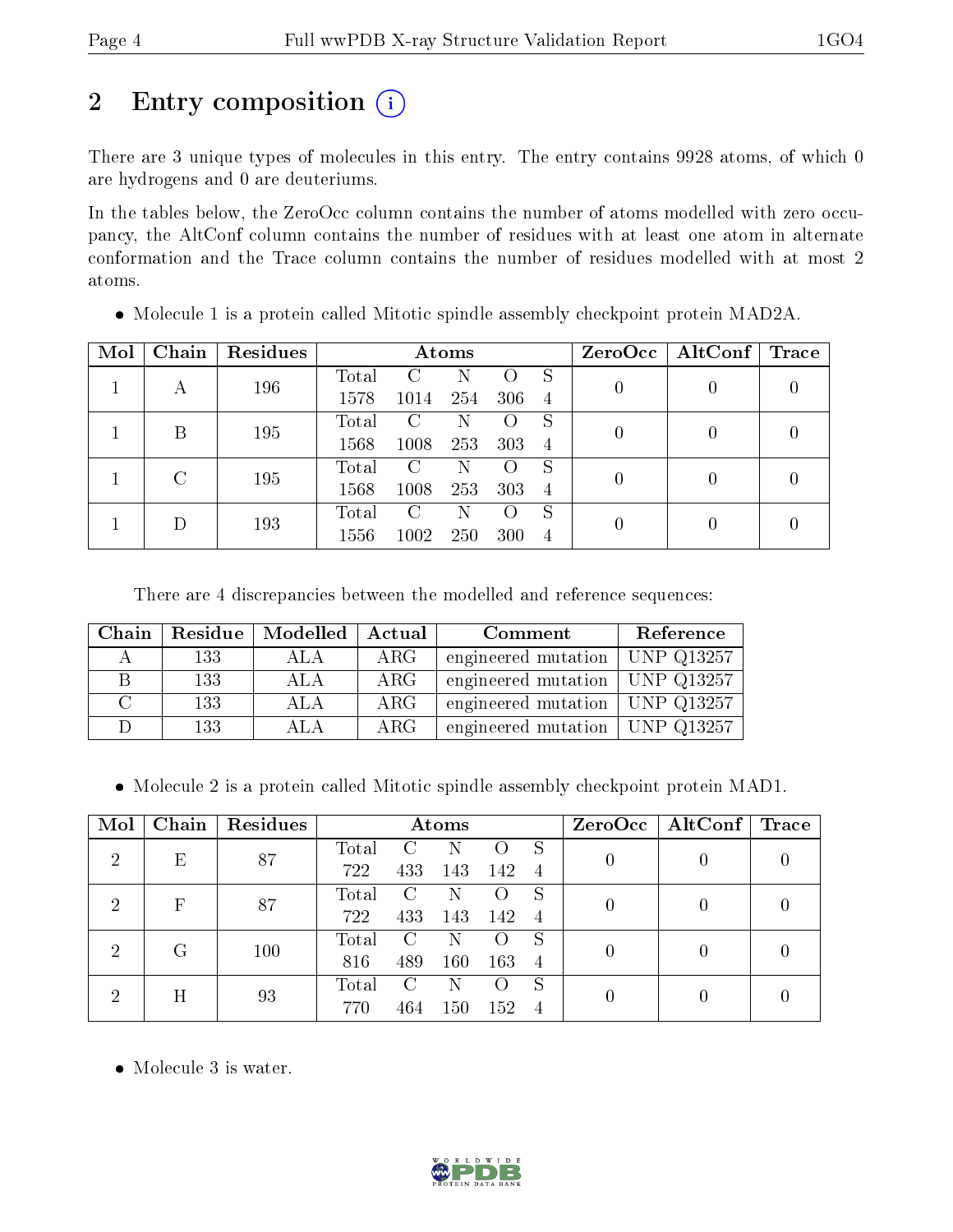| Mol | Chain            | Residues | Atoms                                 | ZeroOcc        | AltConf        |
|-----|------------------|----------|---------------------------------------|----------------|----------------|
| 3   | $\boldsymbol{A}$ | 88       | Total<br>$\overline{O}$<br>88<br>88   | $\overline{0}$ | $\overline{0}$ |
| 3   | B                | 124      | $\overline{O}$<br>Total<br>124<br>124 | $\overline{0}$ | $\overline{0}$ |
| 3   | $\rm C$          | 225      | $\overline{O}$<br>Total<br>225<br>225 | $\overline{0}$ | $\overline{0}$ |
| 3   | D                | 45       | Total<br>$\rm{O}$<br>45<br>45         | $\theta$       | $\overline{0}$ |
| 3   | E                | 56       | Total<br>$\Omega$<br>56<br>56         | $\overline{0}$ | $\overline{0}$ |
| 3   | $\mathbf{F}$     | 35       | Total<br>$\Omega$<br>35<br>35         | $\overline{0}$ | $\overline{0}$ |
| 3   | G                | 24       | Total<br>$\overline{O}$<br>24<br>24   | $\theta$       | $\overline{0}$ |
| 3   | H                | 31       | Total<br>$\Omega$<br>31<br>31         | 0              | $\overline{0}$ |

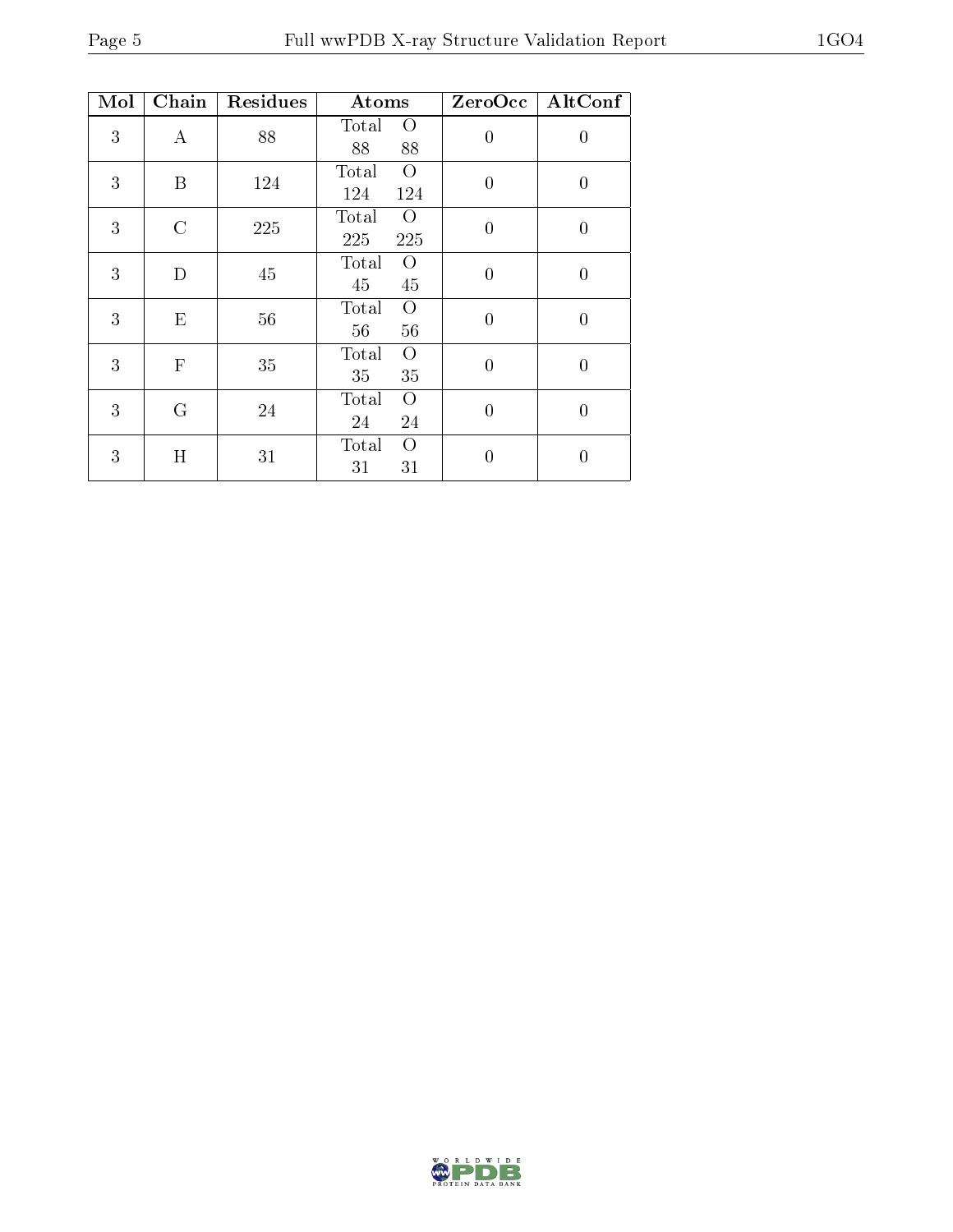# 3 Residue-property plots  $(i)$

These plots are drawn for all protein, RNA and DNA chains in the entry. The first graphic for a chain summarises the proportions of the various outlier classes displayed in the second graphic. The second graphic shows the sequence view annotated by issues in geometry and electron density. Residues are color-coded according to the number of geometric quality criteria for which they contain at least one outlier: green  $= 0$ , yellow  $= 1$ , orange  $= 2$  and red  $= 3$  or more. A red dot above a residue indicates a poor fit to the electron density (RSRZ  $> 2$ ). Stretches of 2 or more consecutive residues without any outlier are shown as a green connector. Residues present in the sample, but not in the model, are shown in grey.

- $120/$ Chain A: 61%  $32%$ E8 •  $\frac{1}{2}$  $\frac{119}{119}$  $\frac{1}{2}$ **•**<br>F24 •  $\frac{1}{27}$  $\frac{128}{128}$  $\frac{1}{12}$  $\frac{1}{2}$  $\frac{172}{172}$ **•**<br>L84 **LEU SER SER**  $\mathbf{g}$  $\overline{\mathbf{H}}$  $\frac{21}{2}$  $\frac{2}{3}$ R14 G15  $\frac{16}{16}$  $\frac{17}{4}$ E18  $\frac{1}{2}$ Y33  $\frac{34}{2}$ T42 R45 Y49  $\overline{54}$ T57 D58 I62 N66  $\mathbb{E}$  $\mathbb{Z}$ K73 D74 W75 L76 Y77  $\frac{8}{2}$  $\frac{2}{8}$ K83  $\frac{1}{\sqrt{25}}$  $\frac{1}{\sqrt{25}}$  $\frac{110}{1111}$ **K111**<br>Piirs  $\frac{112}{2113}$ S114 •  $\frac{115}{2146}$ **E**<br>E118 I132 •  $\frac{1135}{\pi 126}$ D160 • E165 • I124 P164 F174 W100 Q101 F102 D103 K108 T109 D113 P116 R117 K119 Q125 D126 R129 T136 L142 P143 F151 I155 Y156 L161 V162 V163 K166 W167 I175 T176 N177 S178 E179 R182 V87 R99  $\frac{1}{202}$  $\frac{1}{203}$ T188 N194 V197 A198 Y199  $\frac{8}{2}$ I201 ASN ASP • Molecule 1: Mitotic spindle assembly checkpoint protein MAD2A
- Molecule 1: Mitotic spindle assembly checkpoint protein MAD2A





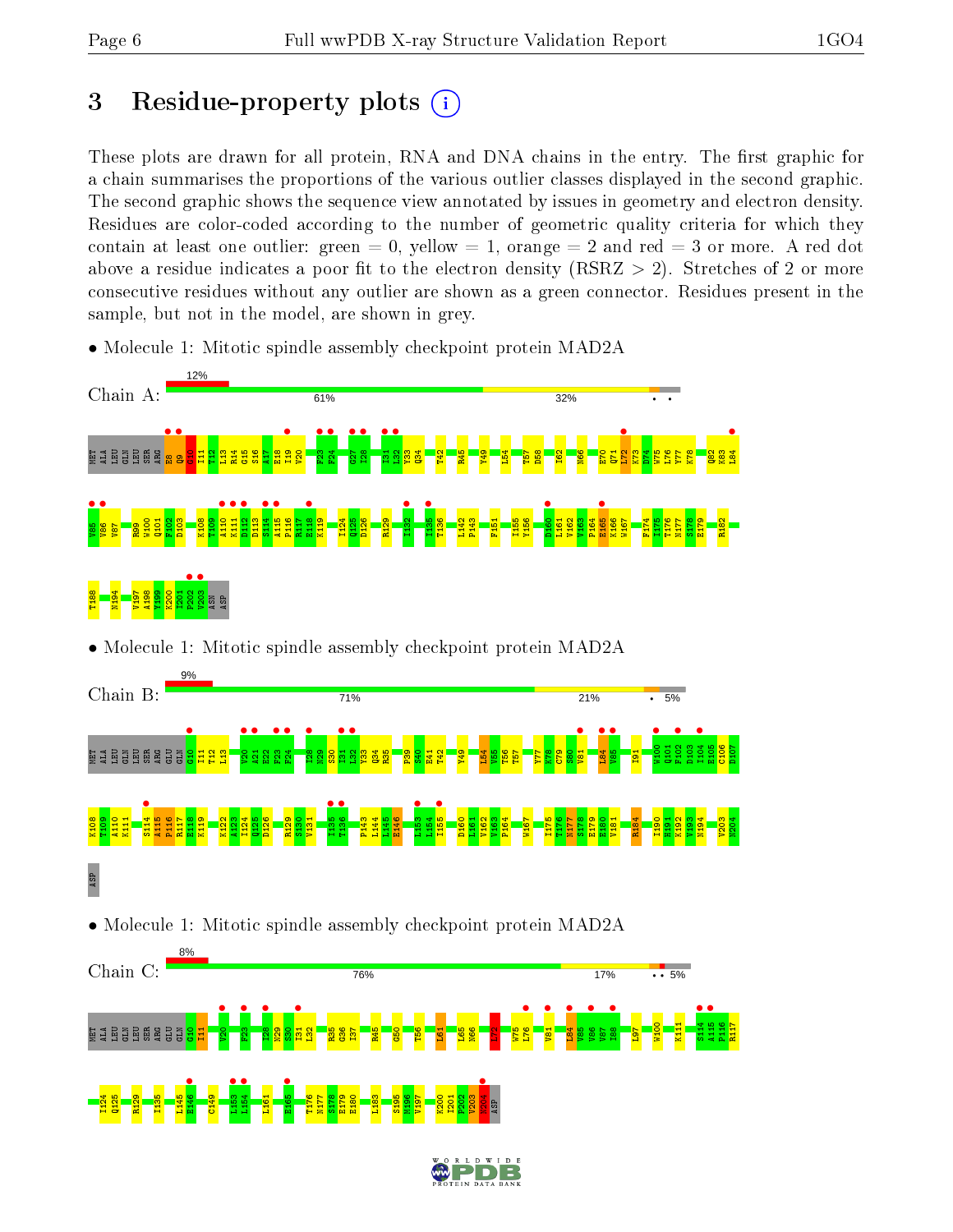

• Molecule 2: Mitotic spindle assembly checkpoint protein MAD1

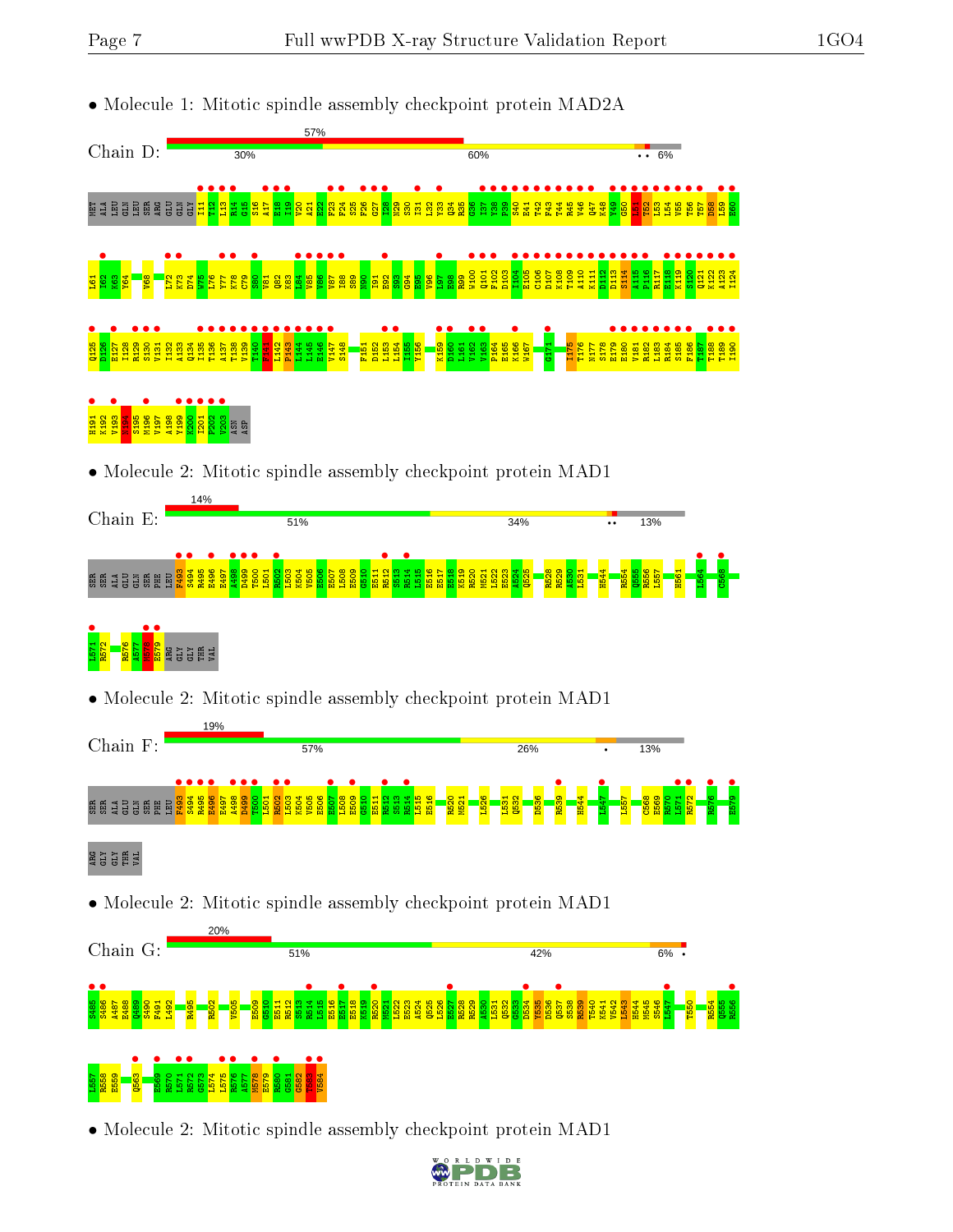

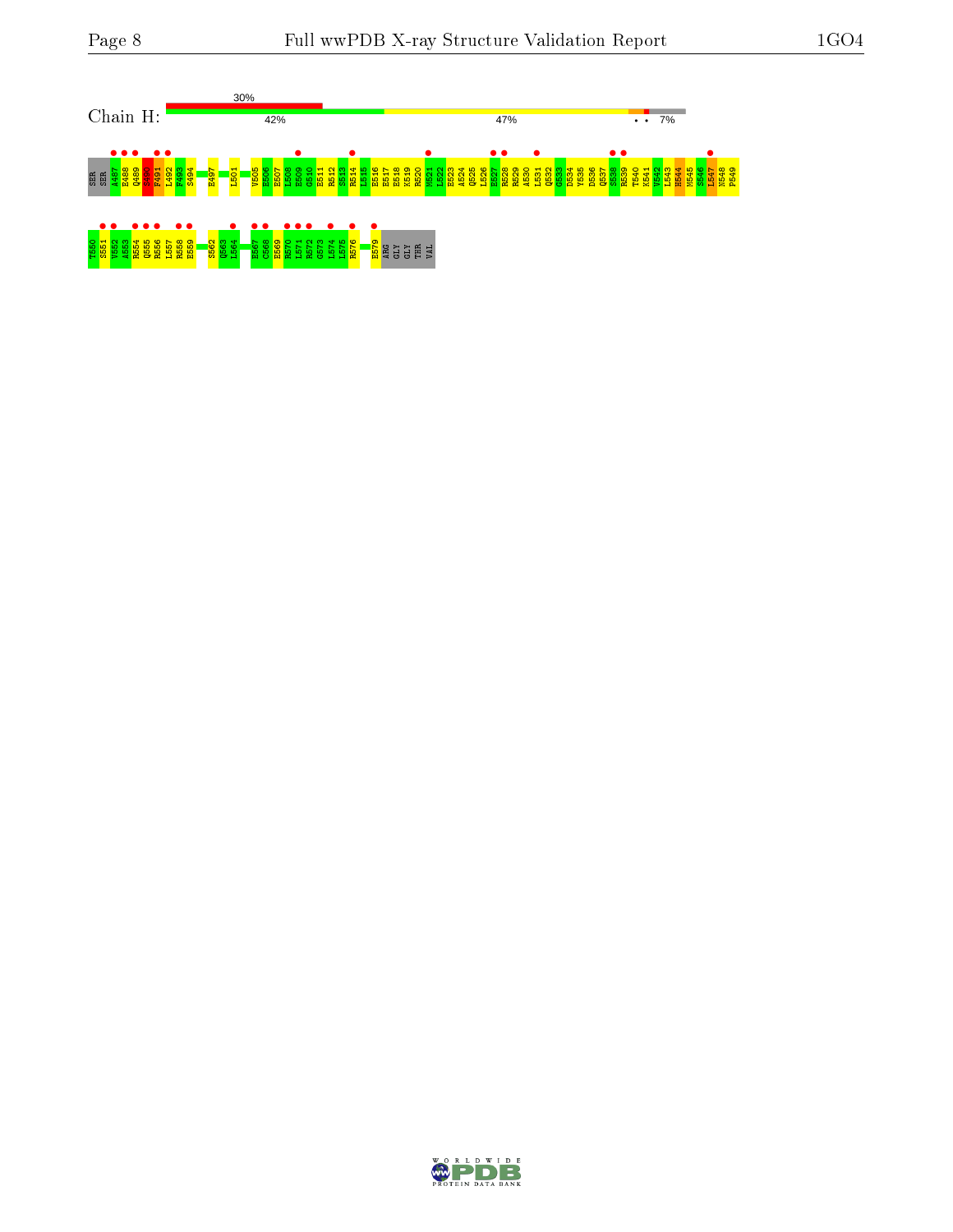# 4 Data and refinement statistics  $(i)$

| Property                                                             | <b>Value</b>                                             | Source     |
|----------------------------------------------------------------------|----------------------------------------------------------|------------|
| Space group                                                          | P 1 21 1                                                 | Depositor  |
| Cell constants                                                       | $63.02\text{\AA}$<br>111.04Å<br>139.51Å                  |            |
| a, b, c, $\alpha$ , $\beta$ , $\gamma$                               | $111.65^\circ$<br>$90.00^\circ$<br>$90.00^\circ$         | Depositor  |
| Resolution $(A)$                                                     | 24.50<br>$-2.05$                                         | Depositor  |
|                                                                      | 24.50<br>$-2.05$                                         | <b>EDS</b> |
| % Data completeness                                                  | 99.6 (24.50-2.05)                                        | Depositor  |
| (in resolution range)                                                | 99.8 (24.50-2.05)                                        | <b>EDS</b> |
| $R_{merge}$                                                          | 0.04                                                     | Depositor  |
| $\mathrm{R}_{sym}$                                                   | (Not available)                                          | Depositor  |
| $\langle I/\sigma(I) \rangle^{-1}$                                   | $2.32$ (at $2.04\text{\AA}$ )                            | Xtriage    |
| Refinement program                                                   | $CNS$ 1.0                                                | Depositor  |
|                                                                      | $\overline{0.240}$ ,<br>0.268                            | Depositor  |
| $R, R_{free}$                                                        | 0.238<br>0.266<br>$\ddot{\phantom{0}}$                   | DCC        |
| $R_{free}$ test set                                                  | 5665 reflections $(5.03\%)$                              | wwPDB-VP   |
| Wilson B-factor $(A^2)$                                              | 41.5                                                     | Xtriage    |
| Anisotropy                                                           | 0.081                                                    | Xtriage    |
| Bulk solvent $k_{sol}(e/\mathring{A}^3)$ , $B_{sol}(\mathring{A}^2)$ | $0.34$ , 59.3                                            | <b>EDS</b> |
| $\overline{L-test for}$ twinning <sup>2</sup>                        | $\langle  L  \rangle = 0.50, \langle L^2 \rangle = 0.33$ | Xtriage    |
| Estimated twinning fraction                                          | $\overline{0.0}11$ for h,-k,-h-l                         | Xtriage    |
| $F_o, F_c$ correlation                                               | 0.94                                                     | <b>EDS</b> |
| Total number of atoms                                                | 9928                                                     | wwPDB-VP   |
| Average B, all atoms $(A^2)$                                         | 63.0                                                     | wwPDB-VP   |

Xtriage's analysis on translational NCS is as follows: The largest off-origin peak in the Patterson function is  $4.17\%$  of the height of the origin peak. No significant pseudotranslation is detected.

<sup>&</sup>lt;sup>2</sup>Theoretical values of  $\langle |L| \rangle$ ,  $\langle L^2 \rangle$  for acentric reflections are 0.5, 0.333 respectively for untwinned datasets, and 0.375, 0.2 for perfectly twinned datasets.



<span id="page-8-1"></span><span id="page-8-0"></span><sup>1</sup> Intensities estimated from amplitudes.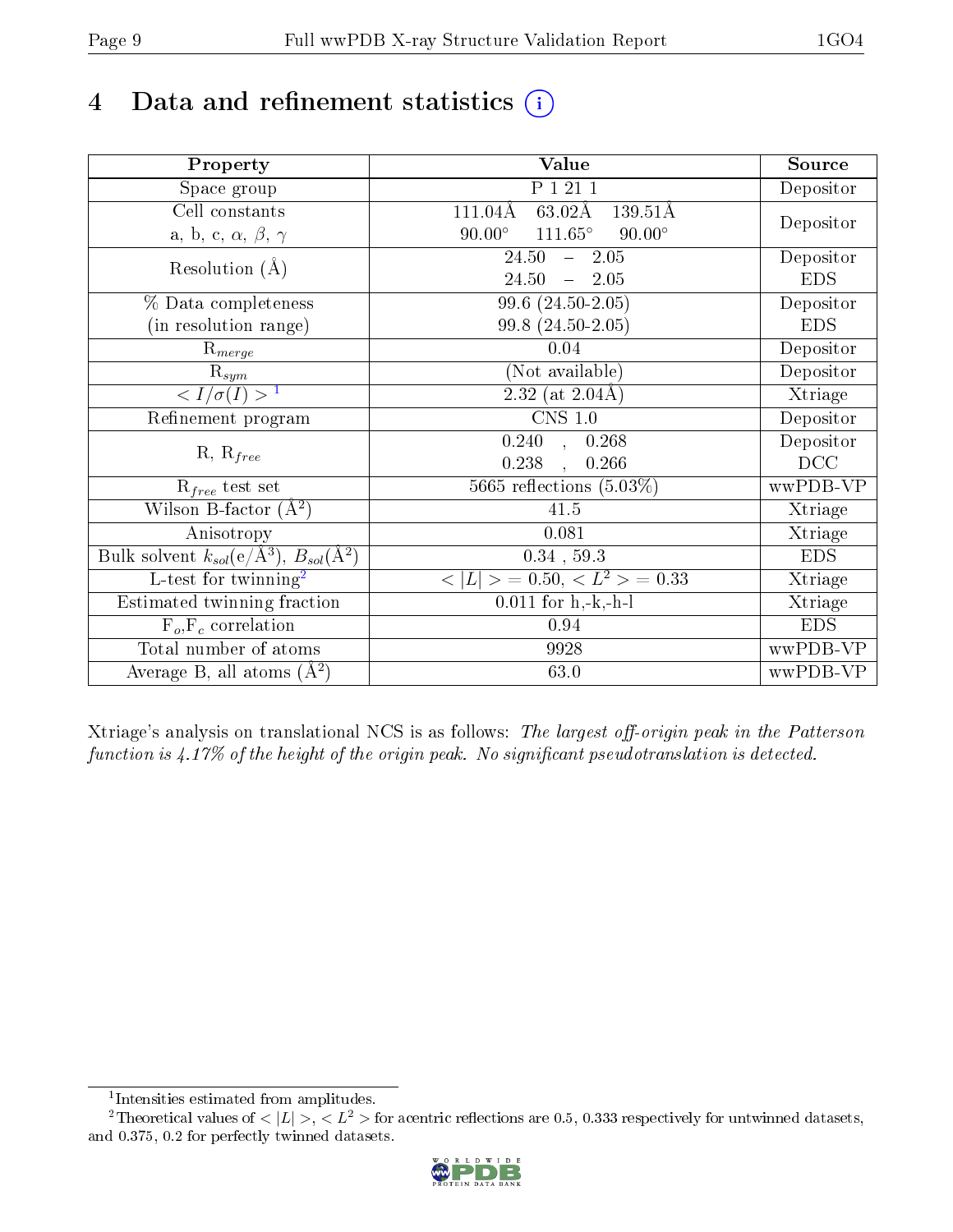# 5 Model quality  $(i)$

## 5.1 Standard geometry (i)

The Z score for a bond length (or angle) is the number of standard deviations the observed value is removed from the expected value. A bond length (or angle) with  $|Z| > 5$  is considered an outlier worth inspection. RMSZ is the root-mean-square of all Z scores of the bond lengths (or angles).

| Mol           | Chain      |      | <b>Bond lengths</b>      | Bond angles |                               |  |
|---------------|------------|------|--------------------------|-------------|-------------------------------|--|
|               |            | RMSZ | #<br> Z  > 5             | RMSZ        | # $ Z  > 5$                   |  |
|               | А          | 0.85 | $3/1606$ $(0.2\%)$       | 0.83        | $2/2179$ $(0.\overline{1\%)}$ |  |
|               | В          | 0.66 | 0/1596                   | 0.81        | $3/2166$ $(0.1\%)$            |  |
|               | C          | 0.86 | 0/1596                   | 0.99        | $7/2166$ $(0.3\%)$            |  |
|               | D          | 0.42 | 0/1584                   | 1.05        | $9/2150(0.4\%)$               |  |
| 2             | Е          | 0.61 | 0/726                    | 0.94        | $7/966$ $(0.7\%)$             |  |
| 2             | $_{\rm F}$ | 0.46 | 0/726                    | 0.62        | 0/966                         |  |
| $\mathcal{D}$ | G          | 0.48 | 0/821                    | 0.83        | $3/1092(0.3\%)$               |  |
| 2             | H          | 0.39 | 0/775                    | 0.77        | $2/1032(0.2\%)$               |  |
| AH            | Аll        | 0.65 | /9430<br>$(0.0\%)$<br>3/ | 0.89        | $33/12717(0.3\%)$             |  |

All (3) bond length outliers are listed below:

| Mol |  |     | Chain   Res   Type   Atoms | $Z =$   | $\overline{\phantom{a}}$ Observed(A) | $ $ Ideal $(A)$ |
|-----|--|-----|----------------------------|---------|--------------------------------------|-----------------|
|     |  | GLY | N-CA                       | 21.90   |                                      | .46             |
|     |  | GLU | $CG-CD$                    | -8.78   | 1.38                                 | 1.51            |
|     |  |     | CG-CD                      | $-6.40$ |                                      | - 5.            |

All (33) bond angle outliers are listed below:

| Mol            | Chain         | Res | <b>Type</b> | Atoms      | Z        | Observed $(^\circ)$ | $\text{Ideal}({}^o)$ |
|----------------|---------------|-----|-------------|------------|----------|---------------------|----------------------|
| 1              | D             | 195 | <b>SER</b>  | $N$ -CA-CB | $-28.89$ | 67.16               | 110.50               |
|                | $\mathcal C$  | 203 | VAL         | $CA-C-N$   | $-15.38$ | 83.37               | 117.20               |
| 1              | А             | 9   | GLN         | $C-N-CA$   | $-13.24$ | 94.50               | 122.30               |
| 1              | D             | 59  | <b>LEU</b>  | $N$ -CA-CB | $-12.80$ | 84.80               | 110.40               |
| 1              | $\mathcal{C}$ | 203 | VAL         | $O$ -C-N   | 11.13    | 140.51              | 122.70               |
| $\overline{2}$ | E             | 578 | MET         | $CA-C-N$   | $-10.86$ | 93.30               | 117.20               |
| $\overline{2}$ | G             | 584 | VAL         | $N$ -CA-C  | $-9.79$  | 84.58               | 111.00               |
| 1              | D             | 194 | <b>ASN</b>  | $CB-CA-C$  | $-9.70$  | 91.00               | 110.40               |
| 1              | А             | 10  | <b>GLY</b>  | $N$ -CA-C  | 9.50     | 136.84              | 113.10               |
|                | D             | 52  | THR         | N-CA-CB    | $-9.36$  | 92.51               | 110.30               |
| $\overline{2}$ | G             | 583 | THR         | $N$ -CA-C  | $-8.41$  | 88.28               | 111.00               |
| 1              | $\mathcal{C}$ | 203 | VAL         | $C-N-CA$   | 8.18     | 142.14              | 121.70               |
| 1              | D             | 195 | <b>SER</b>  | $N$ -CA-C  | 8.15     | 133.02              | 111.00               |

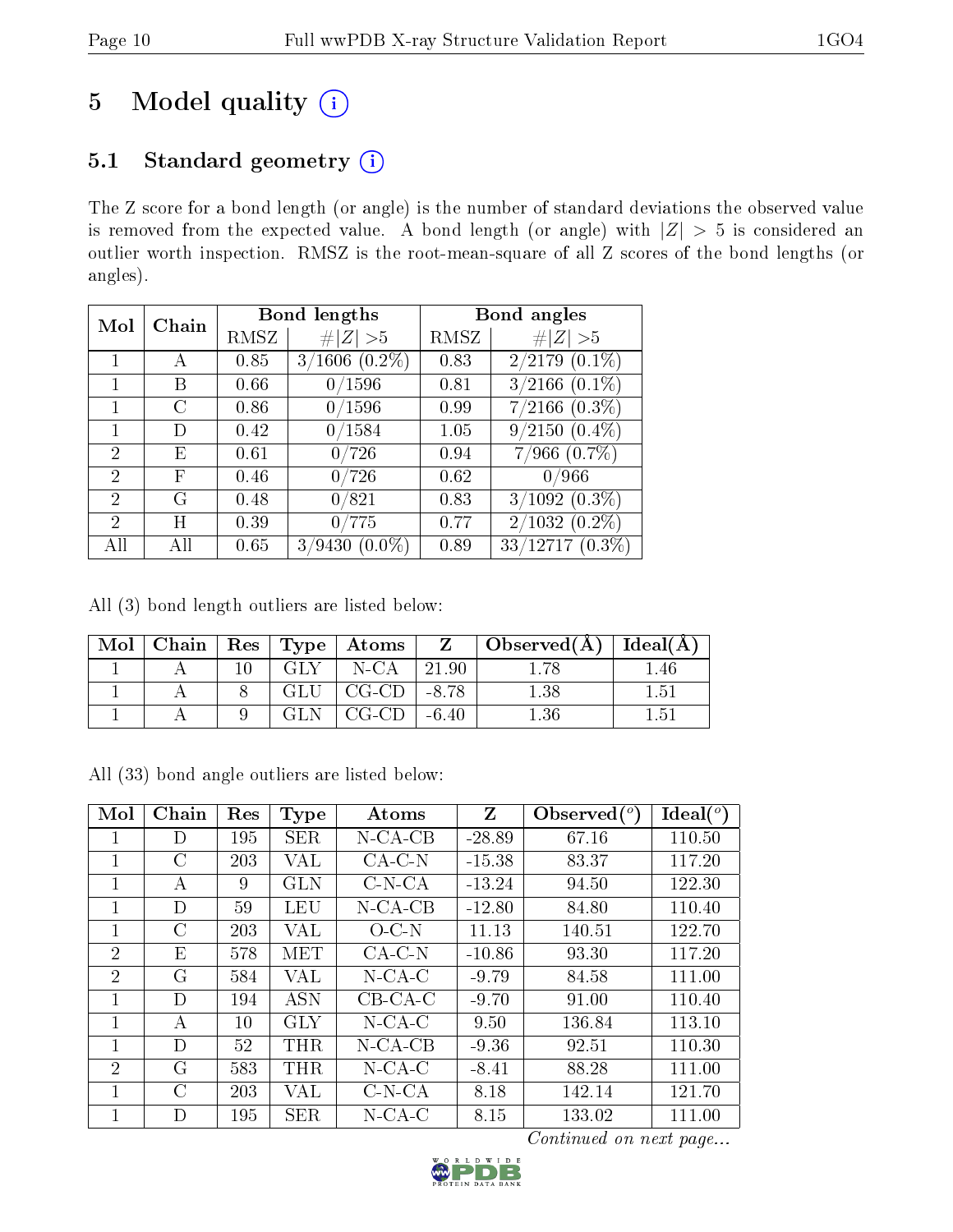| Mol            | Chain          | Res | <b>Type</b> | Atoms              | Z       | Observed $(°)$ | Ideal $(°)$ |
|----------------|----------------|-----|-------------|--------------------|---------|----------------|-------------|
|                | $\rm C$        | 203 | VAL         | $CA-C-O$           | 7.63    | 136.12         | 120.10      |
| $\mathbf{1}$   | D              | 51  | <b>LEU</b>  | $N$ -CA-C          | $-7.29$ | 91.32          | 111.00      |
| $\overline{2}$ | E              | 578 | <b>MET</b>  | $O-C-N$            | 7.21    | 134.23         | 122.70      |
| $\overline{2}$ | E              | 493 | PHE         | $CB-CG-CD1$        | $-6.95$ | 115.93         | 120.80      |
| $\overline{2}$ | E              | 578 | <b>MET</b>  | $N$ -CA-C          | $-6.48$ | 93.50          | 111.00      |
| $\overline{2}$ | E              | 493 | PHE         | $CB-CA-C$          | 6.38    | 123.15         | 110.40      |
| $\overline{2}$ | E              | 493 | PHE         | $CB-CG-CD2$        | 6.27    | 125.19         | 120.80      |
| $\overline{2}$ | E              | 578 | MET         | $CA-C-O$           | 5.89    | 132.47         | 120.10      |
| 1              | D              | 175 | ILE         | $N$ -CA-C          | $-5.76$ | 95.44          | 111.00      |
| $\overline{2}$ | H              | 491 | PHE         | $CA-C-N$           | $-5.72$ | 104.61         | 117.20      |
| 1              | D              | 141 | PHE         | $CB-CG-CD2$        | 5.72    | 124.80         | 120.80      |
| 1              | $\rm C$        | 84  | <b>LEU</b>  | $CA-CB-CG$         | 5.69    | 128.39         | 115.30      |
| $\overline{2}$ | H              | 492 | <b>LEU</b>  | $CA-CB-CG$         | 5.55    | 128.06         | 115.30      |
| 1              | B              | 175 | <b>ILE</b>  | $N$ -CA-C          | $-5.54$ | 96.05          | 111.00      |
| $\mathbf{1}$   | B              | 179 | GLU         | $N$ -CA-C          | $-5.50$ | 96.15          | 111.00      |
| 1              | $\rm C$        | 204 | <b>ASN</b>  | $CB-CA-C$          | 5.45    | 121.30         | 110.40      |
| $\mathbf{1}$   | $\overline{C}$ | 72  | <b>LEU</b>  | $CA-CB-CG$         | 5.24    | 127.36         | 115.30      |
| 1              | B              | 164 | <b>PRO</b>  | $CA-N-CD$          | $-5.24$ | 104.17         | 111.50      |
| 1              | D              | 58  | ASP         | $N$ -CA-C          | $-5.20$ | 96.97          | 111.00      |
| $\overline{2}$ | G              | 535 | <b>TYR</b>  | $CA$ - $CB$ - $CG$ | 5.10    | 123.09         | 113.40      |

There are no chirality outliers.

There are no planarity outliers.

### 5.2 Too-close contacts  $(i)$

In the following table, the Non-H and H(model) columns list the number of non-hydrogen atoms and hydrogen atoms in the chain respectively. The H(added) column lists the number of hydrogen atoms added and optimized by MolProbity. The Clashes column lists the number of clashes within the asymmetric unit, whereas Symm-Clashes lists symmetry related clashes.

| Mol |           |      | Chain   Non-H   $H (model)$ | H(added) | Clashes | $\vert$ Symm-Clashes |
|-----|-----------|------|-----------------------------|----------|---------|----------------------|
|     | A         | 1578 |                             | 1596     | 73      |                      |
|     | B         | 1568 |                             | 1588     | 46      |                      |
|     | $\subset$ | 1568 |                             | 1587     | 38      |                      |
|     | Ð         | 1556 |                             | 1579     | 202     |                      |
| 2   | Е         | 722  |                             | 720      | 58      |                      |
| 2   | F         | 722  |                             | 722      | 40      |                      |
| ച   | G         | 816  |                             | 811      | 61      |                      |
| 2   | Η         | 770  |                             | 766      | 79      |                      |
| З   |           | 88   |                             |          | 12      |                      |

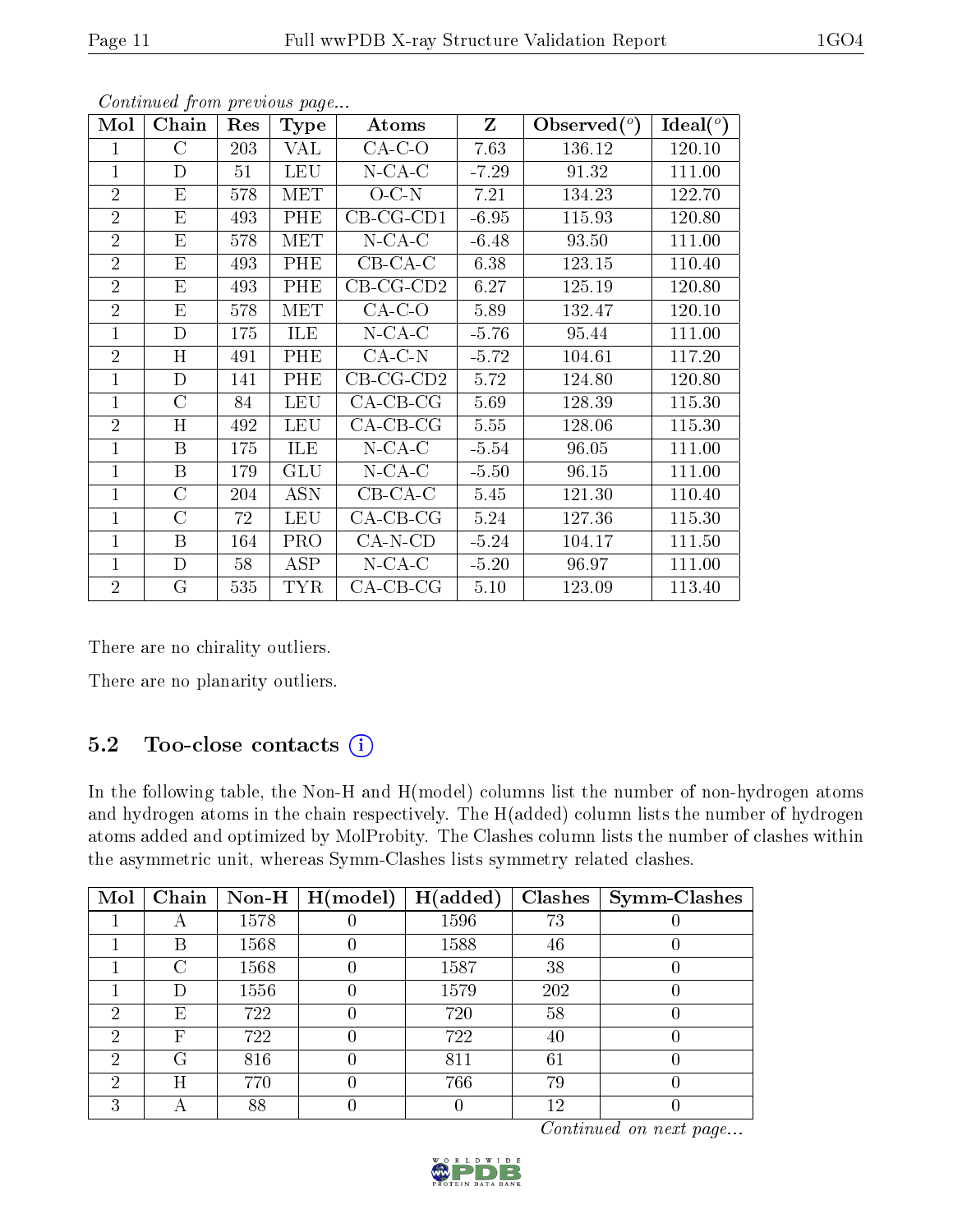| Mol |   |      | $\boxed{\text{Chain}}$ Non-H   H(model) | $H(\mathrm{added})$ |     | $Clashes$   Symm-Clashes |
|-----|---|------|-----------------------------------------|---------------------|-----|--------------------------|
|     |   | 124  |                                         |                     | 17  |                          |
|     |   | 225  |                                         |                     | 18  |                          |
|     |   | 45   |                                         |                     | 69  |                          |
|     | E | 56   |                                         |                     | 13  |                          |
|     |   | 35   |                                         |                     |     |                          |
|     |   | 24   |                                         |                     |     |                          |
|     | H | 31   |                                         |                     | 24  |                          |
|     |   | 9928 |                                         | 9369                | 553 |                          |

The all-atom clashscore is defined as the number of clashes found per 1000 atoms (including hydrogen atoms). The all-atom clashscore for this structure is 30.

All (553) close contacts within the same asymmetric unit are listed below, sorted by their clash magnitude.

| Atom-1               | Atom-2                          | Interatomic    | Clash             |
|----------------------|---------------------------------|----------------|-------------------|
|                      |                                 | distance $(A)$ | overlap $(A)$     |
| 1: D: 141: PHE: HE2  | 1: D: 199: TYR: CE2             | 1.30           | 1.47              |
| 1:A:10:GLY:N         | 1: A:10: GLY: CA                | 1.78           | 1.46              |
| 2:E:529:ARG:CZ       | 3:E:2018:HOH:O                  | 1.81           | 1.26              |
| 1: D: 141: PHE: CE2  | 1: D: 199: TYR: CE2             | 2.22           | 1.25              |
| 1: D: 152: ASP: OD2  | 3:D:2030:HOH:O                  | 1.57           | 1.16              |
| 2:E:493:PHE:O        | 2:E:497:GLU:HG2                 | 1.48           | 1.14              |
| 1:C:37:ILE:N         | $3:C:2035:H\overline{OH:O}$     | 1.79           | 1.13              |
| 1:A:19:ILE:HD11      | 1: A: 188: THR: CG2             | 1.80           | 1.12              |
| 1: D: 58: ASP: O     | 3:D:2011:HOH:O                  | 1.71           | $\overline{1.08}$ |
| 1: A: 166: LYS: O    | 3:A:2075:HOH:O                  | 1.70           | 1.06              |
| 1:B:39:PRO:O         | 1:B:42:THR:HG22                 | 1.57           | 1.04              |
| $2:$ F:499:ASP:HA    | $2:$ F:502:ARG:HD3              | 1.38           | 1.04              |
| 2:F:502:ARG:NH1      | 2:F:502:ARG:HB2                 | 1.74           | 1.03              |
| 1:A:19:ILE:HD11      | 1: A: 188: THR: HG21            | 1.06           | 1.03              |
| 2:E:529:ARG:NE       | 3:E:2018:HOH:O                  | 1.85           | 1.02              |
| 1: D: 138: THR: HG22 | 1: D: 142: LEU: HG              | 1.39           | 1.01              |
| 1:D:194:ASN:O        | 3:D:2043:HOH:O                  | 1.76           | 1.00              |
| 1: D: 47: GLN: HE22  | 1: D: 52: THR: HG22             | 1.20           | 0.99              |
| 1: A: 162: VAL: O    | 1: A: 164: PRO: HD3             | 1.61           | 0.99              |
| 2:G:579:GLU:HA       | 2:G:584:VAL:OXT                 | 1.61           | 0.99              |
| 1: A:9: GLN:C        | 1:A:10:GLY:CA                   | 2.30           | 0.99              |
| 1: D: 117: ARG: CD   | 1: D: 189: THR: HG21            | 1.92           | 0.98              |
| 1:D:131:VAL:HG21     | 1: D: 186: PHE: HD2             | 1.24           | 0.98              |
| 1: D: 117: ARG: HD2  | 1:D:189:THR:HG21                | 1.46           | 0.96              |
| 1: D: 100: TRP: CZ2  | 3:D:2018:HOH:O                  | 2.20           | 0.93              |
| 1: D: 117: ARG: HD2  | 1: D: 189: THR: C <sub>G2</sub> | 1.97           | 0.93              |

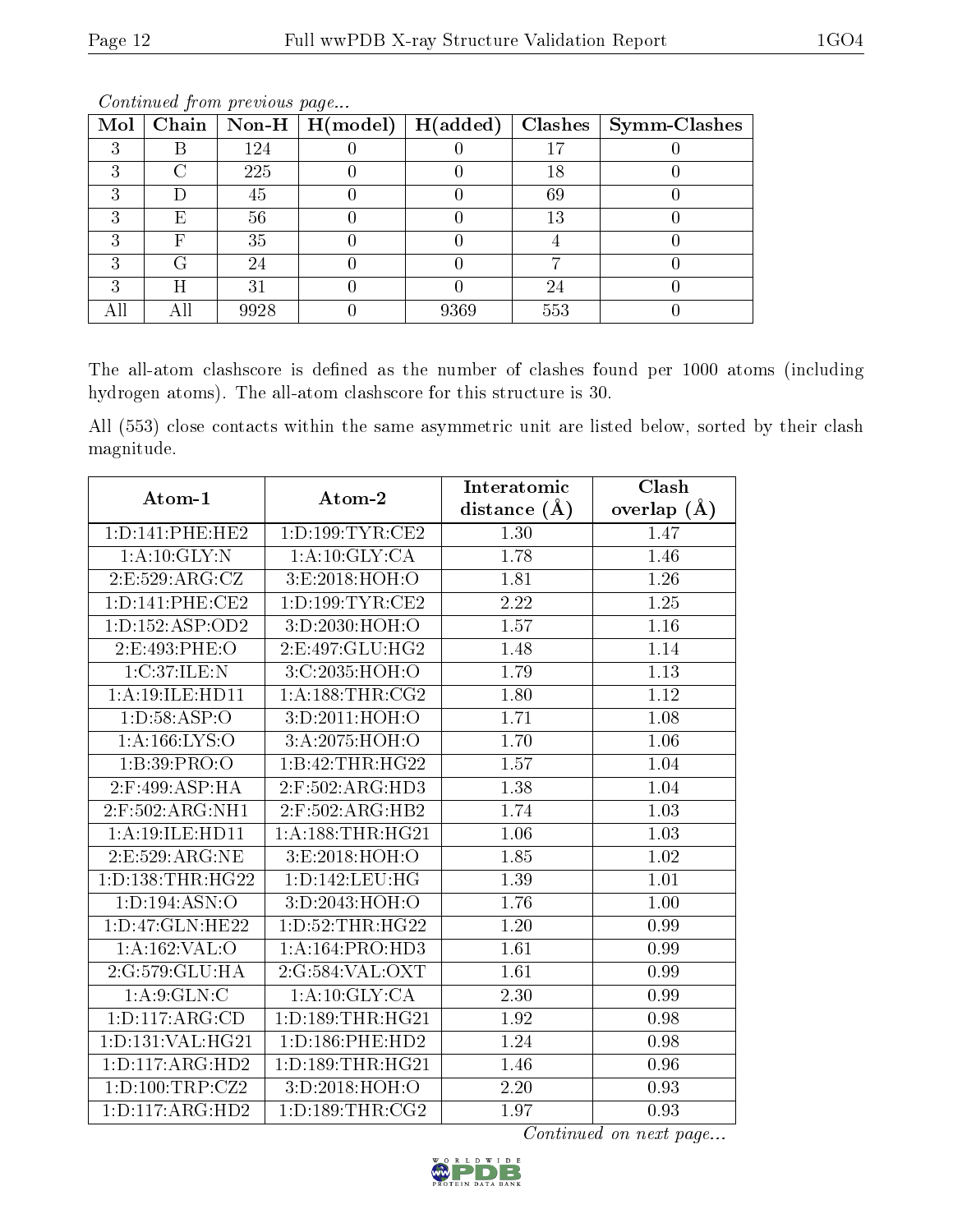| Communica from precious page |                           | Interatomic    | Clash           |
|------------------------------|---------------------------|----------------|-----------------|
| Atom-1                       | Atom-2                    | distance $(A)$ | overlap $(\AA)$ |
| 1:D:29:ASN:OD1               | 1: D: 56: THR: HG23       | 1.69           | 0.92            |
| 1:B:177:ASN:HD22             | 1:B:177:ASN:H             | $1.15\,$       | 0.91            |
| 1: D: 124: ILE: HD11         | 3:D:2041:HOH:O            | 1.69           | 0.91            |
| 1: D: 51: LEU: HD12          | 1: D: 129: ARG: HG3       | 1.50           | 0.91            |
| 2:G:578:MET:O                | 2:G:584:VAL:OXT           | 1.87           | 0.91            |
| 2:F:502:ARG:HH11             | $2:$ F:502:ARG:HB2        | 1.34           | 0.90            |
| 2: E: 529: ARG: NH2          | 3:E:2018:HOH:O            | 1.93           | 0.90            |
| 1: D: 42: THR: O             | 1: D: 57: THR: HG22       | 1.72           | 0.90            |
| 2:G:531:LEU:HD23             | 2:G:532:GLN:N             | 1.88           | 0.89            |
| 2:G:536:ASP:OD2              | 2:G:538:SER:HB2           | 1.72           | 0.88            |
| 1:D:43:PHE:HB3               | 3: D:2009:HOH:O           | 1.72           | 0.88            |
| 2:E:493:PHE:CE2              | 2:E:496:GLU:HG2           | 2.08           | 0.88            |
| 1: D: 141: PHE: CE2          | 1: D: 199: TYR: HE2       | 1.72           | 0.88            |
| 1: A: 165: GLU: O            | 1: A: 166: LYS: HB2       | 1.72           | 0.87            |
| 1: D: 52: THR: HA            | 3:D:2008:HOH:O            | 1.72           | 0.87            |
| $2:$ F:521:MET:HE3           | 3:F:2006:HOH:O            | 1.74           | 0.87            |
| 1: D:30: SER:O               | 1: D: 34: GLN: HG2        | 1.74           | 0.86            |
| 1: A: 19: ILE: CD1           | 1: A: 188: THR: HG21      | 2.01           | 0.85            |
| 1: D: 73: LYS: HA            | 1:D:76:LEU:HD12           | 1.58           | 0.85            |
| 2:E:576:ARG:O                | 2:E:579:GLU:HA            | 1.74           | 0.85            |
| 2:G:558:ARG:HD2              | 3:G:2020:HOH:O            | 1.76           | 0.85            |
| 1:D:83:LYS:HG2               | 1: D: 103: ASP: HA        | 1.58           | 0.85            |
| 1: D: 11: ILE: HG13          | 3:D:2041:HOH:O            | 1.77           | 0.85            |
| 1: D: 194: ASN: HB2          | 3:D:2043:HOH:O            | 1.76           | 0.84            |
| 1:B:42:THR:O                 | 1:B:57:THR:HG22           | 1.78           | 0.84            |
| 1:C:36:GLY:C                 | 3:C:2035:HOH:O            | 2.06           | 0.84            |
| 2:E:554:ARG:HD3              | 3:E:2039:HOH:O            | 1.77           | 0.84            |
| 1:D:99:ARG:HB2               | 1:D:175:ILE:HD11          | 1.60           | 0.83            |
| 1:D:35:ARG:NH2               | 1: D: 143: PRO: O         | 2.12           | 0.83            |
| 2:H:579:GLU:HB2              | $3:$ H $:2030:$ HOH $:$ O | 1.78           | 0.83            |
| 1:C:195:SER:HB2              | 3:C:2208:HOH:O            | 1.79           | 0.83            |
| 1:B:160:ASP:OD2              | 3:B:2083:HOH:O            | 1.97           | 0.83            |
| 1: D: 47: GLN: HA            | 3:D:2008:HOH:O            | 1.78           | 0.82            |
| 1:C:203:VAL:HG13             | 1:C:204:ASN:OD1           | 1.79           | 0.82            |
| 1:C:36:GLY:CA                | 3:C:2035:HOH:O            | 2.27           | 0.82            |
| 2:G:539:ARG:N                | 3:G:2014:HOH:O            | 2.11           | 0.82            |
| 2:G:574:LEU:O                | 2:G:578:MET:HB2           | 1.80           | 0.82            |
| 1: D: 136: THR:O             | 1:D:139:VAL:HG23          | 1.80           | 0.81            |
| 3:B:2107:HOH:O               | 2:F:532:GLN:HG2           | 1.80           | 0.81            |
| 1: A:13: LEU: HD22           | 1: A: 111: LYS: HG2       | 1.63           | 0.81            |
| 2:F:493:PHE:CE1              | 2:F:495:ARG:HB2           | 2.15           | 0.81            |

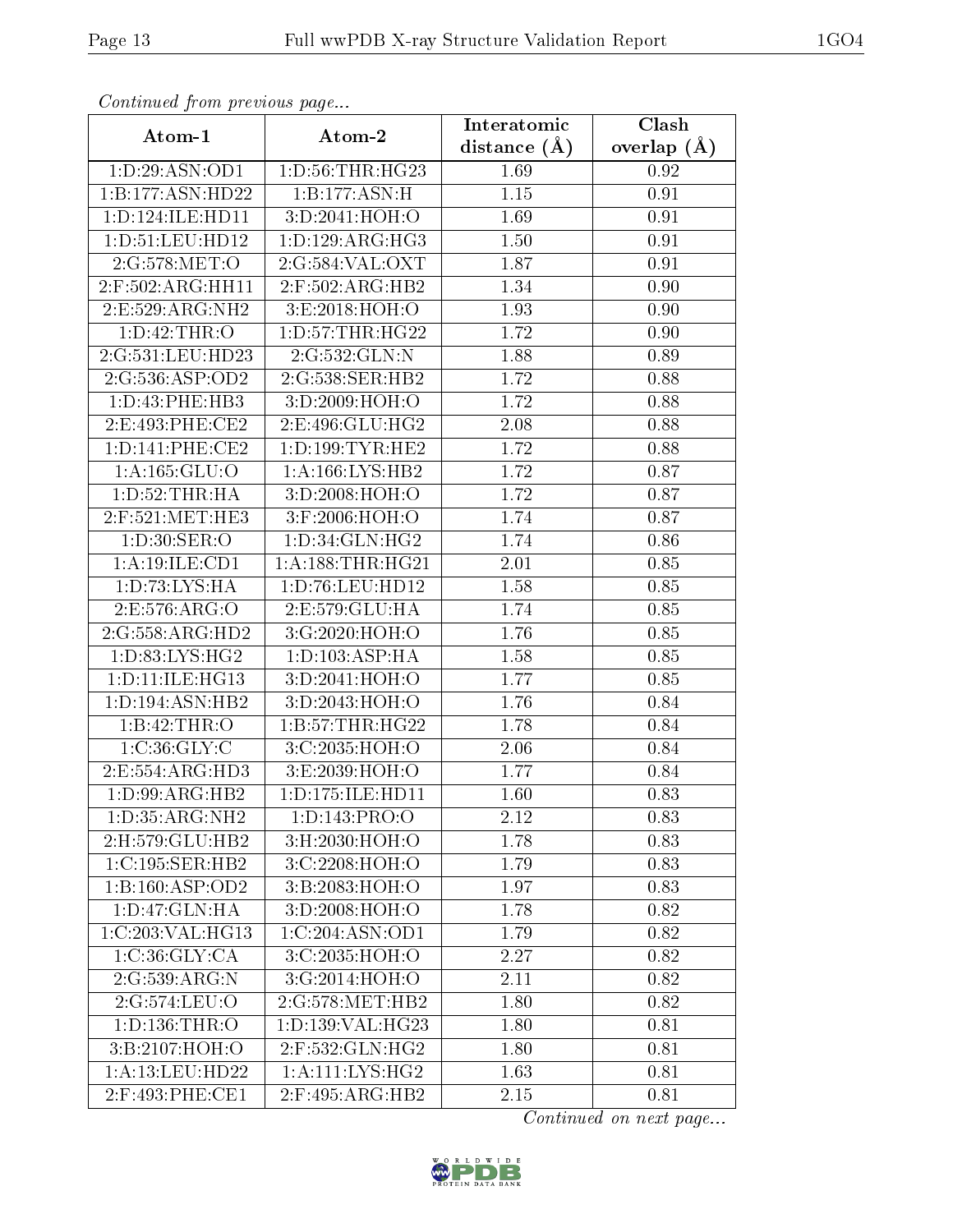| Continuati prom previous page |                      | Interatomic    | Clash           |
|-------------------------------|----------------------|----------------|-----------------|
| Atom-1                        | Atom-2               | distance $(A)$ | overlap $(\AA)$ |
| 1:A:162:VAL:O                 | 1:A:164:PRO:CD       | 2.29           | 0.81            |
| 1: D: 180: GLU: OE1           | 3:D:2037:HOH:O       | 1.99           | 0.80            |
| 2: E:493: PHE:HZ              | 2: H: 528: ARG: HH22 | 1.28           | 0.80            |
| 1: D: 188: THR: HG21          | 3:D:2001:HOH:O       | 1.81           | 0.79            |
| 1: B:56:THR:OG1               | 3:B:2031:HOH:O       | 1.69           | 0.79            |
| 1:A:11:ILE:HD11               | 1: A:124: ILE: HD11  | 1.65           | 0.78            |
| 1:A:45:ARG:HD2                | 3:A:2023:HOH:O       | 1.82           | 0.78            |
| 1:C:177:ASN:HB2               | 3:C:2221:HOH:O       | 1.83           | 0.78            |
| 1: D: 197: VAL: HG21          | 3:D:2018:HOH:O       | 1.84           | 0.78            |
| 2:H:554:ARG:O                 | 2: H: 558: ARG: HG3  | 1.85           | 0.77            |
| 2:E:493:PHE:CD2               | 2:E:496:GLU:HG2      | 2.19           | 0.77            |
| 2: E: 505: VAL: CG2           | 2:F:505:VAL:HG22     | 2.15           | 0.77            |
| 2:E:556:ARG:CG                | 3:E:2047:HOH:O       | 2.33           | 0.76            |
| 1: D: 51: LEU: HD11           | 3:D:2022:HOH:O       | 1.85           | 0.76            |
| 3:A:2075:HOH:O                | 2:G:546:SER:N        | 1.76           | 0.76            |
| 1:D:131:VAL:HG21              | 1: D: 186: PHE: CD2  | 2.16           | 0.75            |
| 2:E:503:LEU:HD23              | 3: E:2011:HOH:O      | 1.85           | 0.75            |
| 1:D:132:ILE:HA                | 1:D:135:ILE:HD12     | 1.69           | 0.75            |
| 2:H:559:GLU:HB3               | 3:H:2027:HOH:O       | 1.86           | 0.75            |
| 1: D: 117: ARG: CD            | 1: D: 189: THR: CG2  | 2.60           | 0.74            |
| 1: D: 54: LEU: HB3            | 3:D:2009:HOH:O       | 1.86           | 0.74            |
| 1:B:11:ILE:HG22               | 1:B:190:ILE:HD12     | 1.68           | 0.74            |
| 1: D: 141: PHE: HE2           | 1: D: 199: TYR: CZ   | 2.02           | 0.74            |
| 1:D:131:VAL:HG22              | 3:D:2040:HOH:O       | 1.87           | 0.74            |
| 2:E:505:VAL:HG22              | 2:F:505:VAL:HG22     | 1.68           | 0.74            |
| 1: D:94: GLY: HA2             | 2:H:554:ARG:HH22     | 1.53           | 0.73            |
| 1: D: 141: PHE: CE2           | 1: D: 199: TYR: CZ   | 2.76           | 0.73            |
| 1: A: 11: ILE: CD1            | 1:A:124:ILE:HD11     | 2.17           | 0.73            |
| 2:H:547:LEU:H                 | 2:H:547:LEU:HD23     | 1.52           | 0.73            |
| 1:D:32:LEU:HB3                | 3:D:2003:HOH:O       | 1.87           | 0.73            |
| 2:G:541:LYS:HG3               | 2:G:543:LEU:HD11     | 1.70           | 0.73            |
| 1:C:179:CLU:HG3               | 1:C:201:ILE:HG12     | 1.70           | 0.73            |
| 1:C:135:ILE:HB                | 3:C:2137:HOH:O       | 1.87           | 0.73            |
| 2:G:536:ASP:O                 | 3:G:2014:HOH:O       | 2.07           | 0.73            |
| 1:B:203:VAL:HG21              | 3:B:2121:HOH:O       | 1.88           | 0.72            |
| 1:A:82:GLN:HB3                | 3:A:2041:HOH:O       | 1.89           | 0.72            |
| 1:C:100:TRP:CE3               | 1:C:197:VAL:HG22     | 2.24           | 0.72            |
| 1:D:47:GLN:NE2                | 1: D: 52: THR: HG22  | 2.01           | 0.72            |
| 1: D: 56: THR: HA             | 3:D:2006:HOH:O       | 1.89           | 0.72            |
| 1:A:19:ILE:CD1                | 1: A: 188: THR: CG2  | 2.63           | 0.72            |
| 1:D:128:ILE:HD13              | 3:D:2007:HOH:O       | 1.90           | 0.72            |

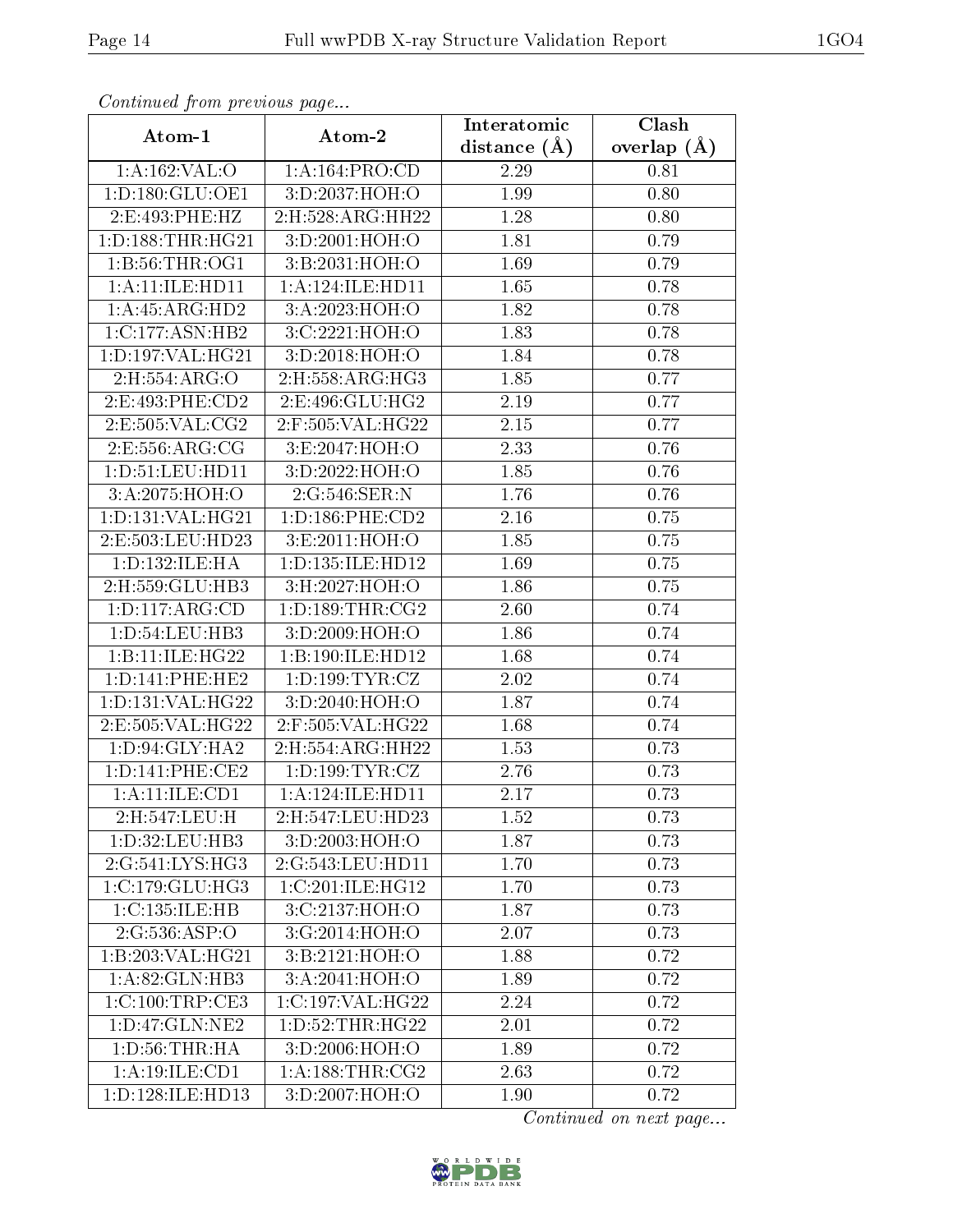| Continuati prom previous page |                              | Interatomic       | Clash           |
|-------------------------------|------------------------------|-------------------|-----------------|
| Atom-1                        | Atom-2                       | distance $(A)$    | overlap $(\AA)$ |
| 1:B:177:ASN:ND2               | 1:B:177:ASN:H                | 1.87              | 0.71            |
| 1: D: 35: ARG: HH12           | 1:D:142:LEU:HB2              | 1.55              | 0.71            |
| $2.E.493.PHE.$ O              | 2: E: 497: GLU: CG           | 2.34              | 0.71            |
| 2: E: 556: ARG: HG3           | 3:E:2047:HOH:O               | 1.88              | 0.71            |
| 1:C:111:LYS:HG2               | 3:C:2099:HOH:O               | 1.90              | 0.71            |
| 1:C:183:LEU:HB2               | 3:C:2208:HOH:O               | 1.89              | 0.71            |
| 2: H: 541: LYS: HD3           | 2:H:543:LEU:HD21             | 1.73              | 0.71            |
| 1: A:9: GLN:O                 | 1: A:10: GLY:CA              | 2.38              | 0.70            |
| $2:$ F:539:ARG:NH1            | 3:F:2021:HOH:O               | 2.24              | 0.70            |
| 1:D:94:GLY:HA2                | 2:H:554:ARG:NH2              | 2.06              | 0.70            |
| 2:F:511:GLU:O                 | 2:F:515:LEU:HD13             | 1.92              | 0.70            |
| 1:D:20:VAL:HG23               | 3:D:2001:HOH:O               | 1.91              | 0.69            |
| 1:A:165:GLU:O                 | 1: A: 166: LYS: CB           | 2.40              | 0.69            |
| 2:E:493:PHE:HE2               | 2: E:496: GLU: HG2           | 1.57              | 0.69            |
| 1: D: 176: THR: HG22          | 3:D:2036:HOH:O               | 1.92              | 0.69            |
| 1: D: 142: LEU: HD21          | 1:D:197:VAL:HG11             | 1.74              | 0.69            |
| 1:D:50:GLY:HA3                | 1:D:129:ARG:NH2              | 2.07              | 0.69            |
| 1: D:89: SER: HA              | 3:D:2015:HOH:O               | 1.92              | 0.69            |
| 1:C:125:GLN:O                 | $1:C:129:ARG:\overline{HG3}$ | $\overline{1.92}$ | 0.69            |
| 2:E:503:LEU:HD12              | 3:H:2008:HOH:O               | 1.90              | 0.69            |
| 1: D: 129: ARG: HA            | 3:D:2022:HOH:O               | 1.92              | 0.68            |
| 2:G:525:GLN:HE21              | 2:H:526:LEU:HD13             | 1.58              | 0.68            |
| 2:G:528:ARG:O                 | 2:H:537:GLN:HG2              | 1.94              | 0.68            |
| 1:C:177:ASN:N                 | 3:C:2190:HOH:O               | 2.27              | 0.68            |
| 2: E: 528: ARG: HD2           | 2:F:536:ASP:OD2              | 1.93              | 0.68            |
| 2:H:576:ARG:HB2               | 3: H: 2029: HOH:O            | 1.95              | 0.67            |
| 1:A:126:ASP:OD1               | 1:A:129:ARG:NH2              | 2.26              | 0.67            |
| 2:G:536:ASP:OD2               | 2:G:538:SER:CB               | 2.43              | 0.67            |
| 1:C:180:GLU:OE1               | 3:C:2197:HOH:O               | 2.12              | 0.66            |
| 1: A: 16: SER: O              | 1:A:19:ILE:HG12              | 1.95              | 0.66            |
| 2:E:528:ARG:NH1               | 3:E:2015:HOH:O               | 2.26              | 0.66            |
| 1:D:132:ILE:HD12              | 3:D:2022:HOH:O               | 1.94              | 0.66            |
| 2:H:557:LEU:HD23              | 2:H:557:LEU:C                | 2.16              | 0.66            |
| $3:A:2075:\overline{HOH:O}$   | 2:G:545:MET:HA               | 1.96              | 0.66            |
| 1:D:139:VAL:HG22              | 3:D:2027:HOH:O               | 1.95              | 0.66            |
| 2:G:525:GLN:HE21              | 2:H:526:LEU:CD1              | 2.09              | 0.66            |
| 2:G:528:ARG:NE                | 3:G:2010:HOH:O               | 2.29              | 0.66            |
| 1: A: 100: TRP: CE3           | 1:A:197:VAL:HG22             | 2.30              | 0.65            |
| 2:G:511:GLU:OE1               | 2:H:512:ARG:NH2              | 2.26              | 0.65            |
| 1: D: 184: ARG: N             | 3:D:2038:HOH:O               | 2.28              | 0.65            |
| 1: D: 119: LYS: HB3           | 3:D:2041:HOH:O               | 1.97              | 0.65            |

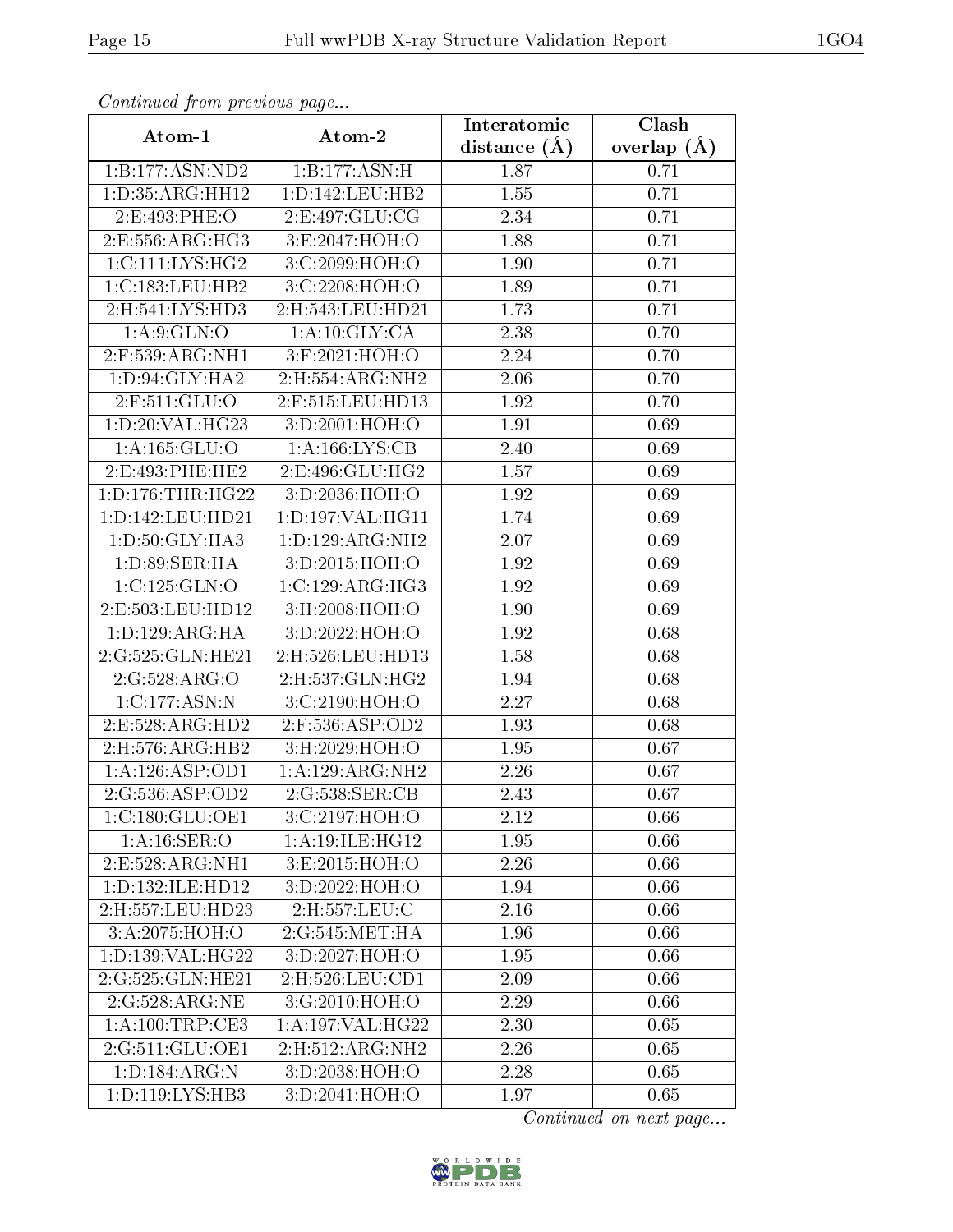| Continuati prom previous page          |                      | Interatomic    | Clash         |
|----------------------------------------|----------------------|----------------|---------------|
| Atom-1                                 | Atom-2               | distance $(A)$ | overlap $(A)$ |
| 1: D: 141: PHE: CD2                    | 1:D:141:PHE:C        | 2.70           | 0.65          |
| 2: E:493: PHE:CD2                      | 2:E:496:GLU:HB2      | 2.31           | 0.65          |
| 2: H:529: ARG: HD3                     | 3:H:2018:HOH:O       | 1.97           | 0.65          |
| 1: A:19: ILE: HG13                     | 1: A:20: VAL:N       | 2.11           | 0.65          |
| 1: A:87: VAL:HG13                      | 3:A:2049:HOH:O       | 1.96           | 0.65          |
| 1:A:87:VAL:HA                          | 3:A:2049:HOH:O       | 1.95           | 0.65          |
| $2:$ F:569:GLU:O                       | 2:F:572:ARG:HB3      | 1.97           | 0.64          |
| 2: H: 514: ARG: O                      | 2:H:518:GLU:HG3      | 1.98           | 0.64          |
| 1:C:66:ASN:HB2                         | 3:C:2081:HOH:O       | 1.96           | 0.64          |
| 2:G:505:VAL:O                          | 2:G:509:GLU:HG3      | 1.97           | 0.64          |
| $1: D: 106: \overline{\text{CYS:HB2}}$ | 3:D:2019:HOH:O       | 1.98           | 0.64          |
| 2:E:512:ARG:O                          | 2: E: 516: GLU: HG3  | 1.98           | 0.64          |
| 1: D:68: VAL:HGI1                      | 1:D:153:LEU:HD13     | 1.80           | 0.63          |
| 1: D: 72: LEU: O                       | 1: D: 76: LEU: HG    | 1.98           | 0.63          |
| 2:F:493:PHE:HE1                        | 2:F:495:ARG:HB2      | 1.63           | 0.63          |
| 2:H:497:GLU:HG3                        | 3:H:2007:HOH:O       | 1.96           | 0.63          |
| 2:G:579:GLU:CA                         | 2:G:584:VAL:OXT      | 2.43           | 0.63          |
| 2:H:569:GLU:HB2                        | 3:H:2028:HOH:O       | 1.97           | 0.63          |
| 1: D: 178: SER: HA                     | 1:D:201:ILE:HG13     | 1.79           | 0.63          |
| 1: D: 103: ASP: HB2                    | 3:D:2043:HOH:O       | 1.98           | 0.63          |
| 1: D:58: ASP:HB2                       | 1: D:61: LEU:HB3     | 1.81           | 0.63          |
| 2:G:582:GLY:HA2                        | 2:G:584:VAL:O        | 1.99           | 0.62          |
| 1:A:13:LEU:HD21                        | 1: A: 111: LYS: HE2  | 1.79           | 0.62          |
| 1: D: 51: LEU: CD1                     | 1: D: 129: ARG: HG3  | 2.28           | 0.62          |
| 1: D: 117: ARG: CB                     | 1: D: 189: THR: HG21 | 2.28           | 0.62          |
| 1: D: 131: VAL: HA                     | 3:D:2023:HOH:O       | 1.98           | 0.62          |
| 1: D: 176: THR: HG23                   | 1: D: 177: ASN: N    | 2.13           | 0.62          |
| 1:A:11:ILE:HD11                        | 1:A:119:LYS:HB3      | 1.81           | 0.62          |
| 1: D: 159: LYS: HA                     | 2:H:541:LYS:HE3      | 1.82           | 0.62          |
| 2:E:493:PHE:CD2                        | 2:E:496:GLU:CG       | 2.82           | 0.62          |
| $2: H: 554: A\overline{RG:HH11}$       | 2: H: 554: ARG: HG3  | 1.64           | 0.61          |
| 2:H:557:LEU:O                          | 2:H:557:LEU:HD23     | 2.01           | 0.61          |
| 1: D: 151: PHE: CE1                    | 3: D:2012: HOH:O     | 2.54           | 0.61          |
| 1:B:131:VAL:HG22                       | 1:B:184:ARG:HB3      | 1.82           | 0.61          |
| 3:B:2099:HOH:O                         | 1:C:176:THR:HG22     | 1.99           | 0.61          |
| 1: D: 185: SER: HB3                    | 1:D:194:ASN:HA       | 1.82           | 0.61          |
| 2:H:489:GLN:C                          | 2:H:491:PHE:H        | 2.04           | 0.61          |
| 1: D: 33: TYR: HA                      | 3:D:2005:HOH:O       | 2.00           | 0.61          |
| 1:A:18:GLU:HA                          | 1:A:73:LYS:HE2       | 1.83           | 0.60          |
| 2:G:543:LEU:HD12                       | 2:G:543:LEU:N        | 2.15           | 0.60          |
| 1:D:20:VAL:HB                          | 3:D:2002:HOH:O       | 2.01           | 0.60          |

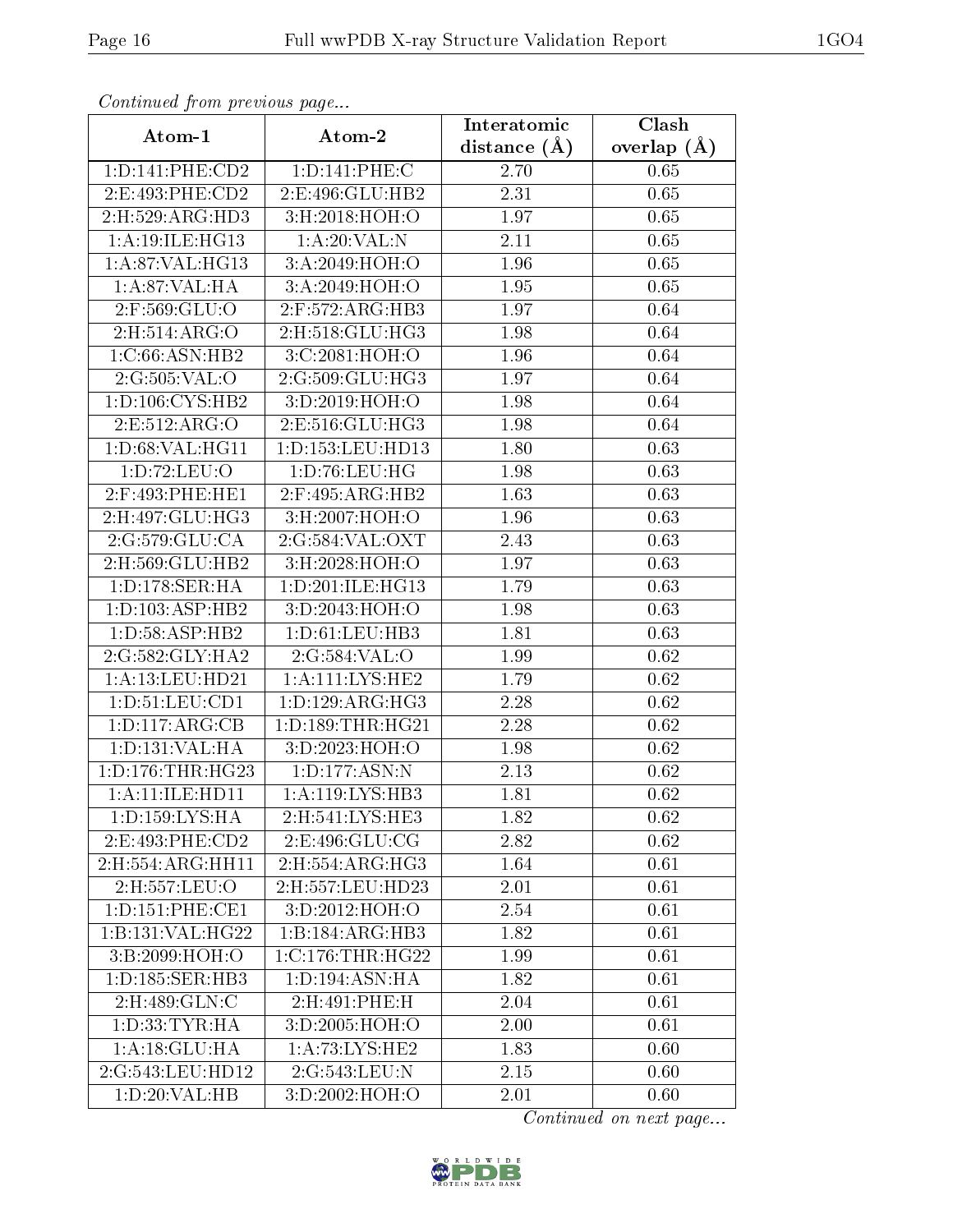| Continuation provided pugato |                           | Interatomic       | Clash         |  |
|------------------------------|---------------------------|-------------------|---------------|--|
| Atom-1                       | Atom-2                    | distance $(A)$    | overlap $(A)$ |  |
| 1: D: 151: PHE: CZ           | 3:D:2012:HOH:O            | 2.51              | 0.60          |  |
| 2:E:554:ARG:CZ               | 3:E:2040:HOH:O            | 2.49              | 0.60          |  |
| 1:B:203:VAL:HG22             | 3: B: 2123: HOH:O         | 2.01              | 0.60          |  |
| 1: D: 134: GLN: HB2          | 3:D:2023:HOH:O            | 2.02              | 0.60          |  |
| 1:C:200:LYS:NZ               | 3:C:2221:HOH:O            | 2.35              | 0.60          |  |
| 2: E: 505: VAL: CG2          | $2:$ F:505:VAL:CG2        | 2.79              | 0.59          |  |
| 2:H:547:LEU:N                | 2:H:547:LEU:HD23          | 2.17              | 0.59          |  |
| 1: D: 141: PHE: CZ           | 1: D: 181: VAL: HG21      | 2.37              | 0.59          |  |
| 1: D: 164: PRO:HG2           | 1: D: 167: TRP: CG        | 2.36              | 0.59          |  |
| 1: D: 194: ASN: HB3          | 3:D:2039:HOH:O            | 2.01              | 0.59          |  |
| 1:C:11:ILE:H                 | 1:C:11:ILE:HD12           | 1.67              | 0.59          |  |
| 2:H:545:MET:HE3              | 3: H:2023:HOH:O           | 2.03              | 0.59          |  |
| 1: D:91: ILE: HG13           | 1: D: 148: SER: O         | 2.02              | 0.59          |  |
| 1:D:83:LYS:HB3               | 3:D:2014:HOH:O            | 2.02              | 0.59          |  |
| 2:E:493:PHE:N                | 2:G:537:GLN:OE1           | 2.35              | 0.59          |  |
| $2:$ F:539:ARG:HD3           | 3:F:2021:HOH:O            | 2.02              | 0.59          |  |
| 1: A:9: GLN:O                | 1: A:10: GLY:O            | 2.20              | 0.58          |  |
| 1: A:49: TYR:O               | 1:A:129:ARG:HD3           | 2.03              | 0.58          |  |
| 1:C:29:ASN:ND2               | 1: C:56:THR:H             | 2.01              | 0.58          |  |
| 1: D: 178: SER: HB2          | 3:D:2045:HOH:O            | 2.02              | 0.58          |  |
| 1:D:13:LEU:CD2               | 1: D: 111: LYS: HG2       | $\overline{2.33}$ | 0.58          |  |
| 2:F:502:ARG:CZ               | 2:F:502:ARG:HB2           | 2.34              | 0.58          |  |
| 1: D: 185: SER: CB           | 1:D:194:ASN:HA            | 2.34              | 0.58          |  |
| 2:G:512:ARG:O                | 2:G:516:GLU:HG3           | 2.04              | 0.58          |  |
| 1:D:147:VAL:HG22             | 3:D:2016:HOH:O            | 2.04              | 0.58          |  |
| 2:E:500:THR:HG22             | $3:$ H $:2008:$ HOH $:$ O | 2.03              | 0.58          |  |
| 2:E:493:PHE:HD2              | 2: E: 496: GLU: CG        | 2.16              | 0.58          |  |
| 1: B:30: SER:O               | 1:B:34:GLN:HG3            | 2.04              | 0.58          |  |
| 1: D:68: VAL:HGI1            | 1: D: 153: LEU: CD1       | 2.33              | 0.58          |  |
| 1: D: 180: GLU: CD           | 2:H:532:GLN:HG2           | 2.24              | 0.58          |  |
| 1: D: 17: ALA: O             | 1: D: 73: LYS: HG3        | 2.04              | 0.57          |  |
| 2:E:493:PHE:HD2              | 2:E:496:GLU:HB2           | 1.68              | 0.57          |  |
| 2:G:529:ARG:HD2              | 2: H: 534: ASP: OD2       | 2.04              | 0.57          |  |
| 2:G:578:MET:HE2              | 2:G:583:THR:HG21          | 1.84              | 0.57          |  |
| 1:C:203:VAL:HA               | 1:C:204:ASN:ND2           | 2.19              | 0.57          |  |
| 1: D: 108: LYS: HG3          | 3:D:2019:HOH:O            | 2.05              | 0.57          |  |
| 1:B:146:GLU:HB3              | 3: B: 2076: HOH:O         | 2.04              | 0.57          |  |
| 1: D: 25: SER: O             | 1: D: 29: ASN: ND2        | 2.36              | 0.57          |  |
| 2:E:505:VAL:HG23             | 2:F:505:VAL:HG22          | 1.87              | 0.57          |  |
| 2:E:505:VAL:HG22             | $2:$ F:505:VAL:CG2        | 2.35              | 0.57          |  |
| 1:C:179:GLU:CD               | 3:C:2194:HOH:O            | 2.42              | 0.57          |  |

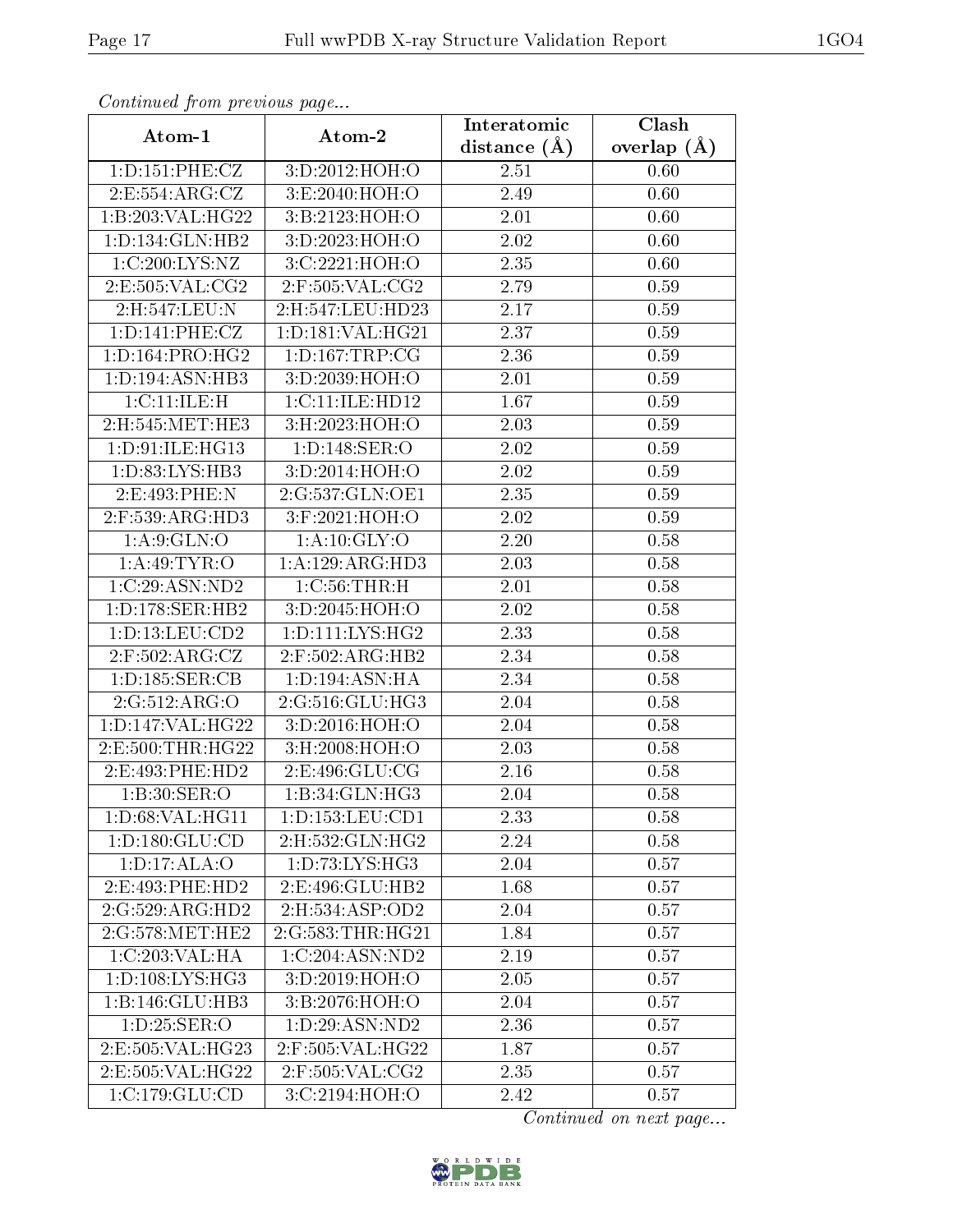| Communica from precious page      |                                     | Interatomic       | Clash           |
|-----------------------------------|-------------------------------------|-------------------|-----------------|
| Atom-1                            | Atom-2                              | distance $(A)$    | overlap $(\AA)$ |
| 2:G:540:THR:N                     | 3:G:2014:HOH:O                      | 2.19              | 0.57            |
| 1: D: 51: LEU: C                  | 1:D:51:LEU:HD22                     | $\overline{2.25}$ | 0.56            |
| 3:D:2037:HOH:O                    | 2: E: 495: ARG: NH1                 | 2.37              | 0.56            |
| 2:E:495:ARG:HE                    | 2: H: 528: ARG: NH2                 | 2.03              | 0.56            |
| 1: D: 122: LYS: HA                | 3:D:2020:HOH:O                      | 2.04              | 0.56            |
| 2:F:495:ARG:HG2                   | $2:$ F:495:ARG:O                    | 2.05              | 0.56            |
| 2:G:518:GLU:O                     | 2:G:522:LEU:HB2                     | 2.05              | 0.56            |
| 1:B:34:GLN:NE2                    | 3:B:2015:HOH:O                      | 2.38              | 0.56            |
| 1:A:34:GLN:HE22                   | 1: A: 136: THR: HA                  | 1.71              | 0.56            |
| 1: D: 35: ARG: NH1                | 1:D:142:LEU:HB2                     | 2.20              | 0.56            |
| 2:H:529:ARG:HB3                   | 3:H:2018:HOH:O                      | 2.06              | $0.56\,$        |
| 1: D: 83: LYS: HD2                | 1: D: 101: GLN: CG                  | 2.35              | $0.55\,$        |
| 2: E: 556: ARG: HG2               | 3:E:2047:HOH:O                      | 1.99              | $0.55\,$        |
| 2:G:578:MET:C                     | 2:G:584:VAL:OXT                     | 2.44              | 0.55            |
| 1: D: 33: TYR: CE1                | 1:D:40:SER:HA                       | 2.40              | 0.55            |
| 1: D: 134: GLN: HA                | 1:D:137:ALA:HB3                     | 1.89              | 0.55            |
| 1:D:101:GLN:HB3                   | 3:D:2044:HOH:O                      | 2.05              | 0.55            |
| 2:H:557:LEU:CD2                   | 2:H:557:LEU:C                       | 2.75              | 0.55            |
| $1:A:11:\overline{\text{LE:CD1}}$ | $1:A:119:\overline{\text{LYS:HB3}}$ | 2.35              | 0.55            |
| 1: A:15: GLY:O                    | 1: A:19: ILE: HG23                  | 2.06              | 0.55            |
| 1: D: 164: PRO:HG2                | 1: D: 167: TRP: CD1                 | 2.41              | 0.55            |
| 1: A:9: GLN:O                     | 1: A: 10: GLY: C                    | 2.45              | 0.55            |
| 1: D: 136: THR: HB                | 3:D:2024:HOH:O                      | 2.06              | 0.55            |
| 1: D: 176: THR: CG2               | 1:D:177:ASN:N                       | 2.70              | 0.55            |
| 2:F:503:LEU:O                     | 2:F:506:GLU:HG2                     | 2.07              | 0.54            |
| 1: D: 117: ARG: HD3               | 1: D: 189: THR: HG21                | 1.86              | 0.54            |
| 2: H: 523: GLU: OE1               | 3:H:2010:HOH:O                      | 2.18              | 0.54            |
| 1:B:177:ASN:ND2                   | 3:B:2105:HOH:O                      | 2.35              | 0.54            |
| 2:G:524:ALA:C                     | 3:G:2010:HOH:O                      | 2.45              | 0.54            |
| 1:D:43:PHE:HD2                    | 3: D:2009:HOH:O                     | 1.91              | 0.54            |
| 1: D: 51: LEU: O                  | 1:D:51:LEU:HD22                     | 2.08              | 0.54            |
| 2:E:493:PHE:CD2                   | 2:E:496:GLU:CB                      | 2.90              | 0.54            |
| 1: D: 179: GLU: O                 | 1: D: 198: ALA: HA                  | 2.07              | 0.54            |
| 1:C:45:ARG:HD3                    | $3:C:2048:\overline{HOH:O}$         | 2.07              | 0.54            |
| 1: D: 130: SER: O                 | $1:D:133:ALA:H\overline{B3}$        | 2.07              | 0.54            |
| 1: D:87: VAL:O                    | 1:D:151:PHE:HA                      | 2.07              | 0.54            |
| 2: E: 500: THR: HA                | 3:H:2008:HOH:O                      | 2.08              | 0.54            |
| 1:B:119:LYS:HD2                   | 1:B:124:ILE:CG1                     | 2.38              | 0.54            |
| 1: D:94: GLY: CA                  | 2:H:554:ARG:NH2                     | 2.71              | 0.54            |
| 1: D: 27: GLY: O                  | 1: D:31: ILE: HG13                  | 2.08              | 0.53            |
| 2:F:497:GLU:O                     | 2:F:497:GLU:HG2                     | 2.07              | 0.53            |

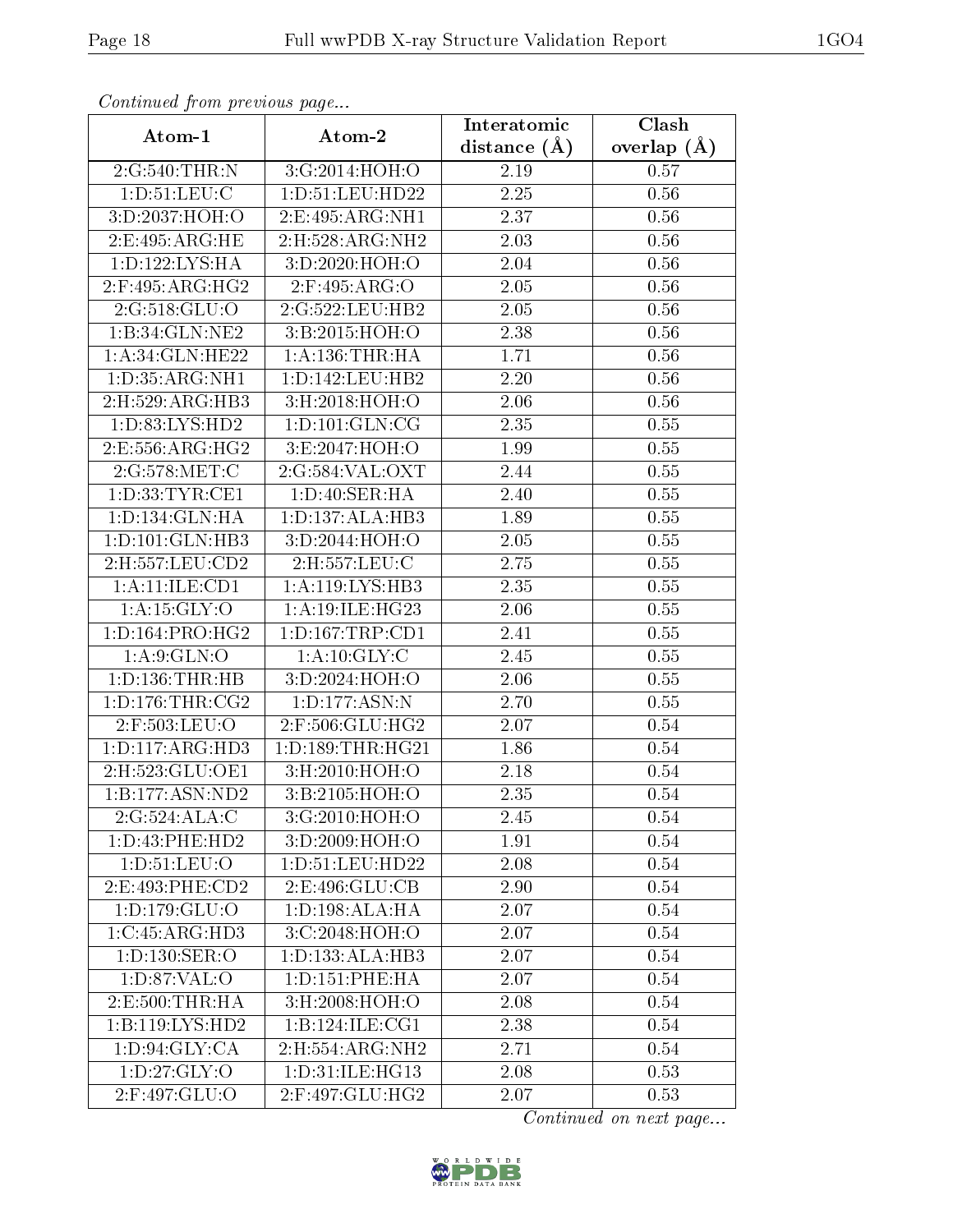| Communa from previous page   |                           | Interatomic       | Clash             |  |
|------------------------------|---------------------------|-------------------|-------------------|--|
| Atom-1                       | Atom-2                    | distance $(A)$    | overlap $(\AA)$   |  |
| 1: D: 196: MET:HG3           | 3:D:2044:HOH:O            | 2.09              | 0.53              |  |
| 1:A:99:ARG:HH12              | 1: A:101: GLN:NE2         | 2.07              | 0.53              |  |
| 1: D: 34: GLN: OE1           | 1: D: 136: THR: HG23      | $2.08\,$          | 0.53              |  |
| 1: D: 79: CYS: HB3           | 3:D:2019:HOH:O            | 2.08              | 0.53              |  |
| 1: A:14: ARG:HG3             | 3:A:2001:HOH:O            | 2.07              | 0.53              |  |
| 1: D: 45: ARG: HG2           | 1: D: 54: LEU: HG         | 1.91              | 0.53              |  |
| 2:E:494:SER:OG               | $2:$ F:495:ARG:HA         | 2.08              | 0.53              |  |
| 2:G:542:VAL:C                | 2:G:543:LEU:HD12          | 2.29              | 0.53              |  |
| 2:G:525:GLN:NE2              | 2:H:526:LEU:HD13          | 2.24              | 0.53              |  |
| 1:D:175:ILE:HG21             | 3:D:2045:HOH:O            | 2.07              | 0.53              |  |
| 1: A:83: LYS: HB2            | 1: A: 156: TYR: HB2       | 1.91              | 0.53              |  |
| 1: D:99: ARG: HB2            | 1: D: 175: ILE: CD1       | 2.35              | 0.53              |  |
| 1:D:134:GLN:HB3              | 3:D:2029:HOH:O            | 2.09              | 0.53              |  |
| 1:D:142:LEU:HD21             | 1: D: 197: VAL: CG1       | 2.38              | 0.53              |  |
| 2:G:578:MET:HG3              | 2:G:583:THR:HG22          | 1.91              | 0.53              |  |
| 1: D: 138: THR: CG2          | 1: D: 142: LEU: HG        | 2.28              | 0.52              |  |
| 1: D: 159: LYS: N            | 3:D:2031:HOH:O            | 2.41              | 0.52              |  |
| 1: D: 175: ILE: CD1          | 3:D:2045:HOH:O            | 2.57              | 0.52              |  |
| 2:G:526:LEU:HD11             | 2:G:534:ASP:OD2           | 2.09              | 0.52              |  |
| 2:G:502:ARG:NH2              | 2:H:497:GLU:CD            | 2.62              | 0.52              |  |
| 1:B:114:SER:O                | 1:B:115:ALA:HB2           | $\overline{2.09}$ | 0.52              |  |
| 2:H:517:GLU:HB3              | 2: H: 520: ARG: NH1       | 2.24              | 0.52              |  |
| $1:A:14:ARG:H\overline{G2}$  | 1: A:77:TYR:CE1           | 2.44              | 0.52              |  |
| 1:A:78:LYS:HA                | 1:A:111:LYS:NZ            | 2.24              | 0.52              |  |
| 1: D: 165: GLU: O            | 1: D: 166: LYS: HB2       | 2.10              | 0.52              |  |
| 2: H: 528: ARG: HG3          | $3:$ H $:2013:$ HOH $:$ O | 2.10              | 0.52              |  |
| 2:F:516:GLU:HB3              | 2:F:520:ARG:NH2           | 2.25              | 0.51              |  |
| 1:B:144:LEU:HB3              | 3:B:2076:HOH:O            | 2.11              | 0.51              |  |
| 2:E:554:ARG:NH1              | 3:E:2040:HOH:O            | 2.43              | 0.51              |  |
| 1: D: 196: MET: CG           | 3:D:2044:HOH:O            | 2.59              | 0.51              |  |
| 2:E:556:ARG:NH2              | 3:E:2043:HOH:O            | 2.42              | 0.51              |  |
| 1: D: 131: VAL: O            | 1:D:135:ILE:HG13          | 2.10              | 0.51              |  |
| 1:D:194:ASN:N                | 1:D:194:ASN:HD22          | 2.07              | $\overline{0.51}$ |  |
| 2:H:530:ALA:HB2              | 3:H:2012:HOH:O            | 2.10              | 0.51              |  |
| 1: A:110:ALA:HA              | 1: A:113: ASP:OD2         | 2.10              | 0.51              |  |
| 1:A:182:ARG:HG2              | 3:A:2078:HOH:O            | 2.10              | 0.51              |  |
| $1:A:99:ARG:H\overline{H12}$ | 1: A:101: GLN: HE21       | 1.57              | 0.51              |  |
| 1:D:87:VAL:HG21              | 1:D:154:LEU:HD11          | 1.91              | 0.51              |  |
| 1: D: 138: THR: OG1          | 3: D: 2029: HOH:O         | 2.19              | 0.51              |  |
| 2:E:557:LEU:HD23             | 2:E:557:LEU:C             | 2.31              | 0.51              |  |
| 2:H:501:LEU:O                | 2:H:505:VAL:HG23          | 2.10              | 0.51              |  |

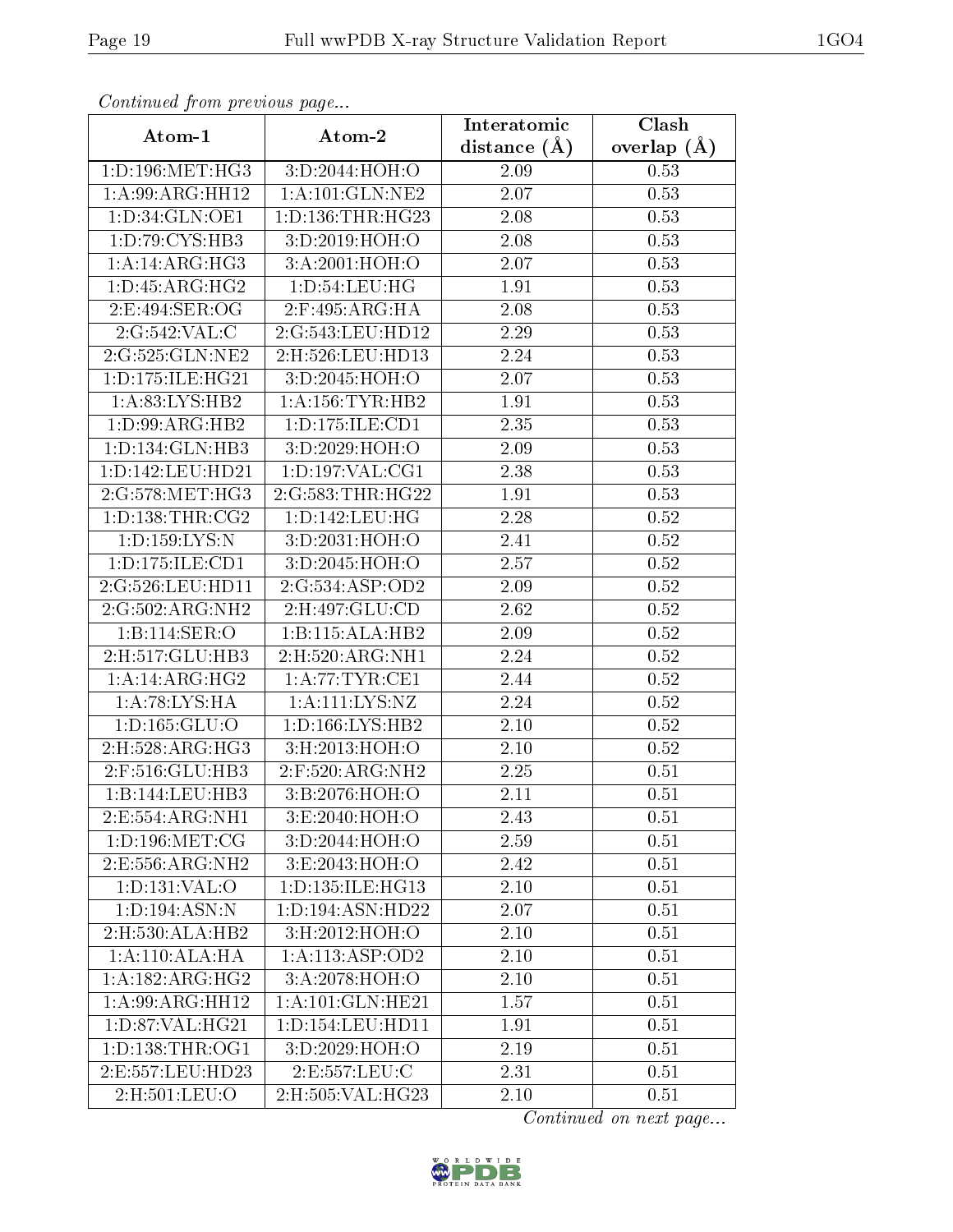| Commaca from previous page |                     | Interatomic       | Clash         |
|----------------------------|---------------------|-------------------|---------------|
| Atom-1                     | Atom-2              | distance $(A)$    | overlap $(A)$ |
| 1:D:34:GLN:OE1             | 1: D: 136: THR: HA  | 2.12              | 0.50          |
| 2:F:496:GLU:C              | 2:F:498:ALA:H       | 2.14              | 0.50          |
| 2:E:503:LEU:HA             | 3: E:2011: HOH:O    | 2.11              | 0.50          |
| 2:E:517:GLU:HA             | 2:E:520:ARG:HH21    | 1.75              | 0.50          |
| 2:F:501:LEU:O              | 2:F:505:VAL:HG23    | 2.11              | 0.50          |
| 2:H:544:HIS:NE2            | 3:H:2021:HOH:O      | 2.35              | 0.50          |
| 1:B:79:CYS:HA              | 1:B:106:CYS:SG      | 2.51              | 0.50          |
| 2:E:495:ARG:NE             | 2:H:528:ARG:NH2     | 2.59              | 0.50          |
| 1:B:146:GLU:HG2            | 3:B:2075:HOH:O      | 2.11              | 0.50          |
| 1: D:54:LEU:HD12           | 1: D: 54: LEU: N    | 2.27              | 0.50          |
| 2:G:574:LEU:O              | 2:G:578:MET:N       | 2.44              | 0.50          |
| 2:H:494:SER:HA             | 3: H:2006:HOH:O     | 2.10              | 0.50          |
| 2:F:505:VAL:O              | 2:F:509:GLU:HG3     | 2.12              | 0.50          |
| 2:H:489:GLN:C              | 2:H:491:PHE:N       | 2.65              | 0.50          |
| 1:A:177:ASN:ND2            | 3:H:2020:HOH:O      | 2.45              | 0.50          |
| 1: A:33: TYR: CE2          | 1: A:54:LEU:HD13    | 2.47              | 0.50          |
| 1:A:78:LYS:HA              | 1: A: 111: LYS: HZ1 | 1.77              | 0.49          |
| 1: A:82: GLN: OE1          | 2:G:540:THR:HG22    | 2.12              | 0.49          |
| 2:H:488:GLU:O              | 2:H:491:PHE:HB2     | 2.12              | 0.49          |
| 1: D: 165: GLU: HG3        | 1: D: 166: LYS: HG3 | 1.93              | 0.49          |
| 2:E:507:GLU:O              | 2: E: 511: GLU: HG3 | 2.13              | 0.49          |
| 2:H:531:LEU:HB2            | 3:H:2014:HOH:O      | 2.11              | 0.49          |
| 2:E:493:PHE:HD2            | 2:E:496:GLU:CB      | 2.25              | 0.49          |
| 2:H:507:GLU:O              | 2:H:511:GLU:HG3     | $\overline{2}.13$ | 0.49          |
| 1:C:50:GLY:HA3             | 1:C:129:ARG:NH1     | 2.27              | 0.49          |
| 1: D: 56: THR: HG21        | 1: D: 61: LEU: CD2  | 2.42              | 0.49          |
| 2:G:559:GLU:O              | 2:G:563:GLN:HG3     | 2.12              | 0.49          |
| 1:B:119:LYS:HD2            | 1:B:124:ILE:HG13    | 1.93              | 0.49          |
| 1:D:35:ARG:NH1             | 1:D:142:LEU:CB      | 2.75              | 0.49          |
| 1:D:83:LYS:HB2             | 1: D: 156: TYR: HB2 | 1.93              | 0.49          |
| 1:C:61:LEU:HD22            | 1:C:65:LEU:HG       | 1.94              | 0.49          |
| 1:A:45:ARG:CD              | 3:A:2023:HOH:O      | 2.52              | 0.49          |
| 1: A:176:THR:O             | 1: A:200: LYS: HE2  | 2.12              | 0.49          |
| 1: D: 85: VAL:HA           | 1:D:100:TRP:O       | 2.12              | 0.49          |
| 2:G:526:LEU:HD23           | 2:G:526:LEU:O       | 2.12              | 0.49          |
| 1:B:184:ARG:HH11           | 1:B:184:ARG:HG3     | 1.76              | 0.49          |
| 1: D:64: TYR:OH            | 3:D:2030:HOH:O      | 2.19              | 0.49          |
| 1:D:50:GLY:HA3             | 1: D: 129: ARG: CZ  | 2.42              | 0.49          |
| 2:G:491:PHE:O              | 2:G:495:ARG:HG3     | 2.13              | 0.49          |
| 1: A:108:LYS:HE2           | 2:G:539:ARG:HH22    | 1.78              | 0.48          |
| 1: D: 156: TYR: HD2        | 2:H:540:THR:HG21    | 1.78              | 0.48          |

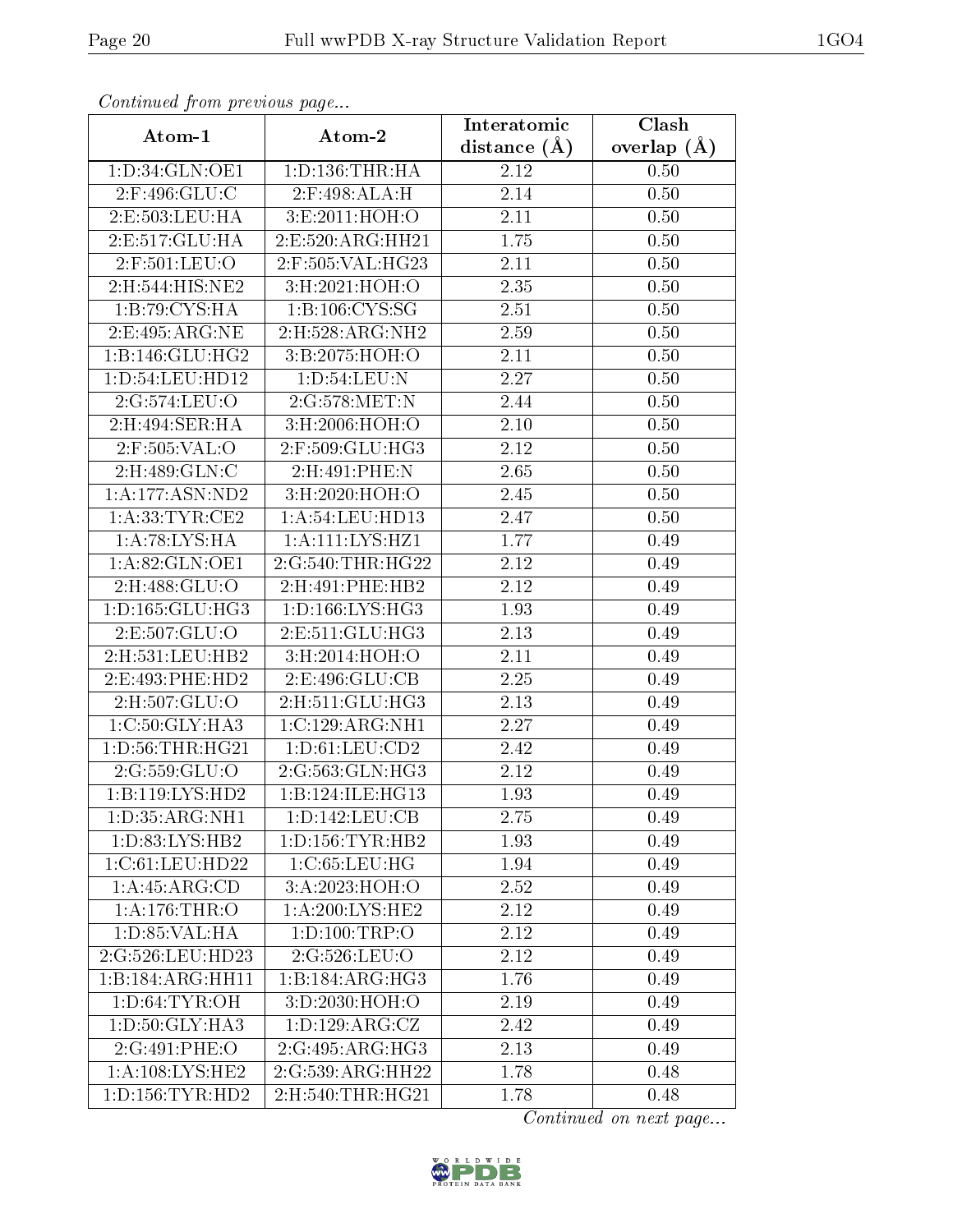| Commaca from previous page |                      | Interatomic    | $\overline{\text{Clash}}$ |  |
|----------------------------|----------------------|----------------|---------------------------|--|
| Atom-1                     | Atom-2               | distance $(A)$ | overlap $(A)$             |  |
| 1: D: 136: THR: HA         | 3:D:2027:HOH:O       | 2.13           | 0.48                      |  |
| 1:B:12:THR:HG22            | 1:B:116:PRO:HG3      | 1.95           | 0.48                      |  |
| 1: C: 11: ILE: CD1         | 1:C:117:ARG:HB2      | 2.44           | 0.48                      |  |
| 2:G:516:GLU:O              | 2:G:520:ARG:HG3      | 2.13           | 0.48                      |  |
| 1: D: 166: LYS: HB3        | 2:H:547:LEU:HD21     | 1.94           | 0.48                      |  |
| 1:D:76:LEU:HD23            | 1: D: 81: VAL:HGI1   | 1.95           | 0.48                      |  |
| 1:A:87:VAL:O               | 1:A:151:PHE:HA       | 2.14           | 0.48                      |  |
| 1: D: 188: THR: OG1        | 1: D: 189: THR:N     | 2.46           | 0.48                      |  |
| 2:H:536:ASP:HB3            | 2:H:539:ARG:HB2      | 1.96           | 0.48                      |  |
| 2:H:531:LEU:N              | 3:H:2014:HOH:O       | 2.45           | 0.48                      |  |
| 2:F:521:MET:HB2            | 3:F:2006:HOH:O       | 2.13           | 0.48                      |  |
| 2:G:511:GLU:OE1            | 2: H: 512: ARG: NE   | 2.47           | 0.48                      |  |
| 1:A:19:ILE:CD1             | 1: A: 188: THR: HG22 | 2.44           | 0.48                      |  |
| 1:B:177:ASN:HD22           | 1:B:177:ASN:N        | 1.96           | 0.48                      |  |
| 1:D:83:LYS:HD2             | 1: D: 101: GLN: HG3  | 1.94           | 0.48                      |  |
| 2:E:508:LEU:HB3            | 2:F:508:LEU:HB3      | 1.96           | 0.48                      |  |
| 1:B:33:TYR:CE2             | 1:B:54:LEU:HD13      | 2.49           | 0.47                      |  |
| 1: B: 56: THR: CB          | 3:B:2031:HOH:O       | 2.46           | 0.47                      |  |
| 2:H:555:GLN:O              | 2:H:559:GLU:HG3      | 2.13           | 0.47                      |  |
| 2:H:491:PHE:CD2            | 2:H:491:PHE:N        | 2.79           | 0.47                      |  |
| 2:H:519:LYS:O              | 2:H:523:GLU:HG3      | 2.14           | 0.47                      |  |
| 1: D: 151: PHE: O          | 2:H:549:PRO:HB2      | 2.14           | 0.47                      |  |
| 1:A:177:ASN:HA             | 3:H:2020:HOH:O       | 2.13           | 0.47                      |  |
| 1:C:36:GLY:HA2             | 3:C:2035:HOH:O       | 2.05           | 0.47                      |  |
| 1: A: 42: THR:O            | 1: A:57:THR:HG22     | 2.14           | 0.47                      |  |
| 1: D: 23: PHE: HB2         | 3:D:2007:HOH:O       | 2.14           | 0.47                      |  |
| 1:D:13:LEU:HD22            | 1: D: 111: LYS: HG2  | 1.95           | 0.47                      |  |
| 1:B:143:PRO:HD2            | 3:B:2017:HOH:O       | 2.15           | 0.47                      |  |
| 1: D: 176: THR: CG2        | 1: D: 177: ASN: H    | 2.27           | 0.47                      |  |
| 1: D: 44: THR: HG23        | 1: D:44:THR:O        | 2.15           | 0.47                      |  |
| 2:E:501:LEU:HD13           | $2:$ F:501:LEU:HB2   | 1.96           | 0.47                      |  |
| 1: A:8: GLU:O              | 1: A:9: GLN: CG      | 2.62           | 0.47                      |  |
| 1:C:203:VAL:HG13           | 1:C:204:ASN:CG       | 2.34           | 0.47                      |  |
| 1:C:72:LEU:HD22            | 1:C:76:LEU:HG        | 1.97           | 0.47                      |  |
| 1:D:129:ARG:HH11           | 1: D: 129: ARG: CB   | 2.28           | 0.47                      |  |
| 2:E:499:ASP:OD1            | 2:H:528:ARG:HD2      | 2.15           | 0.47                      |  |
| 2:H:490:SER:C              | 2:H:491:PHE:CD2      | 2.89           | 0.47                      |  |
| 1: A:99: ARG: HG3          | 3:A:2049:HOH:O       | 2.14           | 0.47                      |  |
| 1:D:185:SER:N              | 3:D:2040:HOH:O       | 2.48           | 0.47                      |  |
| 1:D:20:VAL:HG12            | 1: D: 24: PHE: HE1   | 1.80           | 0.47                      |  |
| 1: D: 110: ALA: HB1        | 1:D:190:ILE:HD13     | 1.97           | 0.46                      |  |

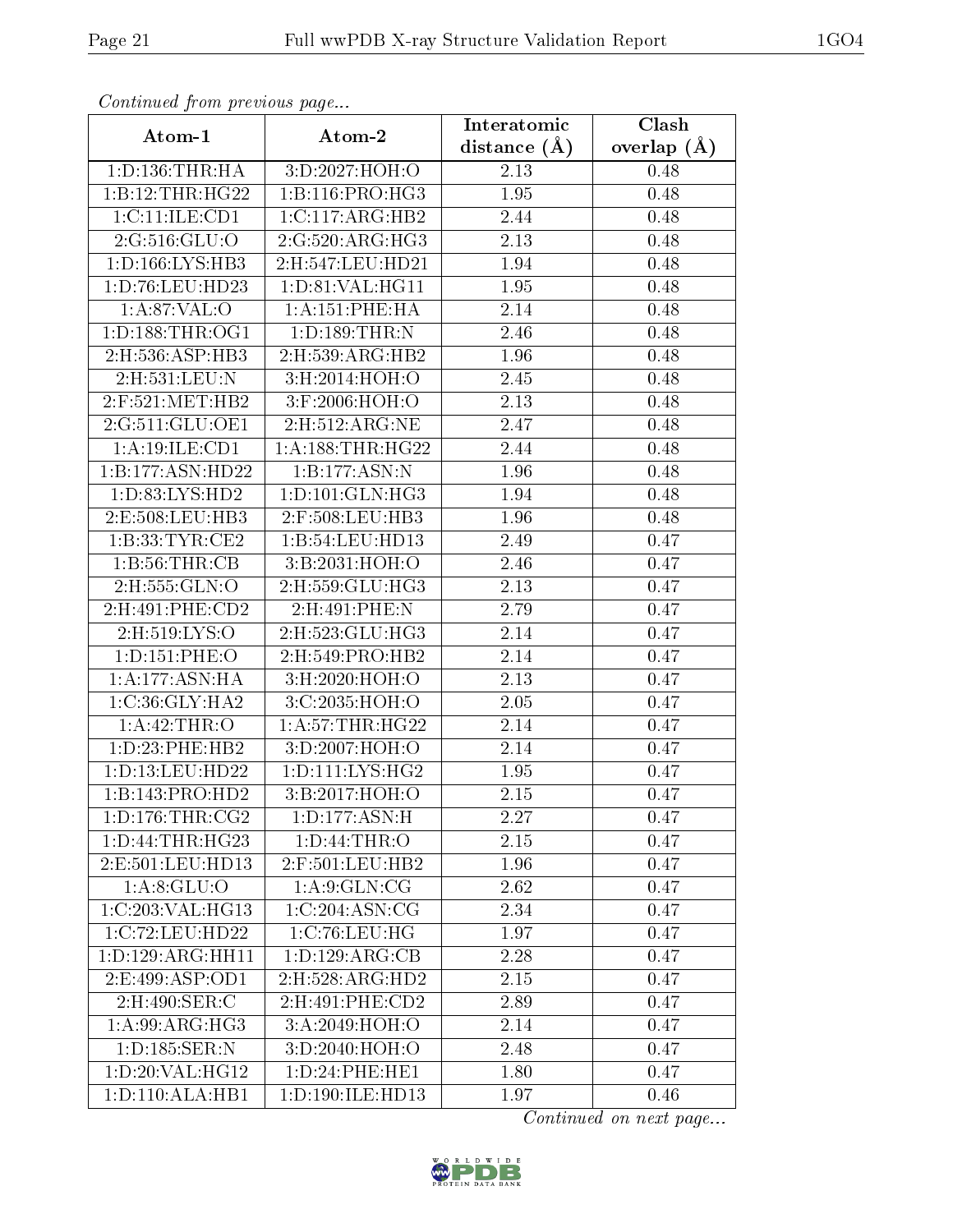| Continuea from previous page |                               | Interatomic       | Clash           |
|------------------------------|-------------------------------|-------------------|-----------------|
| Atom-1                       | Atom-2                        | distance $(A)$    | overlap $(\AA)$ |
| 1:C:29:ASN:HD21              | $1:C:56$ : THR: H $G22$       | 1.81              | 0.46            |
| 1: D: 105: GLU: O            | 1: D: 191: HIS: HA            | $\overline{2.15}$ | 0.46            |
| 1:B:110:ALA:HA               | 1:B:117:ARG:HH21              | 1.80              | 0.46            |
| 1:D:178:SER:CB               | 3:D:2045:HOH:O                | 2.62              | 0.46            |
| 1: D: 199: TYR: C            | 3:D:2045:HOH:O                | 2.53              | 0.46            |
| 2:G:487:ALA:O                | 2:G:490:SER:HB2               | 2.15              | 0.46            |
| 2:H:545:MET:N                | 3:H:2022:HOH:O                | 2.18              | 0.46            |
| 1:A:72:LEU:HD22              | 1: A:76: LEU: HG              | 1.97              | 0.46            |
| 2:H:548:ASN:HB2              | 2:H:549:PRO:HD2               | 1.98              | 0.46            |
| 1: A:34: GLN:NE2             | 1: A: 136: THR: HA            | 2.31              | 0.46            |
| 2:F:568:CYS:O                | 2:F:572:ARG:HB2               | 2.15              | 0.46            |
| 1:A:161:LEU:HD23             | 1:A:162:VAL:O                 | 2.16              | 0.46            |
| 2:G:520:ARG:HA               | 2:G:523:GLU:HG2               | 1.97              | 0.46            |
| 2:G:543:LEU:CD1              | 2:G:543:LEU:N                 | 2.77              | 0.46            |
| 1: A:86: VAL:HB              | 1:A:100:TRP:HB2               | 1.97              | 0.46            |
| 1: D: 16: SER: HA            | 3:D:2001:HOH:O                | 2.15              | 0.46            |
| 1: D: 117: ARG: HB3          | 1: D: 189: THR: HG21          | 1.98              | 0.46            |
| 1: D: 26: PHE: HB3           | 1: D: 53: LEU: HD13           | 1.98              | 0.46            |
| 2:F:499:ASP:O                | $2:$ F:503:LEU:HG             | 2.16              | 0.46            |
| 1: D: 33: TYR: HE1           | 1: D:40: SER: HA              | 1.81              | 0.46            |
| 1: D:48: LYS: HB3            | 1: D: 53: LEU: HD12           | 1.98              | 0.46            |
| 2:H:512:ARG:O                | 2:H:516:GLU:HG3               | 2.15              | 0.46            |
| 1:B:39:PRO:HB3               | 1:B:41:GLU:CD                 | 2.36              | 0.45            |
| 1:A:11:ILE:HD13              | 1: A:124: ILE: HD11           | 1.96              | 0.45            |
| 1: A:71: GLN:NE2             | 1:A:75:TRP:NE1                | 2.63              | 0.45            |
| 2:H:490:SER:O                | 2:H:491:PHE:HD2               | 1.99              | 0.45            |
| 1: D: 76: LEU: HD13          | 3:D:2002:HOH:O                | 2.16              | 0.45            |
| 1:C:32:LEU:O                 | 3:C:2035:HOH:O                | 2.21              | 0.45            |
| 1: D:26: PHE:CE2             | 1: D:48: LYS: H <sub>G2</sub> | 2.51              | 0.45            |
| 1: D: 33: TYR: CE1           | 1:D:40:SER:CB                 | 3.00              | 0.45            |
| 1:B:167:TRP:CB               | 3:B:2087:HOH:O                | 2.65              | 0.45            |
| 1:D:175:ILE:HD13             | 3:D:2045:HOH:O                | 2.17              | 0.45            |
| 1: D: 51: LEU: CD2           | 1: D: 51: LEU: C              | 2.84              | 0.45            |
| 1: A: 179: GLU:O             | 1:A:198:ALA:HA                | 2.17              | 0.45            |
| 1: D: 40: SER: C             | 1: D: 42: THR:H               | 2.20              | 0.45            |
| 2:G:531:LEU:HD23             | 2:G:531:LEU:C                 | 2.37              | 0.45            |
| 1: A:176:THR:HG22            | 1:A:177:ASN:OD1               | 2.16              | 0.45            |
| 1: D: 55: VAL: N             | 3:D:2009:HOH:O                | 2.49              | 0.45            |
| 2:H:528:ARG:C                | 3:H:2014:HOH:O                | 2.55              | 0.45            |
| 1:D:50:GLY:HA3               | 1: D: 129: ARG: HH21          | 1.78              | 0.45            |
| 1: D:64: TYR: HE1            | 2:H:545:MET:HG3               | 1.82              | 0.45            |

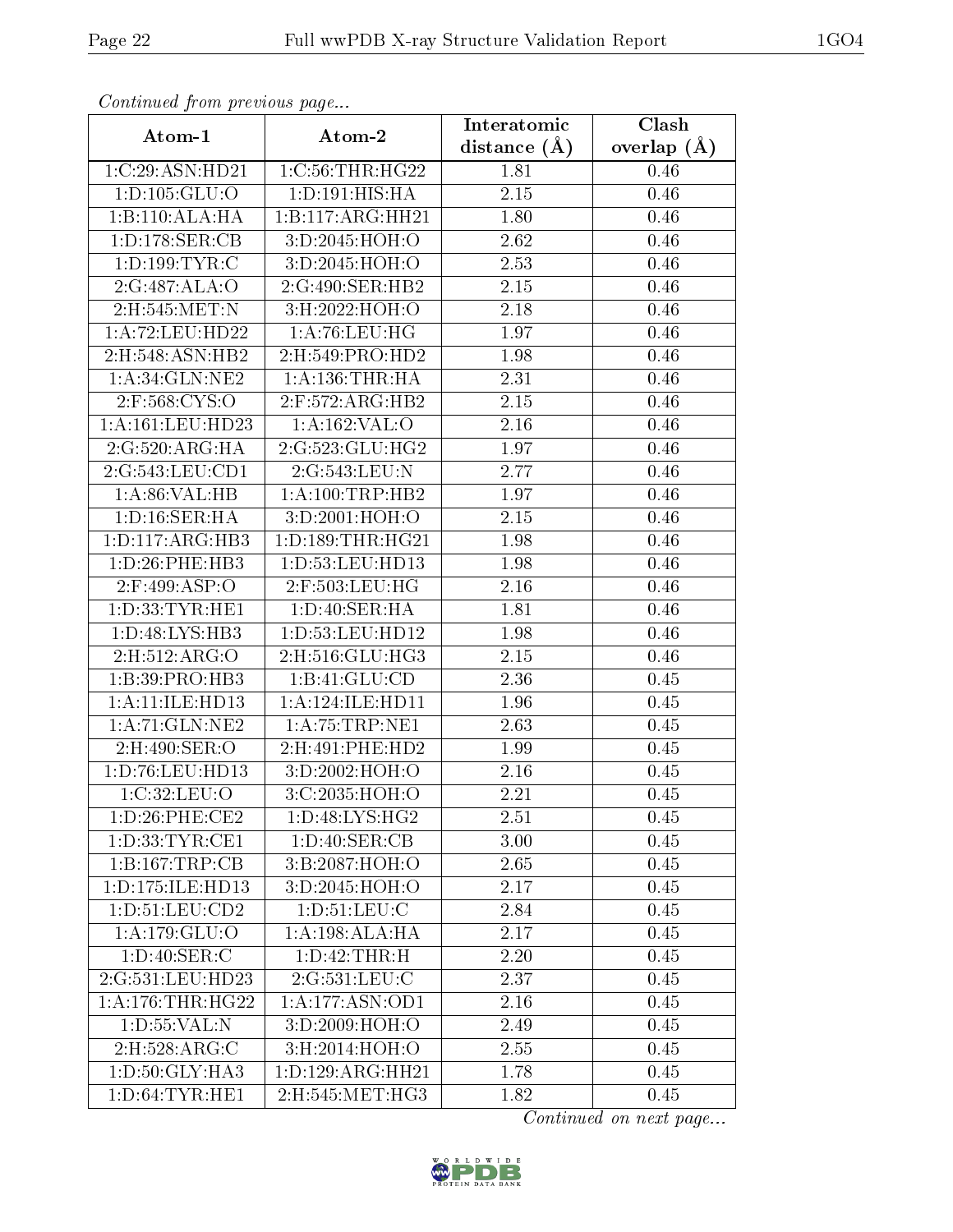| Communa from previous page   |                      | Interatomic    | Clash         |  |
|------------------------------|----------------------|----------------|---------------|--|
| Atom-1                       | Atom-2               | distance $(A)$ | overlap $(A)$ |  |
| 1:B:91:ILE:HG22              | 2:F:557:LEU:CD1      | 2.47           | 0.45          |  |
| 1:B:49:TYR:O                 | 1:B:129:ARG:HD2      | 2.16           | 0.45          |  |
| 1: D:96: VAL:CG1             | 1: D: 175: ILE: HG12 | 2.47           | 0.45          |  |
| 2:G:579:GLU:HA               | 2:G:584:VAL:C        | 2.32           | 0.45          |  |
| 1:B:167:TRP:HB2              | 3:B:2087:HOH:O       | 2.16           | 0.44          |  |
| 1: A: 161: LEU: HD23         | 1:A:161:LEU:C        | 2.38           | 0.44          |  |
| 2:G:538:SER:N                | 3:G:2014:HOH:O       | 2.49           | 0.44          |  |
| 1:A:155:ILE:HD12             | 1: A:167:TRP:CH2     | 2.52           | 0.44          |  |
| 1:B:84:LEU:HD22              | 1:B:155:ILE:CD1      | 2.47           | 0.44          |  |
| 1: D:88: ILE: HG12           | 3:D:2017:HOH:O       | 2.17           | 0.44          |  |
| 1: A:66: ASN:O               | 1:A:70:GLU:HG2       | 2.17           | 0.44          |  |
| 1:B:192:LYS:HE2              | 1:B:194:ASN:OD1      | 2.18           | 0.44          |  |
| 1: D: 117: ARG: HD3          | 1: D: 189: THR: CG2  | 2.42           | 0.44          |  |
| 2:F:493:PHE:HD1              | 2:F:494:SER:N        | 2.16           | 0.44          |  |
| 1:A:13:LEU:HD23              | 1: A:77:TYR:CE1      | 2.52           | 0.44          |  |
| 2:E:497:GLU:O                | 2: E: 501: LEU: HG   | 2.18           | 0.44          |  |
| 3:A:2075:HOH:O               | 2:G:545:MET:CA       | 2.53           | 0.44          |  |
| 2:G:531:LEU:HD23             | 2:G:532:GLN:H        | 1.78           | 0.44          |  |
| $1:B:122:\overline{LYS:O}$   | 1:B:126:ASP:OD2      | 2.36           | 0.44          |  |
| 1: B: 108: LYS: O            | 1: B: 111: LYS: HG2  | 2.18           | 0.43          |  |
| 1:C:97:LEU:HD12              | 1:C:149:CYS:SG       | 2.58           | 0.43          |  |
| 1:D:92:GLU:OE2               | 1: D:92: GLU:N       | 2.50           | 0.43          |  |
| 1:D:182:ARG:HH21             | 2:H:531:LEU:HD21     | 1.82           | 0.43          |  |
| 1: D: 73: LYS: O             | 1: D: 76: LEU: HB2   | 2.18           | 0.43          |  |
| 2:E:504:LYS:O                | 2:E:508:LEU:HG       | 2.17           | 0.43          |  |
| 1:D:105:GLU:HB3              | 1:D:192:LYS:HB3      | 2.01           | 0.43          |  |
| 1: D:44:THR:O                | 1: D: 46: VAL:HG13   | 2.19           | 0.43          |  |
| 2:E:522:LEU:HD22             | 2:F:526:LEU:HD12     | 2.00           | 0.43          |  |
| $2:G:502:A\overline{RG:NH2}$ | 2:H:497:GLU:OE2      | 2.51           | 0.43          |  |
| 1: A:58: ASP:O               | 1:A:62:ILE:HG13      | 2.17           | 0.43          |  |
| 2:G:486:SER:HB3              | 2:G:488:GLU:OE1      | 2.17           | 0.43          |  |
| 2:H:524:ALA:HB2              | 3: H: 2008: HOH:O    | 2.17           | 0.43          |  |
| 1:B:181:VAL:HG21             | 2:G:492:LEU:HD13     | 1.99           | 0.43          |  |
| 2:H:535:TYR:CD1              | 2:H:540:THR:HB       | 2.54           | 0.43          |  |
| 1:A:174:PHE:HB3              | 2:G:532:GLN:O        | 2.19           | 0.43          |  |
| 1:D:51:LEU:HD12              | 1: D: 129: ARG: CG   | 2.35           | 0.43          |  |
| 2:G:575:LEU:HA               | 2:G:575:LEU:HD23     | 1.88           | 0.43          |  |
| 2:H:528:ARG:O                | 2:H:528:ARG:CG       | 2.67           | 0.43          |  |
| 1:D:74:ASP:OD1               | 1: D: 78: LYS: HE3   | 2.18           | 0.43          |  |
| 2:H:535:TYR:HD1              | 2:H:540:THR:HB       | 1.83           | 0.43          |  |
| 1:C:66:ASN:CB                | 3:C:2081:HOH:O       | 2.62           | 0.43          |  |

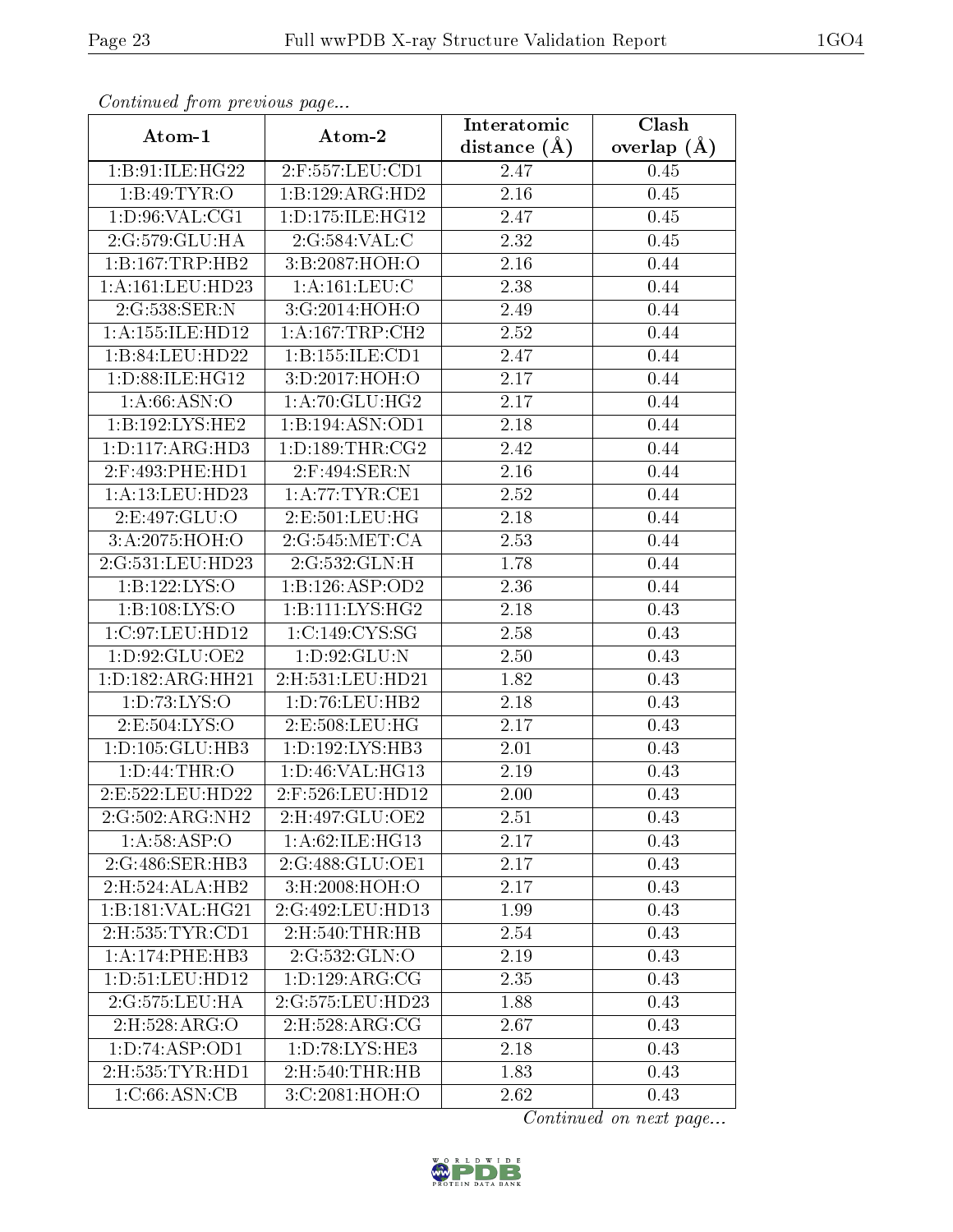| Continuata from previous page |                               | Interatomic    | Clash         |
|-------------------------------|-------------------------------|----------------|---------------|
| Atom-1                        | Atom-2                        | distance $(A)$ | overlap $(A)$ |
| 1: D: 196: MET:CE             | 2:H:531:LEU:HD22              | 2.49           | 0.43          |
| 1:B:162:VAL:HG23              | 3:B:2084:HOH:O                | 2.19           | 0.43          |
| 1:D:123:ALA:O                 | 1: D: 127: GLU: HG3           | 2.19           | 0.43          |
| 1: D: 88: ILE: HD13           | 1: D: 151: PHE: HB2           | 2.01           | 0.43          |
| 2:G:502:ARG:HB2               | 2:G:502:ARG:HE                | 1.54           | 0.42          |
| 1: D: 152: ASP: OD2           | 1: D: 153: LEU: N             | 2.52           | 0.42          |
| 1:D:180:GLU:OE2               | $2:$ H $:532:$ GLN $:$ HG $2$ | 2.19           | 0.42          |
| 1: D:30: SER: C               | 1: D: 34: GLN: HG2            | 2.38           | 0.42          |
| 2:F:504:LYS:O                 | 2:F:508:LEU:HD23              | 2.19           | 0.42          |
| 1:C:100:TRP:CD2               | 1:C:197:VAL:HG22              | 2.54           | 0.42          |
| 1:D:134:GLN:HB3               | 1:D:183:LEU:HD13              | 2.01           | 0.42          |
| 1:B:35:ARG:HD2                | 1:B:35:ARG:HA                 | 1.81           | 0.42          |
| 2:E:517:GLU:HA                | 2:E:520:ARG:HE                | 1.84           | 0.42          |
| 2:E:521:MET:O                 | 2:E:525:GLN:HG3               | 2.20           | 0.42          |
| 2:H:554:ARG:NH1               | 2:H:554:ARG:HG3               | 2.32           | 0.42          |
| 1: D: 31: ILE: HD13           | 1: D: 100: TRP: CE3           | 2.54           | 0.42          |
| 2:H:525:GLN:O                 | 2: H:529: ARG: HG3            | 2.20           | 0.42          |
| 1: D: 128: ILE: HG21          | 3:D:2007:HOH:O                | 2.19           | 0.42          |
| 1: D: 184: ARG: C             | 3:D:2040:HOH:O                | 2.57           | 0.42          |
| 2:F:502:ARG:CB                | 2:F:502:ARG:CZ                | $2.98\,$       | 0.42          |
| 1:B:146:GLU:HG2               | 1: B: 146: GLU: H             | 1.63           | 0.42          |
| 1: D: 117: ARG: CG            | 1: D: 189: THR: HG21          | 2.48           | 0.42          |
| 2:G:550:THR:O                 | 2:G:554:ARG:HG3               | 2.19           | 0.42          |
| 1:C:75:TRP:CE2                | 1:C:161:LEU:HD21              | 2.54           | 0.42          |
| 1: D: 136: THR:O              | 1: D: 139: VAL: CG2           | 2.61           | 0.42          |
| 1:D:13:LEU:HG                 | 1: D: 77: TYR: CD1            | 2.55           | 0.42          |
| 2:E:579:GLU:OE1               | 2:E:579:GLU:HA                | 2.20           | 0.42          |
| 1: D: 184: ARG: CA            | 3:D:2038:HOH:O                | 2.67           | 0.42          |
| 2:G:488:GLU:CD                | 2:G:488:GLU:H                 | 2.23           | 0.42          |
| 1:A:142:LEU:HA                | 1:A:143:PRO:HD3               | 1.79           | 0.41          |
| 1: D: 113: ASP: HB3           | 1: D: 114: SER:H              | 1.66           | 0.41          |
| 1: D: 117: ARG: HD2           | 1: D: 189: THR: HG22          | 1.92           | 0.41          |
| 2:E:505:VAL:HG23              | $2:$ F:505:VAL:CG2            | 2.48           | 0.41          |
| 1:C:145:LEU:HA                | 1:C:145:LEU:HD23              | 1.84           | 0.41          |
| 2:F:496:GLU:C                 | $2:$ F:498:ALA:N              | 2.74           | 0.41          |
| 2:H:559:GLU:O                 | 2:H:562:SER:HB2               | 2.21           | 0.41          |
| 1:A:115:ALA:HB1               | 1:A:116:PRO:HD2               | 2.02           | 0.41          |
| 1: D: 53: LEU: C              | 1:D:54:LEU:HD12               | 2.40           | 0.41          |
| 1:B:84:LEU:HD22               | 1:B:155:ILE:HD13              | 2.01           | 0.41          |
| 1: D: 193: VAL:C              | 1:D:194:ASN:HD22              | 2.24           | 0.41          |
| 2:E:517:GLU:CA                | 2:E:520:ARG:HH21              | 2.33           | 0.41          |

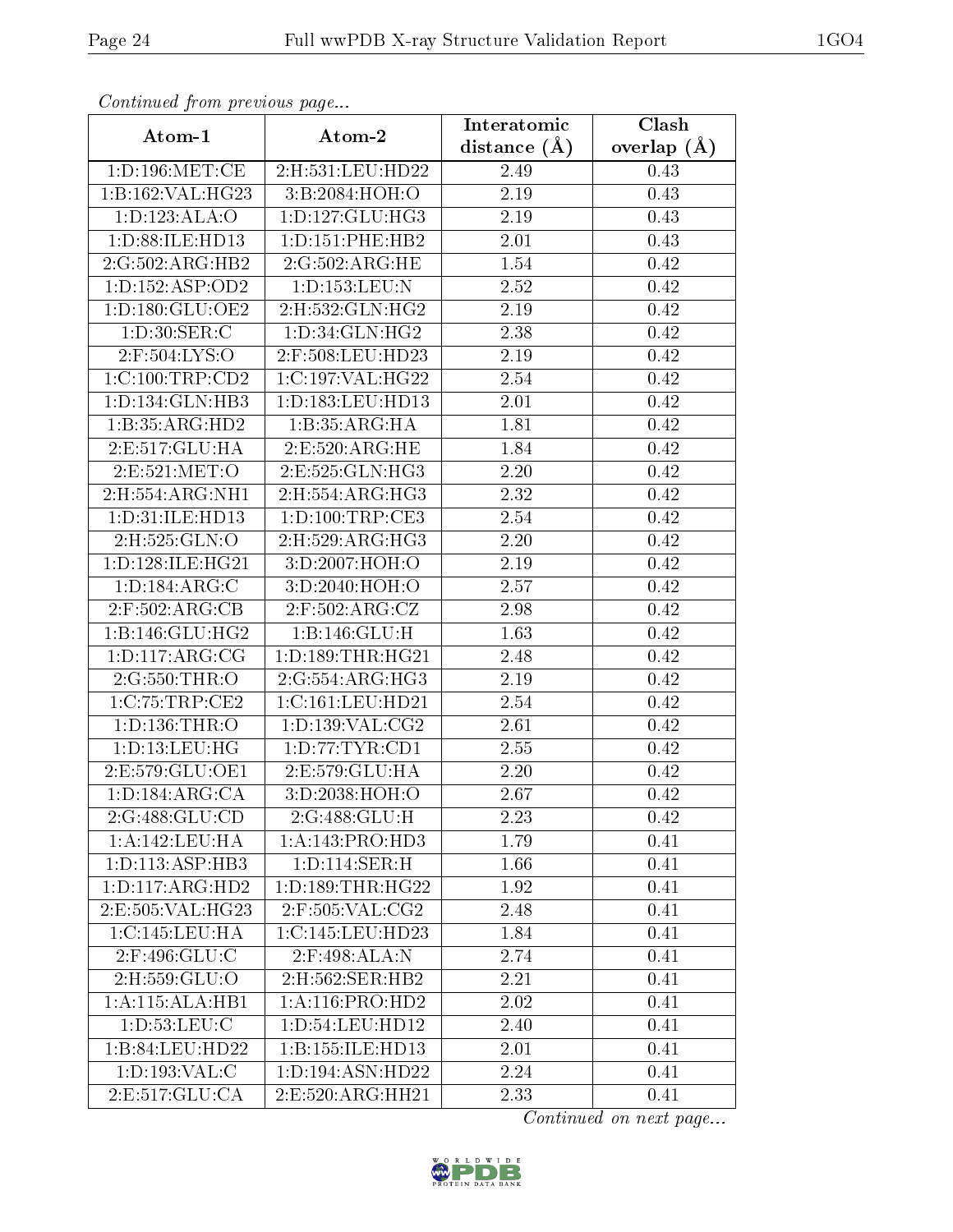| Atom-1                          |                      | Interatomic       | $\overline{\text{Clash}}$ |
|---------------------------------|----------------------|-------------------|---------------------------|
|                                 | Atom-2               | distance $(A)$    | overlap $(A)$             |
| $2:$ F:498:ALA:O                | $2:$ F:502:ARG:HG3   | 2.20              | 0.41                      |
| 2:G:511:GLU:CD                  | 2: H: 512: ARG: HH21 | 2.18              | 0.41                      |
| 1: A:8: GLU:O                   | 1: A:9: GLN: HG3     | 2.20              | 0.41                      |
| 1: D: 176: THR: HG23            | 1:D:177:ASN:H        | 1.85              | 0.41                      |
| 2:E:578:MET:HE2                 | 2:E:578:MET:HB3      | 1.81              | 0.41                      |
| 1:C:11:ILE:HG12                 | 1:C:124:ILE:HD11     | 2.03              | 0.41                      |
| 1: D: 102: PHE: CD1             | 1:D:102:PHE:N        | 2.89              | 0.41                      |
| 1: D:50: GLY: C                 | 1: D: 51: LEU: HD13  | 2.40              | 0.41                      |
| 2:H:489:GLN:O                   | 2:H:491:PHE:N        | $\overline{2.54}$ | 0.41                      |
| 2:H:516:GLU:O                   | 2:H:519:LYS:HB2      | 2.19              | 0.41                      |
| 1: A:103: ASP:HB2               | 1:A:194:ASN:HB2      | 2.02              | 0.41                      |
| 1:B:194:ASN:HB3                 | 3: B: 2115: HOH:O    | 2.21              | 0.41                      |
| 1:B:13:LEU:HG                   | 1:B:77:TYR:CD1       | 2.56              | 0.41                      |
| 1: A:13: LEU: CD2               | 1:A:111:LYS:HG2      | 2.43              | 0.41                      |
| 2:G:578:MET:HG3                 | 2:G:583:THR:CG2      | 2.51              | 0.41                      |
| 1:A:71:GLN:NE2                  | 1: A:75:TRP:CE2      | 2.89              | 0.40                      |
| 1:B:91:ILE:HG22                 | 2:F:557:LEU:HD11     | 2.03              | 0.40                      |
| 1:D:179:GLU:HG3                 | 1:D:201:ILE:HG12     | 2.02              | 0.40                      |
| 1: D:82: GLN:O                  | 1: D: 83: LYS: HG3   | 2.21              | 0.40                      |
| 2:E:517:GLU:HA                  | 2:E:520:ARG:NH2      | 2.36              | 0.40                      |
| 2:G:488:GLU:N                   | 2:G:488:GLU:CD       | 2.74              | 0.40                      |
| 1: B:81:VAL:HG23                | 1:B:155:ILE:CG2      | 2.52              | 0.40                      |
| 1:C:31:ILE:O                    | 1:C:35:ARG:HG2       | 2.21              | 0.40                      |
| $1: D: 121: \overline{GLN:O}$   | 1: D: 125: GLN: HG2  | $\overline{2.21}$ | 0.40                      |
| 1:D:132:ILE:O                   | 1:D:135:ILE:HB       | 2.21              | 0.40                      |
| 1:D:21:ALA:HB2                  | 1:D:76:LEU:HD12      | 2.04              | 0.40                      |
| 3:D:2031:HOH:O                  | 2:H:540:THR:CA       | 2.69              | 0.40                      |
| 1:C:129:ARG:HD2                 | 3:C:2133:HOH:O       | 2.20              | 0.40                      |
| $1: D: 107: \overline{ASP:OD1}$ | 1: D: 109: THR: HG23 | 2.20              | 0.40                      |
| 1:D:117:ARG:HH11                | 1: D: 189: THR: HG22 | 1.87              | 0.40                      |
| 2:E:519:LYS:O                   | 2:E:523:GLU:HG3      | 2.21              | 0.40                      |
| 1:B:11:ILE:CG2                  | 1:B:190:ILE:HD12     | 2.45              | 0.40                      |
| 2:H:532:GLN:HG3                 | 3:H:2014:HOH:O       | 2.21              | 0.40                      |
| 3:D:2031:HOH:O                  | 2:H:540:THR:C        | 2.59              | 0.40                      |
| $2:$ H $:551:$ SER $:$ O        | 2:H:555:GLN:HG3      | 2.21              | 0.40                      |

There are no symmetry-related clashes.

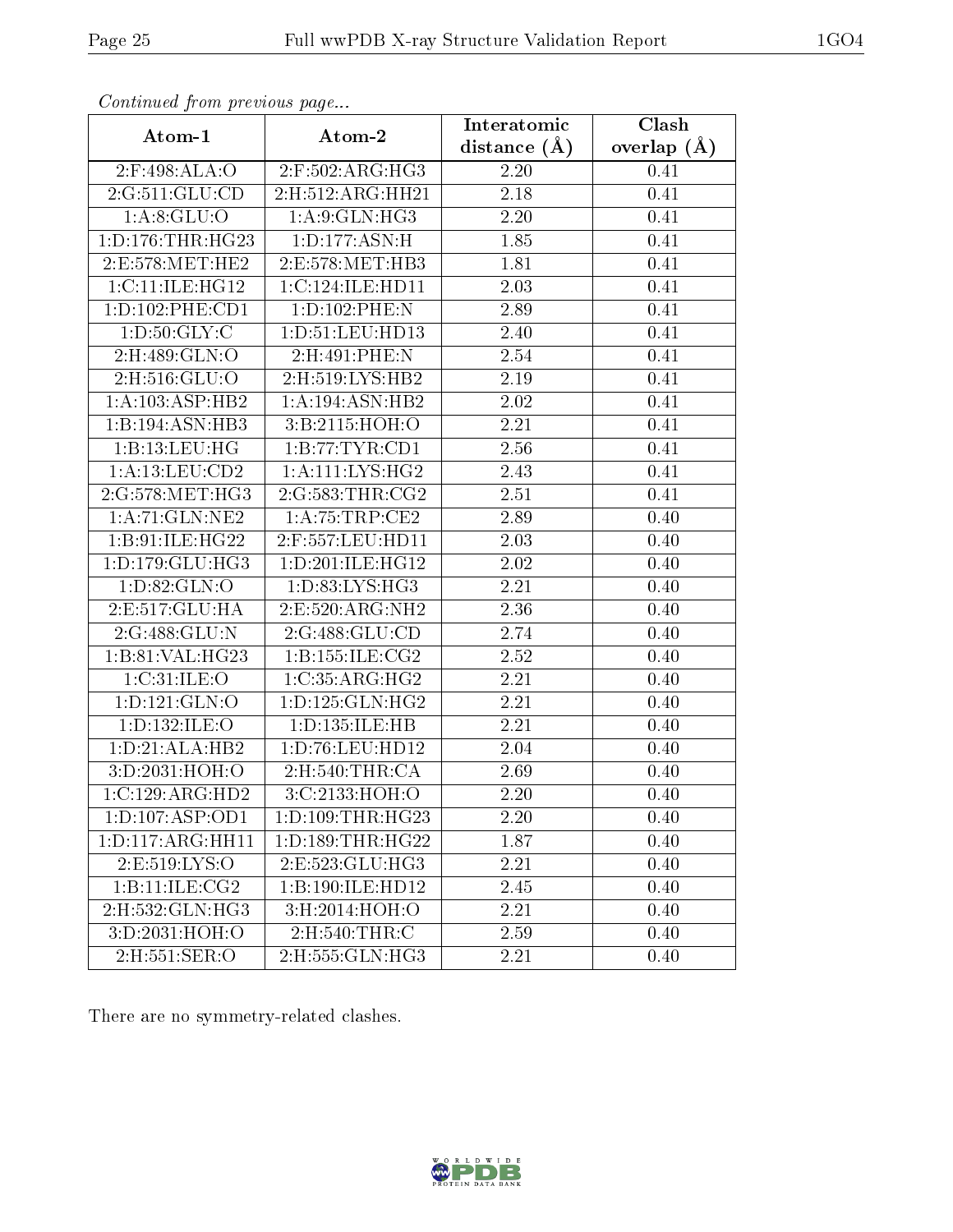### 5.3 Torsion angles (i)

#### 5.3.1 Protein backbone  $(i)$

In the following table, the Percentiles column shows the percent Ramachandran outliers of the chain as a percentile score with respect to all X-ray entries followed by that with respect to entries of similar resolution.

The Analysed column shows the number of residues for which the backbone conformation was analysed, and the total number of residues.

| Mol                         | Chain      | Analysed          | Favoured   | Allowed  | Outliers       | Percentiles |                |
|-----------------------------|------------|-------------------|------------|----------|----------------|-------------|----------------|
|                             | A          | $194/205(95\%)$   | 185 (95%)  | $8(4\%)$ | $1(0\%)$       | 29          | 18             |
| $\mathbf{1}$                | B          | $193/205(94\%)$   | 187 (97%)  | 5(3%)    | $1(0\%)$       | 29          | 18             |
| 1                           | $\rm C$    | $193/205(94\%)$   | 190 (98%)  | $3(2\%)$ | $\overline{0}$ | 100         | 100            |
| 1                           | D          | 191/205(93%)      | 167 (87%)  | 22 (12%) | $2(1\%)$       | 15          | 6 <sup>1</sup> |
| $\mathcal{D}_{\mathcal{A}}$ | E          | $85/100$ $(85\%)$ | 82 (96%)   | $3(4\%)$ | $\theta$       | 100         | 100            |
| $\mathcal{D}$               | $_{\rm F}$ | $85/100$ $(85\%)$ | 80 (94%)   | $5(6\%)$ | 0              | 100         | 100            |
| $\mathcal{D}_{\mathcal{A}}$ | G          | $98/100(98\%)$    | 95 (97%)   | $2(2\%)$ | $1(1\%)$       | 15          | 6              |
| $\mathcal{D}$               | H          | $91/100$ $(91\%)$ | 84 (92%)   | 6(7%)    | $1(1\%)$       | 14          | 5 <sup>1</sup> |
| All                         | All        | $1130/1220$ (93%) | 1070 (95%) | 54 (5%)  | $6(0\%)$       | 29          | 18             |

All (6) Ramachandran outliers are listed below:

| Mol | Chain | Res    | <b>Type</b> |
|-----|-------|--------|-------------|
|     |       | $10\,$ | <b>GLY</b>  |
|     |       | 41     | GLU         |
|     |       | 114    | SER.        |
| 2   | G     | 582    | <b>GLY</b>  |
| 2   |       | 490    | SER.        |
|     |       | 115    |             |

#### 5.3.2 Protein sidechains  $(i)$

In the following table, the Percentiles column shows the percent sidechain outliers of the chain as a percentile score with respect to all X-ray entries followed by that with respect to entries of similar resolution.

The Analysed column shows the number of residues for which the sidechain conformation was analysed, and the total number of residues.

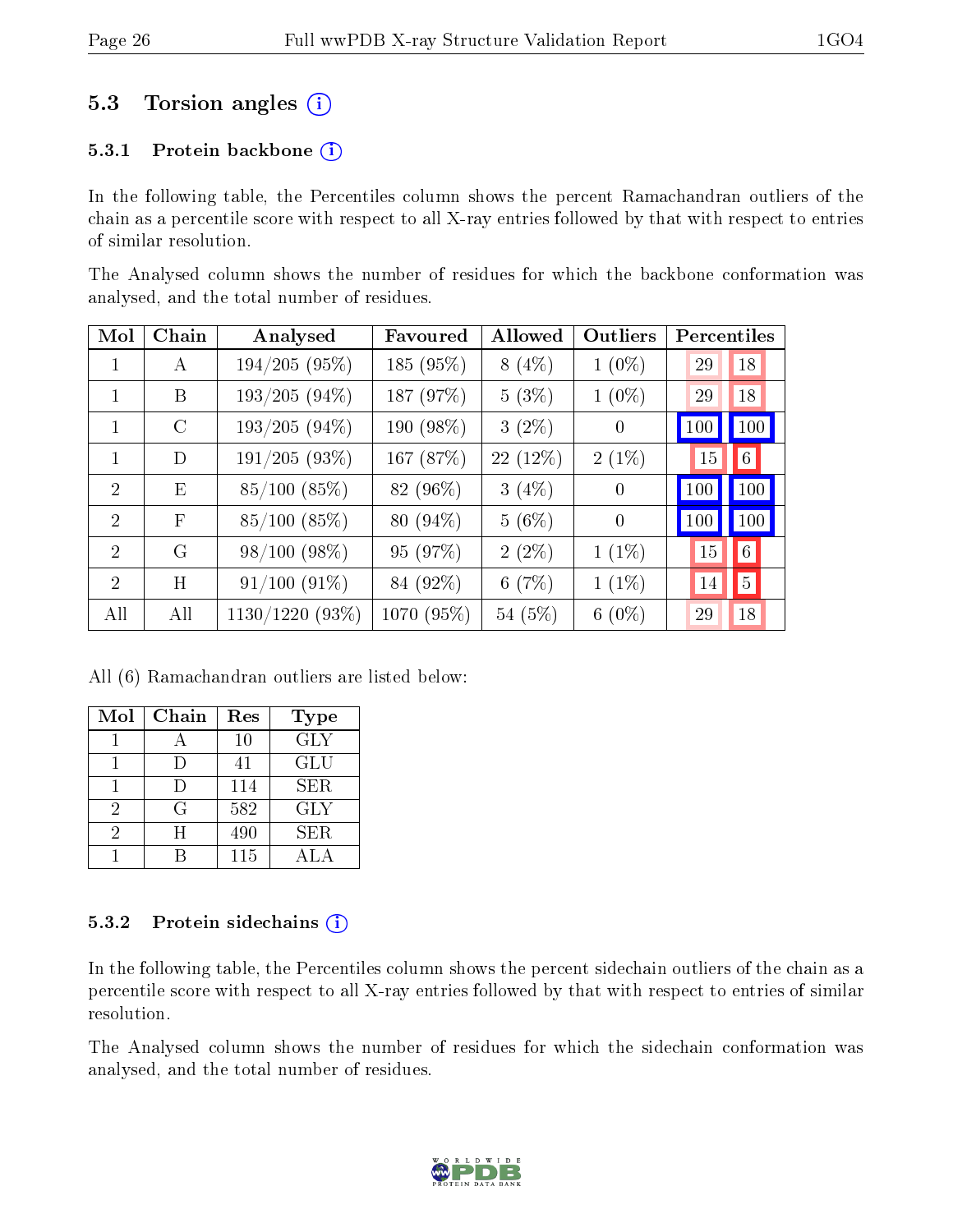| Mol                         | Chain      | Analysed          | Rotameric  | Outliers | Percentiles |                |
|-----------------------------|------------|-------------------|------------|----------|-------------|----------------|
| 1                           | А          | $181/189$ (96%)   | 178 (98%)  | $3(2\%)$ | 60          | 57             |
| 1                           | B          | $180/189$ (95%)   | 174 (97%)  | 6(3%)    | 38          | 31             |
| 1                           | C          | $180/189$ (95%)   | 174 (97%)  | 6(3%)    | 38          | 31             |
| 1                           | D          | 179/189 (95%)     | 175 (98%)  | $4(2\%)$ | 52          | 46             |
| $\mathcal{D}_{\mathcal{L}}$ | E          | 78/88 (89%)       | 72 (92%)   | $6(8\%)$ | 13          | $5\vert$       |
| 2                           | $_{\rm F}$ | 78/88 (89%)       | 72 (92%)   | $6(8\%)$ | 13          | 5 <sup>5</sup> |
| $\mathcal{D}_{\mathcal{A}}$ | G          | 88/88 (100%)      | 82 (93%)   | 6(7%)    | 16          | 8              |
| $\overline{2}$              | H          | 83/88 (94%)       | 79 (95%)   | 4(5%)    | 25          | 18             |
| All                         | All        | $1047/1108$ (94%) | 1006 (96%) | 41 (4%)  | 32          | 25             |

All (41) residues with a non-rotameric sidechain are listed below:

| Mol            | Chain                                                                                                                                                     | Res              | Type                      |
|----------------|-----------------------------------------------------------------------------------------------------------------------------------------------------------|------------------|---------------------------|
| $\mathbf{1}$   | $\overline{\rm A}$                                                                                                                                        | 72               | <b>LEU</b>                |
| $\overline{1}$ | $\overline{A}$                                                                                                                                            | 84               | <b>LEU</b>                |
| $\overline{1}$ | $\overline{A}$                                                                                                                                            | 165              | $\overline{{\rm GLU}}$    |
| $\mathbf 1$    | $\overline{\mathrm{B}}$                                                                                                                                   | 54               | LEU                       |
| $\overline{1}$ | $\overline{\mathbf{B}}$                                                                                                                                   | $8\overline{4}$  | LEU                       |
| $\mathbf 1$    | $\overline{\text{B}}$                                                                                                                                     | $\overline{116}$ | $\overline{\text{PRO}}$   |
| $\overline{1}$ | $\overline{\mathrm{B}}$                                                                                                                                   | 146              | $\overline{\text{GLU}}$   |
| $\overline{1}$ | $\overline{\mathbf{B}}$                                                                                                                                   | 177              | $\overline{\text{ASN}}$   |
| $\mathbf{1}$   | $\overline{\mathbf{B}}$                                                                                                                                   | 184              | $\overline{\text{ARG}}$   |
| $\overline{1}$ |                                                                                                                                                           | $\overline{11}$  | ILE                       |
| $\overline{1}$ | $\overline{\text{C}}$ $\overline{\text{C}}$ $\overline{\text{C}}$ $\overline{\text{C}}$ $\overline{\text{C}}$ $\overline{\text{C}}$ $\overline{\text{D}}$ | $\overline{61}$  | LEU                       |
| $\overline{1}$ |                                                                                                                                                           | $\overline{72}$  | LEU                       |
| $\overline{1}$ |                                                                                                                                                           | $\overline{81}$  | $\overline{\text{VAL}}$   |
| $\overline{1}$ |                                                                                                                                                           | $\overline{84}$  | $\overline{\text{LEU}}$   |
| $\overline{1}$ |                                                                                                                                                           | $\overline{204}$ | <b>ASN</b>                |
| $\mathbf 1$    |                                                                                                                                                           | $5\overline{1}$  | LEU                       |
| $\mathbf{1}$   | $\overline{\rm D}$                                                                                                                                        | 141              | PHE                       |
| $\overline{1}$ | $\overline{D}$                                                                                                                                            | 143              | $\overline{\text{PRO}}$   |
| $\overline{1}$ | $\overline{\rm D}$                                                                                                                                        | 194              | $\overline{\text{ASN}}$   |
| $\overline{2}$ | $\overline{E}$                                                                                                                                            | $\overline{509}$ | $\overline{{\rm GLU}}$    |
| $\overline{2}$ | $\overline{\mathrm{E}}$                                                                                                                                   | 531              | LEU                       |
| $\overline{2}$ | $\overline{\mathrm{E}}$                                                                                                                                   | $\overline{544}$ | $\overline{HIS}$          |
| $\overline{2}$ | $\overline{\mathrm{E}}$                                                                                                                                   | $\overline{561}$ | $\overline{\mathrm{HIS}}$ |
| $\overline{2}$ | E                                                                                                                                                         | 572              | $\overline{\rm{ARG}}$     |
| $\overline{2}$ | $\overline{\mathrm{E}}$                                                                                                                                   | 578              | MET                       |
| $\overline{2}$ | $\overline{\mathrm{F}}$                                                                                                                                   | 493              | PHE                       |
| $\overline{2}$ | $\overline{\mathrm{F}}$                                                                                                                                   | 496              | $\overline{\text{GLU}}$   |

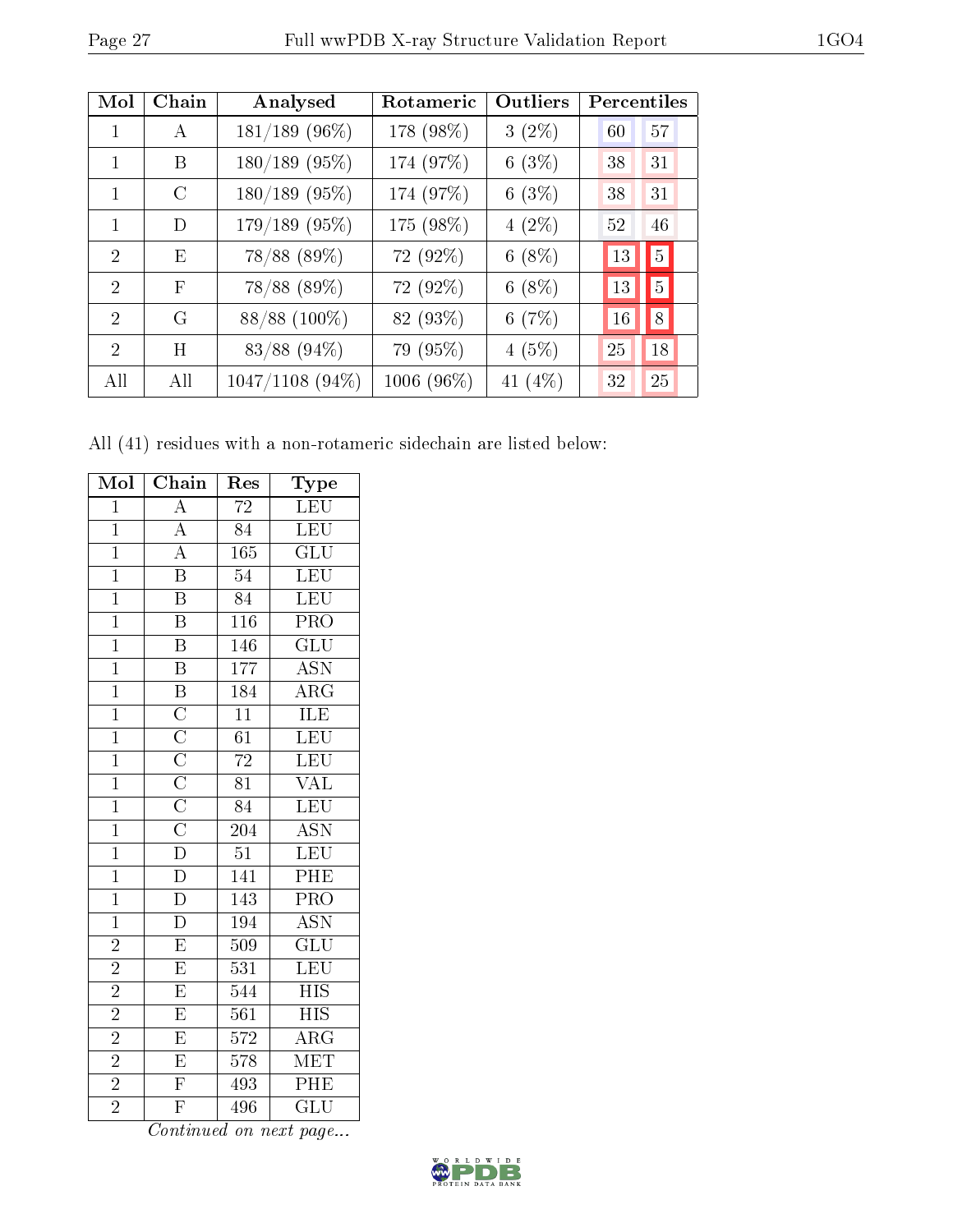| Mol            | Chain                   | Res | <b>Type</b>             |
|----------------|-------------------------|-----|-------------------------|
| $\overline{2}$ | $\mathbf{F}$            | 499 | <b>ASP</b>              |
| $\overline{2}$ | $\mathbf F$             | 502 | $\rm{ARG}$              |
| $\overline{2}$ | $\overline{\mathrm{F}}$ | 531 | <b>LEU</b>              |
| $\overline{2}$ | $\overline{\mathrm{F}}$ | 544 | <b>HIS</b>              |
| $\overline{2}$ | $\rm \bar{G}$           | 535 | $\overline{\text{TYR}}$ |
| $\overline{2}$ | G                       | 539 | $\rm{ARG}$              |
| $\overline{2}$ | G                       | 543 | <b>LEU</b>              |
| $\overline{2}$ | G                       | 544 | <b>HIS</b>              |
| $\overline{2}$ | G                       | 578 | MET                     |
| $\overline{2}$ | G                       | 583 | <b>THR</b>              |
| $\overline{2}$ | $H_{\rm}$               | 490 | SER                     |
| $\overline{2}$ | H                       | 544 | HIS                     |
| $\overline{2}$ | H                       | 547 | LEU                     |
| $\overline{2}$ | Η                       | 556 | $\rm{ARG}$              |

Some sidechains can be flipped to improve hydrogen bonding and reduce clashes. All (17) such sidechains are listed below:

| Mol            | Chain                   | Res | Type                      |
|----------------|-------------------------|-----|---------------------------|
| $\mathbf{1}$   | $\boldsymbol{A}$        | 34  | <b>GLN</b>                |
| $\mathbf{1}$   | $\overline{A}$          | 101 | <b>GLN</b>                |
| $\mathbf{1}$   | $\overline{\mathrm{B}}$ | 47  | $\overline{\text{GLN}}$   |
| $\mathbf{1}$   | $\overline{\mathbf{B}}$ | 177 | <b>ASN</b>                |
| $\mathbf{1}$   | $\overline{\rm C}$      | 29  | $\overline{\mathrm{ASN}}$ |
| $\mathbf{1}$   | $\overline{\mathrm{D}}$ | 47  | <b>GLN</b>                |
| $\mathbf{1}$   | $\overline{\mathrm{D}}$ | 66  | <b>ASN</b>                |
| $\overline{1}$ | $\overline{\mathrm{D}}$ | 71  | GLN                       |
| $\mathbf{1}$   | $\overline{\rm D}$      | 125 | <b>GLN</b>                |
| $\mathbf{1}$   | $\overline{\rm D}$      | 134 | <b>GLN</b>                |
| $\mathbf{1}$   | $\overline{\rm D}$      | 194 | <b>ASN</b>                |
| $\overline{2}$ | $\overline{\mathrm{E}}$ | 525 | $\overline{\text{GLN}}$   |
| $\overline{2}$ | $\overline{E}$          | 563 | <b>GLN</b>                |
| $\overline{2}$ | $\overline{\mathrm{G}}$ | 525 | <b>GLN</b>                |
| $\overline{2}$ | $\overline{\mathrm{G}}$ | 561 | <b>HIS</b>                |
| $\overline{2}$ | H                       | 525 | GLN                       |
| $\overline{2}$ | Η                       | 561 | HIS                       |

#### 5.3.3 RNA [O](https://www.wwpdb.org/validation/2017/XrayValidationReportHelp#rna)i

There are no RNA molecules in this entry.

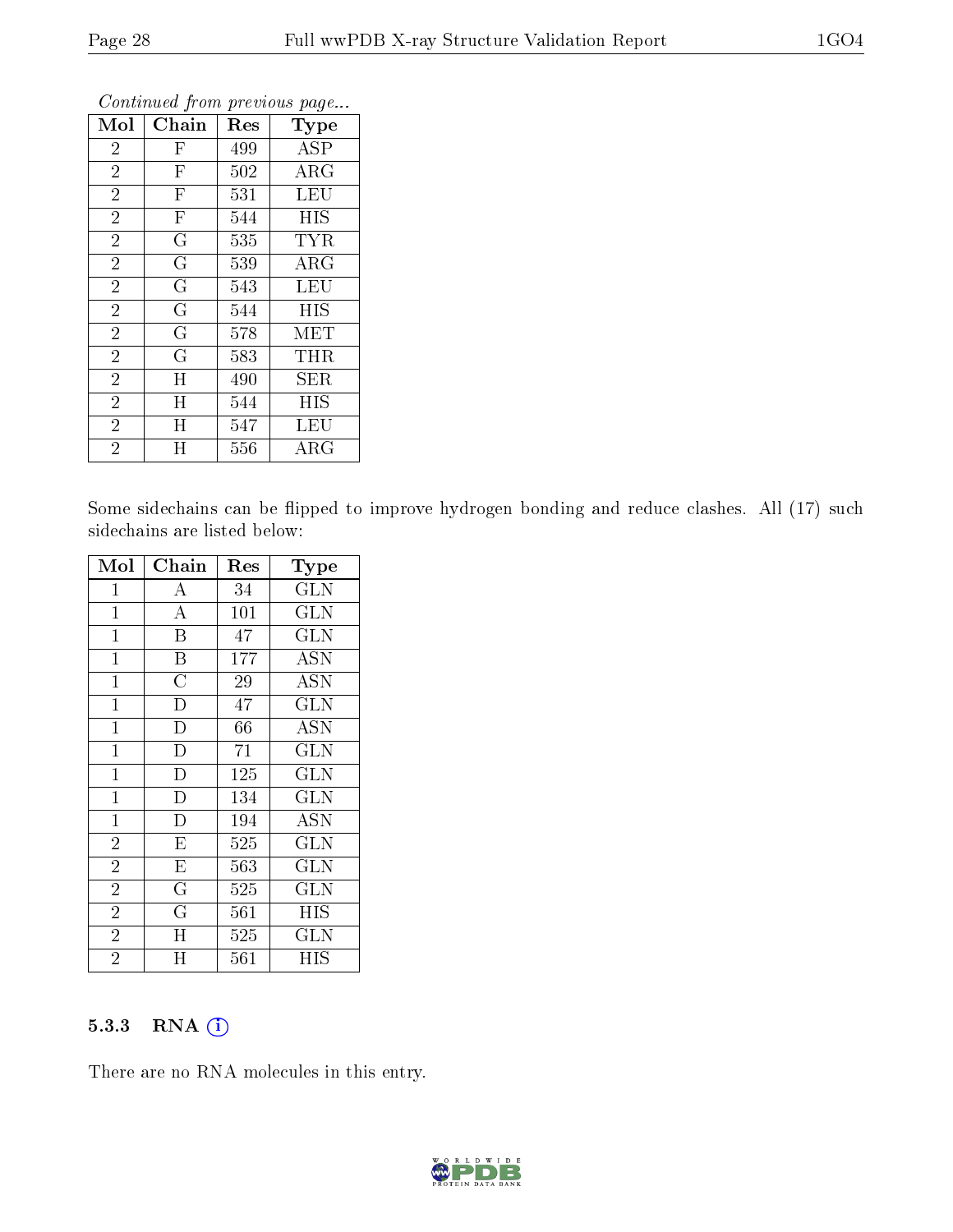#### 5.4 Non-standard residues in protein, DNA, RNA chains (i)

There are no non-standard protein/DNA/RNA residues in this entry.

#### 5.5 Carbohydrates (i)

There are no carbohydrates in this entry.

#### 5.6 Ligand geometry (i)

There are no ligands in this entry.

#### 5.7 [O](https://www.wwpdb.org/validation/2017/XrayValidationReportHelp#nonstandard_residues_and_ligands)ther polymers  $(i)$

There are no such residues in this entry.

#### 5.8 Polymer linkage issues (i)

There are no chain breaks in this entry.

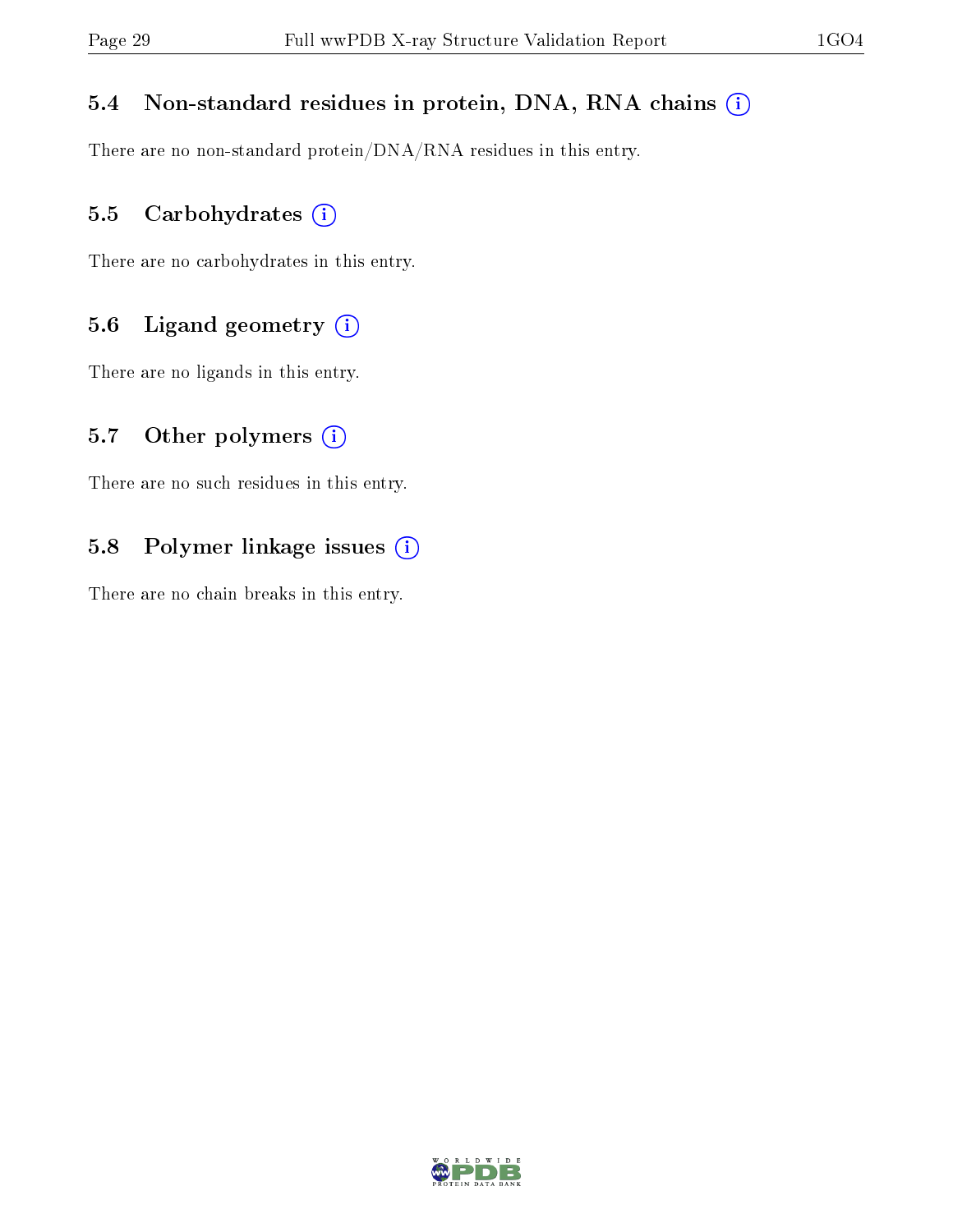## 6 Fit of model and data  $(i)$

## 6.1 Protein, DNA and RNA chains  $(i)$

In the following table, the column labelled  $#RSRZ> 2'$  contains the number (and percentage) of RSRZ outliers, followed by percent RSRZ outliers for the chain as percentile scores relative to all X-ray entries and entries of similar resolution. The OWAB column contains the minimum, median,  $95<sup>th</sup>$  percentile and maximum values of the occupancy-weighted average B-factor per residue. The column labelled ' $Q< 0.9$ ' lists the number of (and percentage) of residues with an average occupancy less than 0.9.

| Mol                         | Chain         | Analysed          | ${ <\hspace{-1.5pt}{\mathrm{RSRZ}} \hspace{-1.5pt}>}$ | $\#\text{RSRZ}{>}2$ |                 |                 | $OWAB(\Lambda^2)$ | Q <sub>0.9</sub> |
|-----------------------------|---------------|-------------------|-------------------------------------------------------|---------------------|-----------------|-----------------|-------------------|------------------|
| $\mathbf 1$                 | А             | $196/205(95\%)$   | 0.65                                                  | $25(12\%)$          | 3               | $\parallel$ 3   | 34, 53, 80, 95    | $\left( \right)$ |
| $\mathbf{1}$                | B             | $195/205(95\%)$   | 0.54                                                  | $19(9\%)$ 7         |                 | $\parallel 8$   | 29, 45, 69, 86    | $\left( \right)$ |
| 1                           | $\mathcal{C}$ | $195/205(95\%)$   | 0.40                                                  | $16(8\%)$<br>11     |                 | 12              | 21, 33, 61, 87    | $\Omega$         |
| 1                           | D             | $193/205(94\%)$   | 3.18                                                  | 117 $(60\%)$        |                 | $\blacksquare$  | 80, 98, 103, 105  | $\theta$         |
| $\overline{2}$              | E             | $87/100$ $(87%)$  | 0.92                                                  | 14 $(16\%)$         | 1               | $\vert$ 1       | 27, 68, 94, 100   | $\Omega$         |
| $\mathcal{D}_{\mathcal{L}}$ | $\mathbf{F}$  | $87/100$ $(87%)$  | 1.08                                                  | 19 $(21\%)$         | 0               | $\vert 0 \vert$ | 30, 69, 100, 104  | $\Omega$         |
| $\overline{2}$              | $\rm G$       | $100/100(100\%)$  | 1.25                                                  | $20(20\%)$          | $\vert 1 \vert$ | $\vert 0 \vert$ | 49, 78, 92, 95    | $\Omega$         |
| $\overline{2}$              | H             | $93/100(93\%)$    | 1.58                                                  | 30 $(32\%)$         | $\boxed{0}$     | $\vert 0 \vert$ | 52, 82, 95, 101   | $\Omega$         |
| All                         | All           | $1146/1220(93\%)$ | 1.20                                                  | 260 (22%)           |                 | $\vert 0 \vert$ | 21, 62, 100, 105  | $\theta$         |

All (260) RSRZ outliers are listed below:

| Mol            | Chain          | Res | <b>Type</b>  | $_{\rm RSRZ}$ |
|----------------|----------------|-----|--------------|---------------|
| 1              | D              | 114 | <b>SER</b>   | 16.6          |
| $\mathbf{1}$   | D              | 190 | ILE          | 12.6          |
| $\mathbf{1}$   | $\mathbf D$    | 120 | ${\rm SER}$  | 9.4           |
| $\mathbf{1}$   | D              | 123 | ALA          | 9.2           |
| $\mathbf 1$    | D              | 44  | THR          | 8.7           |
| $\mathbf{1}$   | $\overline{D}$ | 203 | VAL          | 8.7           |
| $\mathbf{1}$   | $\overline{D}$ | 141 | PHE          | 8.5           |
| $\mathbf{1}$   | D              | 124 | ILE          | 8.4           |
| $\overline{2}$ | H              | 531 | LEU          | 8.3           |
| $\overline{2}$ | $\overline{G}$ | 584 | VAL          | 7.9           |
| $\mathbf{1}$   | D              | 144 | LEU          | 7.8           |
| $\overline{2}$ | G              | 485 | <b>SER</b>   | 7.7           |
| $\mathbf{1}$   | D              | 86  | <b>VAL</b>   | 7.7           |
| $\mathbf{1}$   | $\overline{D}$ | 11  | ILE          | 7.6           |
| $\mathbf{1}$   | D              | 112 | $_{\rm ASP}$ | 7.3           |
| 1              | D              | 115 | ALA          | $7.2\,$       |

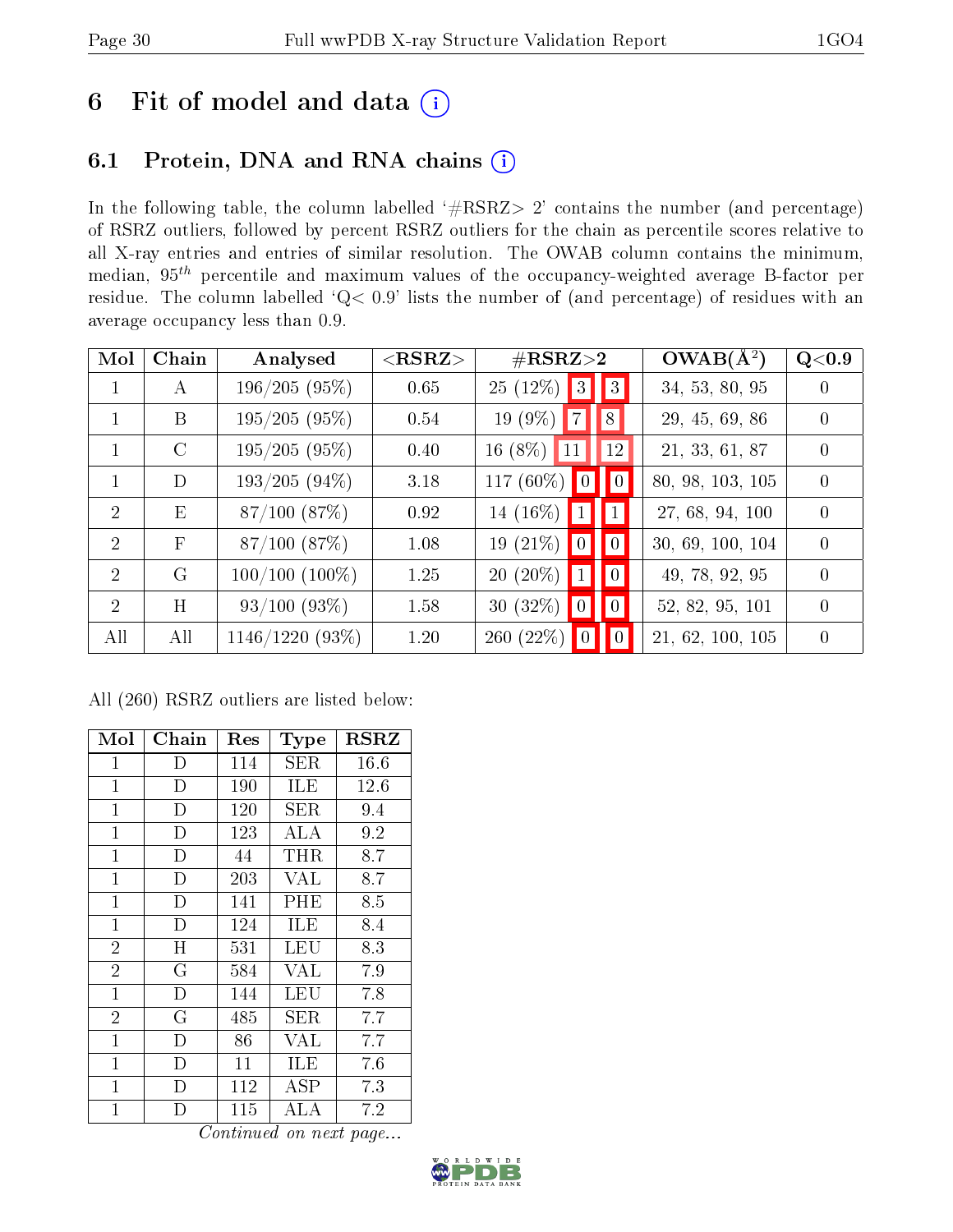| Mol            | $\overline{\text{Chain}}$ | Res              | Type                    | <b>RSRZ</b>      |
|----------------|---------------------------|------------------|-------------------------|------------------|
| $\mathbf{1}$   | D                         | 113              | $\overline{ASP}$        | 6.9              |
| $\mathbf{1}$   | D                         | $\overline{202}$ | PRO                     | 6.8              |
| $\mathbf{1}$   | $\overline{\rm D}$        | $\overline{45}$  | $\rm{AR}\bar{\rm{G}}$   | $6.8\,$          |
| $\overline{1}$ | $\overline{D}$            | $119\,$          | $\overline{LYS}$        | 6.7              |
| $\overline{2}$ | $\overline{\mathrm{F}}$   | 503              | <b>LEU</b>              | 6.4              |
| $\overline{1}$ | $\overline{\rm D}$        | $52\,$           | <b>THR</b>              | 6.4              |
| $\frac{2}{2}$  | $\overline{E}$            | $49\overline{3}$ | PHE                     | $\overline{6.3}$ |
|                | $\overline{H}$            | 487              | <b>ALA</b>              | 6.3              |
| $\overline{1}$ | $\overline{D}$            | 189              | THR                     | $6.2\,$          |
| $\overline{1}$ | $\overline{\rm D}$        | $\overline{38}$  | <b>TYR</b>              | $\overline{6.2}$ |
| $\mathbf{1}$   | $\mathbf D$               | $1\,29$          | $AR\overline{G}$        | 6.1              |
| $\overline{1}$ | $\overline{\rm D}$        | 142              | LEU                     | 6.1              |
| $\overline{1}$ | $\overline{D}$            | $\overline{125}$ | $\overline{\text{GLN}}$ | 6.0              |
| $\overline{1}$ | $\overline{\rm D}$        | 183              | <b>LEU</b>              | 6.0              |
| $\overline{1}$ | $\overline{\rm D}$        | $\overline{184}$ | $\overline{\rm{ARG}}$   | $\overline{5.9}$ |
| $\overline{c}$ | $\overline{F}$            | 493              | PHE                     | 5.7              |
| $\overline{1}$ | $\overline{\rm D}$        | 47               | $\overline{\text{GLN}}$ | $\overline{5.7}$ |
| $\overline{1}$ | D                         | 154              | ${\rm LEU}$             | 5.7              |
| $\overline{1}$ | A                         | $\overline{202}$ | PRO                     | $\overline{5.6}$ |
| $\overline{1}$ | $\overline{D}$            | 138              | <b>THR</b>              | $5.6\,$          |
| $\overline{c}$ | $\overline{F}$            | 495              | $AR\overline{G}$        | $5.6\,$          |
| $\overline{1}$ | $\overline{\rm D}$        | 137              | <b>ALA</b>              | 5.6              |
| $\overline{1}$ | D                         | 111              | LYS                     | 5.5              |
| $\overline{1}$ | $\overline{\rm D}$        | 59               | LEU                     | $5.5\,$          |
| $\overline{2}$ | $\overline{\rm H}$        | 488              | $\overline{\text{GLU}}$ | $5.5\,$          |
| $\overline{1}$ | ${\rm D}$                 | 14               | $\rm{ARG}$              | $5.5\,$          |
| $\overline{1}$ | D                         | 139              | $\overline{\text{VAL}}$ | 5.5              |
| $\overline{1}$ | $\overline{\rm D}$        | 57               | THR                     | 5.4              |
| $\overline{1}$ | $\overline{\rm D}$        | $\overline{8}5$  | $\overline{\text{VAL}}$ | 5.4              |
| $\frac{2}{1}$  | Ε                         | 494              | <b>SER</b>              | $\overline{5.4}$ |
| $\mathbf{1}$   | D                         | 87               | <b>VAL</b>              | 5.4              |
| $\mathbf{1}$   | $\overline{\rm D}$        | 116              | PRO                     | 5.4              |
| $\overline{2}$ | $\mathbf G$               | 580              | $\rm{ARG}$              | 5.3              |
| $\overline{1}$ | $\overline{\rm D}$        | 118              | $\overline{\text{GLU}}$ | $\overline{5.3}$ |
| $\mathbf{1}$   | D                         | 131              | VAL                     | $5.2\,$          |
| $\mathbf{1}$   | Đ                         | $\overline{13}$  | LEU                     | $\overline{5.2}$ |
| $\mathbf{1}$   | А                         | 203              | <b>VAL</b>              | $\overline{5.1}$ |
| $\overline{1}$ | D                         | 100              | <b>TRP</b>              | $\overline{5.1}$ |
| $\mathbf{1}$   | D                         | 140              | <b>THR</b>              | 5.1              |
| $\overline{2}$ | H                         | 547              | <b>LEU</b>              | 5.1              |
| $\overline{2}$ | H                         | 489              | $\overline{\text{GLN}}$ | 5.0              |
| $\overline{1}$ | D                         | 49               | <b>TYR</b>              | 5.0              |

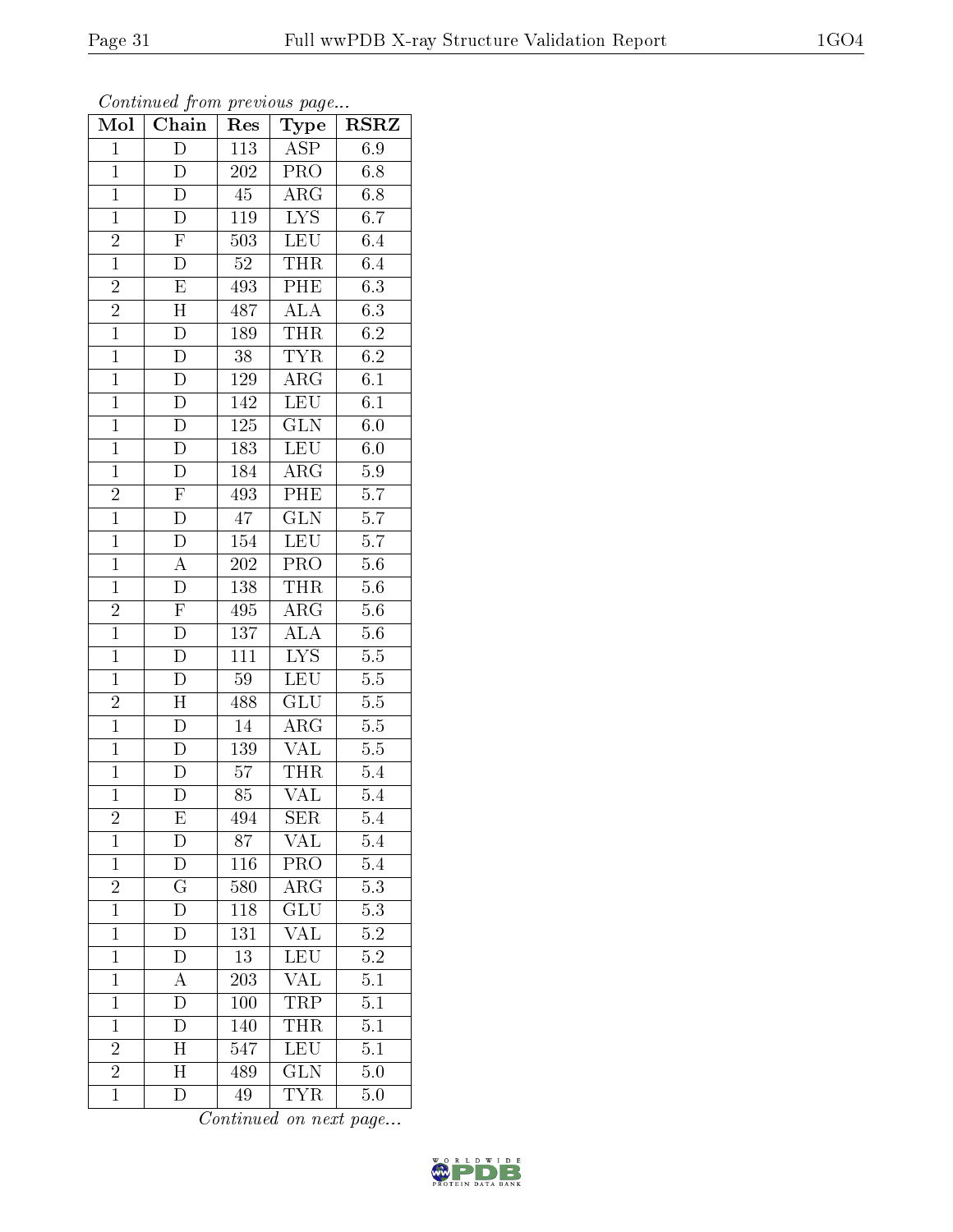| Mol            | Chain                     | Res              | ${\bf Type}$            | <b>RSRZ</b>      |
|----------------|---------------------------|------------------|-------------------------|------------------|
| $\overline{c}$ | $\overline{\mathrm{G}}$   | $\overline{534}$ | <b>ASP</b>              | 5.0              |
| $\mathbf{1}$   | $\overline{D}$            | 53               | <b>LEU</b>              | 5.0              |
| $\overline{2}$ | $\overline{\mathrm{F}}$   | 502              | $\overline{\rm ARG}$    | 4.9              |
| $\overline{2}$ | $\overline{H}$            | 527              | $\overline{\text{GLU}}$ | 4.9              |
| $\overline{2}$ | $\overline{H}$            | 555              | $\overline{\text{GLN}}$ | 4.9              |
| $\frac{2}{1}$  | $\mathbf G$               | 576              | $\rm{ARG}$              | 4.8              |
|                | $\overline{\rm D}$        | 121              | $\overline{\text{GLN}}$ | $\overline{4.7}$ |
| $\overline{2}$ | $\overline{\mathrm{G}}$   | 527              | GLU                     | 4.7              |
| $\overline{1}$ | $\overline{\rm D}$        | $\overline{26}$  | PHE                     | $4.7\,$          |
| $\overline{1}$ | $\overline{\rm D}$        | <sup>122</sup>   | $\overline{\text{LYS}}$ | $\overline{4.6}$ |
| $\frac{2}{1}$  | $\overline{F}$            | 499              | $\overline{\text{ASP}}$ | $4.6\,$          |
|                | $\bar{\rm D}$             | 181              | $\overline{\text{VAL}}$ | $4.5\,$          |
| $\overline{1}$ | $\boldsymbol{A}$          | $\overline{8}$   | GLU                     | 4.5              |
| $\overline{1}$ | $\overline{\rm C}$        | 204              | <b>ASN</b>              | $4.\overline{5}$ |
| $\overline{2}$ | $\overline{\mathrm{F}}$   | 496              | $\overline{\text{GLU}}$ | $\overline{4.5}$ |
| $\overline{1}$ | $\overline{\rm D}$        | 43               | PHE                     | $4.5\,$          |
| $\overline{2}$ | $\overline{\rm H}$        | 568              | $\overline{\text{CYS}}$ | 4.4              |
| $\overline{1}$ | ${\rm D}$                 | 153              | <b>LEU</b>              | $4.3\,$          |
| $\overline{1}$ | D                         | $\overline{77}$  | $\overline{\text{TYR}}$ | $\overline{4.3}$ |
| $\mathbf{1}$   | $\overline{\rm D}$        | 41               | GLU                     | $4.3\,$          |
| $\mathbf{1}$   | $\mathbf D$               | 109              | <b>THR</b>              | $\overline{4.3}$ |
| $\overline{2}$ | $\overline{F}$            | 498              | <b>ALA</b>              | $\overline{4.3}$ |
| $\overline{2}$ | $\overline{F}$            | 500              | <b>THR</b>              | $\overline{4.3}$ |
| $\overline{1}$ | $\overline{\rm C}$        | 114              | $\overline{\text{SER}}$ | $\overline{4.3}$ |
| $\overline{1}$ | $\overline{D}$            | 145              | <b>LEU</b>              | 4.1              |
| $\mathbf{1}$   | $\mathbf D$               | 62               | ILE                     | 4.1              |
| $\overline{2}$ | $\overline{H}$            | $\overline{5}56$ | $\overline{\rm ARG}$    | 4.1              |
| $\overline{1}$ | $\overline{\rm D}$        | 110              | <b>ALA</b>              | 4.1              |
| $\overline{1}$ | $\overline{\rm D}$        | $\overline{73}$  | $\overline{\rm LYS}$    | 4.1              |
| $\overline{c}$ | $\boldsymbol{\mathrm{H}}$ | 491              | PHE                     | $\overline{4.1}$ |
| $\mathbf{1}$   | D                         | 33               | <b>TYR</b>              | 4.0              |
| $\mathbf{1}$   | D                         | 188              | THR                     | $4.0\,$          |
| $\overline{2}$ | ${\bf F}$                 | 579              | <b>GLU</b>              | 4.0              |
| $\overline{1}$ | D                         | 28               | ILE                     | 4.0              |
| $\mathbf{1}$   | D                         | 135              | ILE                     | $3.9\,$          |
| $\mathbf{1}$   | D                         | 182              | $\rm{ARG}$              | $3.9\,$          |
| $\frac{2}{1}$  | E                         | 498              | <b>ALA</b>              | $3.9\,$          |
|                | D                         | 46               | VAL                     | 3.8              |
| $\mathbf{1}$   | D                         | 193              | $\rm V\!A\overline{L}$  | 3.8              |
| $\mathbf{1}$   | D                         | 92               | GLU                     | 3.8              |
| $\mathbf{1}$   | D                         | 84               | <b>LEU</b>              | $3.\overline{8}$ |
| $\mathbf{1}$   | $\overline{B}$            | 84               | <b>LEU</b>              | $\overline{3.7}$ |

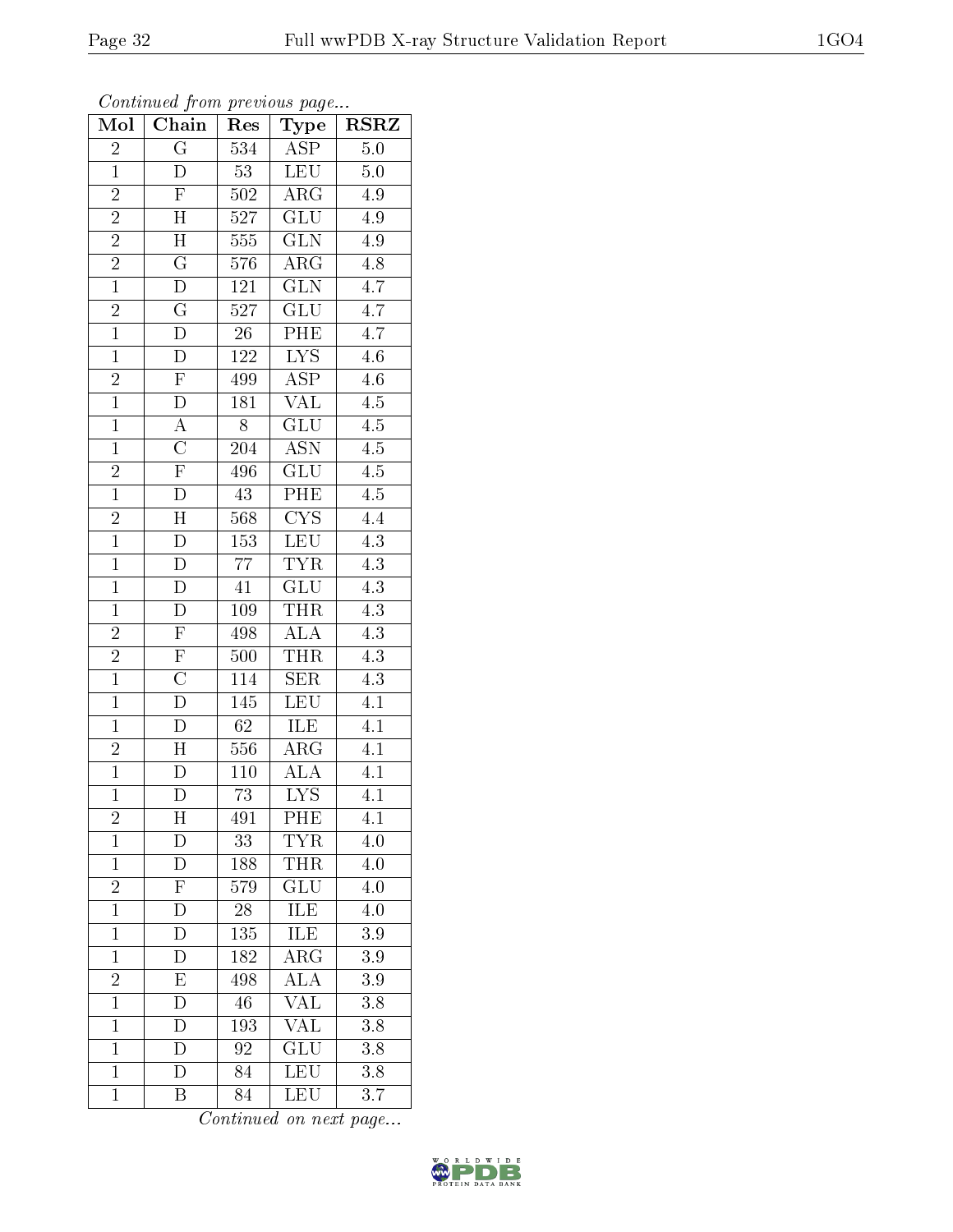| Mol            | Chain                   | Res              | Type                     | <b>RSRZ</b>      |
|----------------|-------------------------|------------------|--------------------------|------------------|
| $\mathbf{1}$   | $\overline{\rm D}$      | $50\,$           | <b>GLY</b>               | $\overline{3.7}$ |
| $\mathbf{1}$   | А                       | 31               | ILE                      | $\overline{3.7}$ |
| $\overline{1}$ | $\overline{\rm D}$      | 102              | PHE                      | $\overline{3.7}$ |
| $\mathbf{1}$   | D                       | $18\,$           | GLU                      | $\overline{3.7}$ |
| $\overline{2}$ | $\overline{\mathrm{G}}$ | $\overline{575}$ | <b>LEU</b>               | $\overline{3.7}$ |
| $\overline{1}$ | $\boldsymbol{A}$        | 114              | <b>SER</b>               | $3.6\,$          |
| $\overline{1}$ | $\overline{\rm D}$      | $72\,$           | <b>LEU</b>               | $3.6\,$          |
| $\overline{1}$ | $\overline{\rm D}$      | $\overline{23}$  | PHE                      | 3.6              |
| $\overline{2}$ | $\overline{H}$          | 509              | $\overline{\text{GLU}}$  | $3.6\,$          |
| $\overline{1}$ | $\overline{A}$          | $\overline{111}$ | $\overline{\text{LYS}}$  | $\overline{3.6}$ |
| $\overline{1}$ | D                       | 146              | GLU                      | $3.5\,$          |
| $\overline{1}$ | $\overline{\rm D}$      | 180              | $\overline{\text{GLU}}$  | $\overline{3.5}$ |
| $\overline{2}$ | $\overline{H}$          | 564              | <b>LEU</b>               | $\overline{3.5}$ |
| $\overline{1}$ | $\overline{A}$          | 9                | GLN                      | $\overline{3.5}$ |
| $\overline{2}$ | $\overline{\rm H}$      | 554              | $\overline{\rm{ARG}}$    | $\overline{3.5}$ |
| $\overline{1}$ | D                       | 163              | VAL                      | $3\overline{.4}$ |
| $\overline{2}$ | $\overline{E}$          | $\overline{514}$ | $\overline{\rm{ARG}}$    | $\overline{3.4}$ |
| $\overline{1}$ | $\overline{\rm D}$      | $\overline{24}$  | $\overline{\text{PHE}}$  | 3.4              |
| $\overline{1}$ | $\overline{\rm C}$      | 86               | $\overline{\text{VAL}}$  | 3.4              |
| $\mathbf{1}$   | $\overline{\rm A}$      | 160              | $\overline{\text{ASP}}$  | $\overline{3.4}$ |
| $\overline{2}$ | $\overline{H}$          | 570              | $\rm{ARG}$               | 3.4              |
| $\overline{2}$ | $\overline{E}$          | $\overline{502}$ | $\overline{\rm{ARG}}$    | $\overline{3.4}$ |
| $\overline{1}$ | D                       | 19               | ILE                      | 3.4              |
| $\overline{1}$ | $\overline{\rm D}$      | $\overline{31}$  | <b>ILE</b>               | $\overline{3.4}$ |
| $\overline{1}$ | $\overline{D}$          | 127              | GLU                      | $3.3\,$          |
| $\overline{1}$ | $\overline{D}$          | 199              | <b>TYR</b>               | $\overline{3.3}$ |
| $\overline{2}$ | $\overline{H}$          | 528              | $\overline{\rm{ARG}}$    | $\overline{3.3}$ |
| $\overline{1}$ | $\overline{\rm A}$      | $118\,$          | $\overline{\text{GLU}}$  | $\overline{3.3}$ |
| $\overline{2}$ | $\overline{\rm H}$      | 558              | $\overline{\rm{ARG}}$    | $\overline{3.3}$ |
| $\mathbf 1$    | D                       | $\overline{17}$  | $\overline{\rm ALA}$     | $\overline{3.3}$ |
| $\overline{c}$ | G                       | 569              | $\widetilde{\text{GLU}}$ | $\!3.2\!$        |
| $\overline{2}$ | $\overline{H}$          | 552              | <b>VAL</b>               | $\overline{3.2}$ |
| $\overline{c}$ | E                       | 500              | THR                      | $3.2\,$          |
| $\overline{2}$ | $\overline{\mathrm{E}}$ | $\overline{578}$ | MET                      | $\overline{3.2}$ |
| $\overline{1}$ | D                       | 40               | <b>SER</b>               | $3.2\,$          |
| $\overline{1}$ | $\overline{\rm A}$      | 32               | LEU                      | $\overline{3.2}$ |
| $\frac{2}{1}$  | $\overline{F}$          | 571              | LEU                      | 3.1              |
|                | $\boldsymbol{B}$        | 104              | ILE                      | $\overline{3.1}$ |
| $\mathbf{1}$   | $\overline{\rm D}$      | 42               | <b>THR</b>               | $3\overline{.1}$ |
| $\mathbf{1}$   | D                       | $105\,$          | GLU                      | 3.1              |
| $\overline{2}$ | $\overline{\mathrm{G}}$ | $\overline{520}$ | $\rm{ARG}$               | 3.1              |
| $\overline{2}$ | $\overline{G}$          | 571              | <b>LEU</b>               | 3.1              |

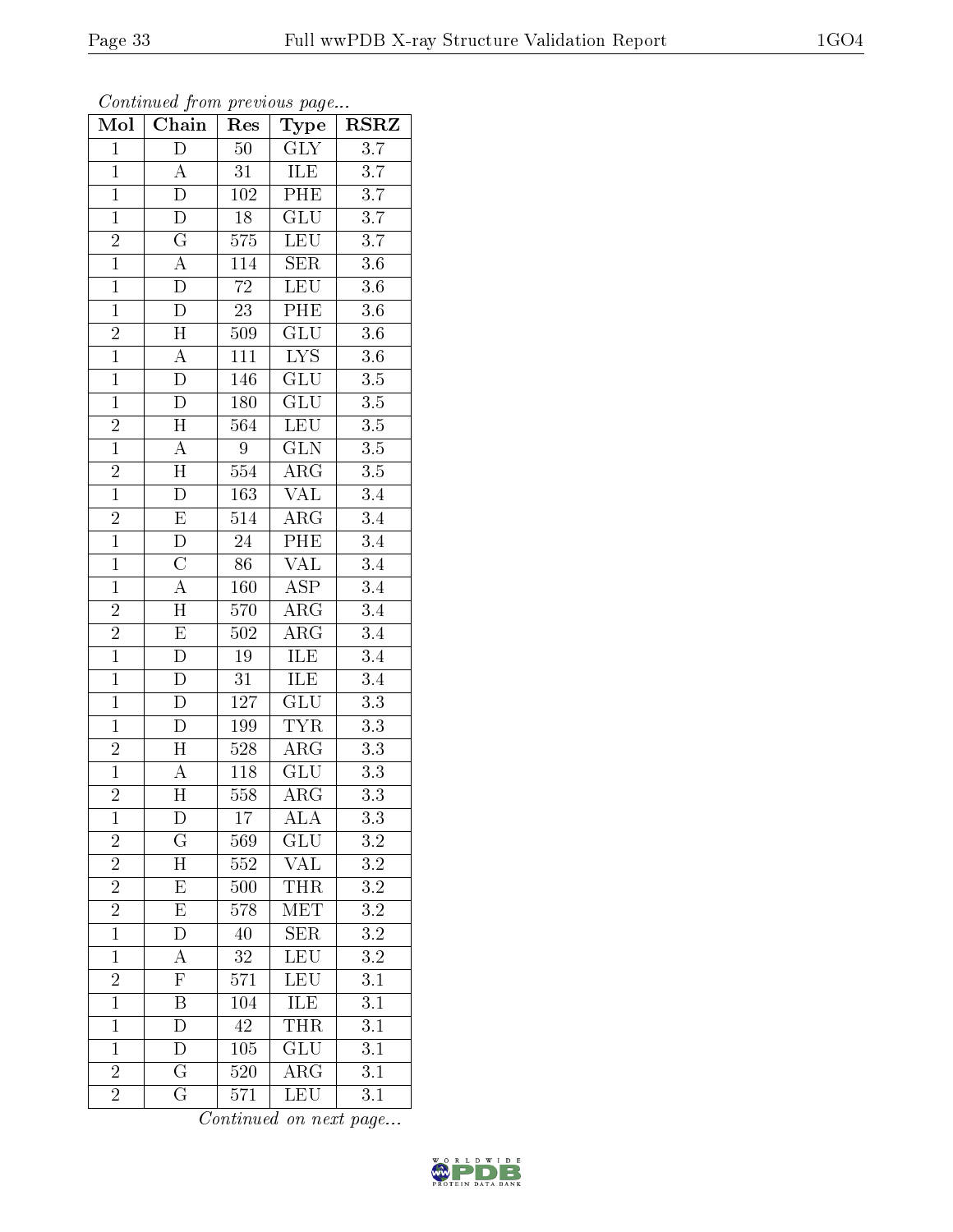| Mol            | Chain                     | Res              | Type                    | <b>RSRZ</b>      |
|----------------|---------------------------|------------------|-------------------------|------------------|
| $\mathbf{1}$   | $\overline{D}$            | 196              | MET                     | $\overline{3.1}$ |
| $\overline{1}$ | А                         | 72               | LEU                     | 3.0              |
| $\mathbf{1}$   | $\overline{\rm C}$        | $1\overline{15}$ | $\overline{\rm ALA}$    | $3.0\,$          |
| $\mathbf{1}$   | $\overline{\rm D}$        | $\overline{39}$  | PRO                     | 3.0              |
| $\overline{2}$ | $\overline{\rm H}$        | 538              | SER                     | 3.0              |
| $\overline{2}$ | $\overline{F}$            | 512              | ARG                     | 2.9              |
| $\overline{2}$ | $\overline{\mathrm{G}}$   | $5\overline{72}$ | $\rm{ARG}$              | 2.9              |
| $\overline{2}$ | $\overline{F}$            | 576              | $\overline{\rm ARG}$    | $\overline{2.9}$ |
| $\mathbf{1}$   | $\overline{\rm D}$        | $54\,$           | <b>LEU</b>              | 2.9              |
| $\overline{1}$ | $\overline{\rm D}$        | 107              | $\overline{\text{ASP}}$ | $\overline{2.9}$ |
| $\overline{1}$ | $\boldsymbol{B}$          | $10\,$           | GLY                     | 2.9              |
| $\overline{2}$ | $\overline{\mathrm{F}}$   | 494              | $\overline{\text{SER}}$ | $2.\overline{9}$ |
| $\overline{1}$ | $\, {\bf B}$              | $\overline{23}$  | PHE                     | $\overline{2.9}$ |
| $\mathbf{1}$   | $\mathbf D$               | 185              | SER                     | $2.\overline{9}$ |
| $\overline{2}$ | $\overline{\mathrm{E}}$   | 568              | $\overline{\text{CYS}}$ | $\overline{2.9}$ |
| $\overline{2}$ | $\overline{H}$            | 539              | $\rm{ARG}$              | $2.\overline{8}$ |
| $\overline{2}$ | $\overline{\rm H}$        | $\overline{572}$ | $\overline{\rm{ARG}}$   | $\overline{2.8}$ |
| $\overline{1}$ | $\boldsymbol{A}$          | 84               | <b>LEU</b>              | $2.\overline{8}$ |
| $\overline{2}$ | E                         | 512              | $\rm{ARG}$              | $2.8\,$          |
| $\overline{1}$ | $\overline{\mathrm{B}}$   | 20               | <b>VAL</b>              | 2.8              |
| $\overline{2}$ | $\overline{F}$            | 539              | $AR\overline{G}$        | 2.8              |
| $\overline{1}$ | $\overline{\rm A}$        | $\overline{19}$  | <b>ILE</b>              | $\overline{2.8}$ |
| $\mathbf{1}$   | ${\rm D}$                 | 37               | ILE                     | 2.8              |
| $\overline{1}$ | $\overline{\rm A}$        | $\overline{135}$ | <b>ILE</b>              | 2.8              |
| $\mathbf{1}$   | $\mathbf D$               | 186              | PHE                     | 2.8              |
| $\overline{2}$ | $\overline{H}$            | 514              | $\rm{ARG}$              | $\overline{2.8}$ |
| $\overline{2}$ | $\overline{H}$            | 567              | $\overline{{\rm GLU}}$  | $\overline{2.7}$ |
| $\overline{1}$ | $\overline{\rm D}$        | 159              | <b>LYS</b>              | $2.7\,$          |
| $\overline{1}$ | $\overline{\rm A}$        | $11\overline{2}$ | $\overline{\text{ASP}}$ | $\overline{2}.7$ |
| $\overline{2}$ | $\overline{\mathrm{G}}$   | 547              | LEU                     | $\overline{2.7}$ |
| $\overline{2}$ | $\boldsymbol{\mathrm{H}}$ | 579              | GLU                     | $2.7^{\circ}$    |
| $\overline{1}$ | $\overline{A}$            | $11\overline{5}$ | $\overline{\text{ALA}}$ | $\overline{2.7}$ |
| $\mathbf 1$    | D                         | 106              | CYS                     | 2.6              |
| $\overline{1}$ | D                         | 136              | THR                     | $\overline{2.6}$ |
| $\overline{c}$ | ${\rm F}$                 | 514              | ARG                     | 2.6              |
| $\overline{1}$ | $\overline{\rm C}$        | $\overline{23}$  | $\overline{\text{PHE}}$ | $\overline{2.6}$ |
| $\overline{c}$ | $\overline{\mathrm{G}}$   | 486              | <b>SER</b>              | 2.6              |
| $\overline{1}$ | $\overline{D}$            | 51               | $\overline{\text{LEU}}$ | 2.6              |
| $\mathbf{1}$   | D                         | 108              | $\overline{\text{LYS}}$ | 2.6              |
| $\overline{1}$ | D                         | 200              | <b>LYS</b>              | 2.6              |
| $\mathbf{1}$   | $\overline{\rm D}$        | 88               | <b>ILE</b>              | 2.5              |
| $\mathbf{1}$   | А                         | 110              | ALA                     | 2.5              |

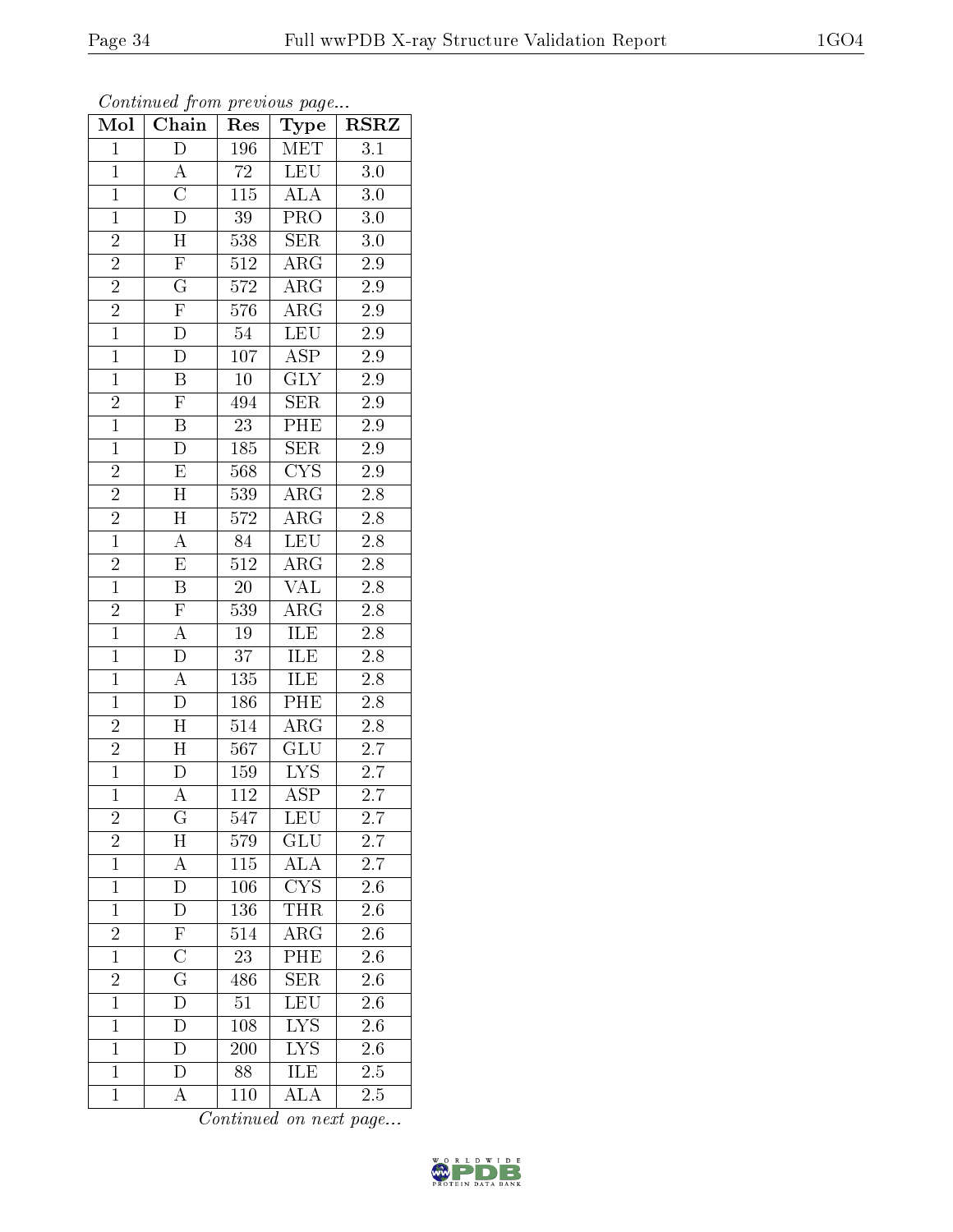| Mol            | $\overline{\text{Chain}}$ | Res              | ${\bf Type}$             | <b>RSRZ</b>      |
|----------------|---------------------------|------------------|--------------------------|------------------|
| $\overline{c}$ | $\overline{G}$            | 514              | $\overline{\rm{ARG}}$    | $2.\overline{5}$ |
| $\overline{2}$ | $\overline{\mathrm{G}}$   | 556              | $\rm{ARG}$               | $2.5\,$          |
| $\overline{1}$ | $\overline{\rm D}$        | 166              | $\overline{\text{LYS}}$  | $\overline{2.5}$ |
| $\overline{1}$ | D                         | $\overline{162}$ | $\overline{\text{VAL}}$  | $\overline{2.5}$ |
| $\overline{1}$ | $\overline{B}$            | $\overline{135}$ | <b>ILE</b>               | $\overline{2.5}$ |
| $\mathbf{1}$   | $\overline{C}$            | 165              | GLU                      | 2.5              |
| $\overline{1}$ | $\overline{C}$            | 31               | ILE                      | $2.4\,$          |
| $\mathbf{1}$   | $\overline{\rm C}$        | 154              | LEU                      | 2.4              |
| $\overline{1}$ | $\overline{\rm D}$        | $\overline{101}$ | GLN                      | $\overline{2.4}$ |
| $\overline{1}$ | $\overline{\rm C}$        | $\overline{76}$  | <b>LEU</b>               | $\overline{2.4}$ |
| $\overline{1}$ | $\overline{\mathrm{B}}$   | 21               | <b>ALA</b>               | 2.4              |
| $\overline{1}$ | $\overline{A}$            | $\overline{23}$  | $\overline{PHE}$         | $\overline{2.4}$ |
| $\overline{1}$ | $\overline{\rm D}$        | $\overline{27}$  | $\overline{\text{GLY}}$  | $\overline{2.4}$ |
| $\overline{1}$ | $\overline{\rm C}$        | 28               | ILE                      | $\overline{2.4}$ |
| $\overline{2}$ | $\overline{\mathrm{E}}$   | 579              | $\overline{\text{GLU}}$  | $\overline{2.4}$ |
| $\overline{2}$ | $\overline{\mathrm{F}}$   | 507              | $\widetilde{\text{GLU}}$ | $2.4\,$          |
| $\overline{2}$ | $\overline{F}$            | $\overline{509}$ | $\overline{\text{GLU}}$  | $\overline{2.4}$ |
| $\overline{1}$ | $\overline{\rm D}$        | 60               | <b>GLU</b>               | 2.4              |
| $\overline{1}$ | $\overline{D}$            | 191              | <b>HIS</b>               | 2.4              |
| $\overline{1}$ | $\overline{\mathbf{B}}$   | 136              | <b>THR</b>               | $\overline{2.4}$ |
| $\overline{1}$ | $\mathbf D$               | 104              | ILE                      | 2.4              |
| $\overline{1}$ | $\overline{C}$            | $\overline{81}$  | <b>VAL</b>               | $\overline{2.3}$ |
| $\mathbf{1}$   | $\overline{D}$            | 80               | <b>SER</b>               | $\overline{2.3}$ |
| $\overline{1}$ | $\overline{\rm D}$        | $\overline{12}$  | $\overline{\text{THR}}$  | $\overline{2.3}$ |
| $\mathbf{1}$   | $\overline{D}$            | 160              | $\overline{\text{ASP}}$  | 2.3              |
| $\overline{1}$ | $\, {\bf B}$              | $28\,$           | <b>ILE</b>               | 2.3              |
| $\overline{2}$ | $\overline{\rm H}$        | $\overline{574}$ | <b>LEU</b>               | $\overline{2.3}$ |
| $\overline{2}$ | $\overline{H}$            | 521              | $\overline{\text{MET}}$  | $\overline{2.3}$ |
| $\overline{2}$ | $\overline{\mathrm{G}}$   | $\overline{583}$ | <b>THR</b>               | $\overline{2.3}$ |
| $\mathbf{1}$   | $\overline{\rm C}$        | 153              | <b>LEU</b>               | $\overline{2.3}$ |
| $\overline{c}$ | H                         | 571              | <b>LEU</b>               | 2.3              |
| $\overline{1}$ | $\overline{\mathrm{D}}$   | $55\,$           | <b>VAL</b>               | $\overline{2.3}$ |
| $\mathbf{1}$   | D                         | 147              | <b>VAL</b>               | $2\overline{.3}$ |
| $\overline{1}$ | $\overline{D}$            | $\overline{56}$  | <b>THR</b>               | $\overline{2.3}$ |
| $\mathbf{1}$   | $\overline{C}$            | 146              | GLU                      | $2.\overline{3}$ |
| $\mathbf{1}$   | $\overline{\mathrm{B}}$   | $24\,$           | PHE                      | $\overline{2.3}$ |
| $\mathbf{1}$   | D                         | 130              | <b>SER</b>               | 2.3              |
| $\overline{2}$ | H                         | 576              | $\overline{\rm ARG}$     | 2.3              |
| $\overline{2}$ | $\overline{\mathrm{E}}$   | 564              | <b>LEU</b>               | $2.\overline{2}$ |
| $\overline{2}$ | $\mathbf G$               | 578              | MET                      | $2.2\,$          |
| $\overline{1}$ | $\overline{A}$            | 86               | $\overline{\text{VAL}}$  | $\overline{2.2}$ |
| $\mathbf{1}$   | $\overline{\rm C}$        | 20               | $\overline{\text{VAL}}$  | 2.2              |

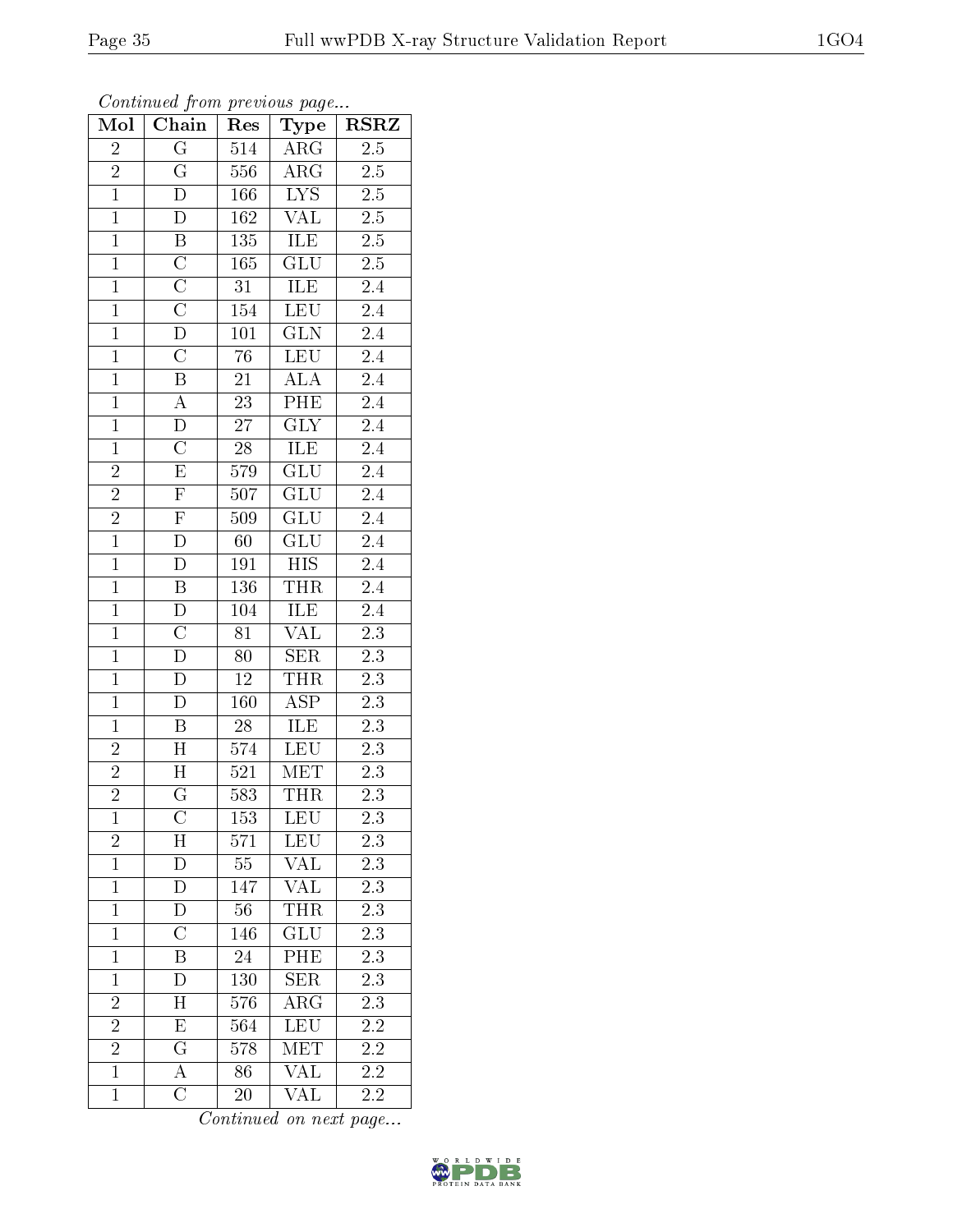| Mol            | Chain                   | Res              | Type                      | <b>RSRZ</b>      |
|----------------|-------------------------|------------------|---------------------------|------------------|
| $\overline{1}$ | $\overline{\rm C}$      | 84               | <b>LEU</b>                | $\overline{2.2}$ |
| $\mathbf{1}$   | $\overline{\rm D}$      | 78               | $\overline{\text{LYS}}$   | 2.2              |
| $\overline{1}$ | $\overline{\rm A}$      | $\overline{28}$  | ILE                       | $\overline{2.2}$ |
| $\overline{1}$ | $\overline{B}$          | $\overline{85}$  | VAL                       | 2.2              |
| $\overline{2}$ | $\overline{\rm G}$      | 563              | $\overline{\text{GLN}}$   | $\overline{2.2}$ |
| $\mathbf{1}$   | $\overline{\mathrm{B}}$ | $\overline{31}$  | <b>ILE</b>                | $\overline{2.2}$ |
| $\overline{2}$ | $\overline{\rm H}$      | 551              | $\overline{\text{SER}}$   | $\overline{2.2}$ |
| $\overline{1}$ | $\overline{\rm D}$      | 201              | <b>ILE</b>                | $\overline{2.1}$ |
| $\mathbf{1}$   | D                       | 97               | LEU                       | 2.1              |
| $\frac{2}{1}$  | $\overline{\mathrm{F}}$ | $\overline{547}$ | LEU                       | $\overline{2.1}$ |
|                | $\boldsymbol{A}$        | 24               | PHE                       | 2.1              |
| $\overline{2}$ | $\overline{\rm H}$      | 559              | $\overline{\text{GLU}}$   | $\overline{2.1}$ |
| $\overline{1}$ | $\overline{\rm A}$      | $\overline{132}$ | ILE                       | $\overline{2.1}$ |
| $\mathbf 1$    | $\overline{\mathrm{B}}$ | 155              | ILE                       | $\overline{2.1}$ |
| $\mathbf{1}$   | $\overline{\rm A}$      | 165              | $\overline{\text{GLU}}$   | $\overline{2.1}$ |
| $\mathbf{1}$   | A                       | 27               | $\overline{\text{GLY}}$   | 2.1              |
| $\mathbf{1}$   | $\overline{\rm D}$      | 143              | $\overline{\text{PRO}}$   | 2.1              |
| $\overline{2}$ | $\overline{\mathrm{G}}$ | $\overline{517}$ | $\overline{\text{GLU}}$   | $\overline{2.1}$ |
| $\overline{2}$ | $\overline{\mathrm{E}}$ | 571              | LEU                       | $\overline{2.1}$ |
| $\overline{1}$ | $\overline{\mathrm{B}}$ | $\overline{81}$  | <b>VAL</b>                | $\overline{2.1}$ |
| $\overline{2}$ | $\overline{\mathrm{F}}$ | 572              | $AR\overline{G}$          | 2.1              |
| $\overline{2}$ | $\overline{\mathrm{E}}$ | 496              | $\overline{\mathrm{GLU}}$ | $\overline{2.0}$ |
| $\overline{1}$ | $\overline{\mathrm{B}}$ | $\overline{32}$  | LEU                       | $2.0\,$          |
| $\mathbf{1}$   | $\overline{\mathrm{B}}$ | 153              | LEU                       | $\overline{2.0}$ |
| $\overline{2}$ | $\overline{\mathrm{G}}$ | $\overline{537}$ | $\overline{\text{GLN}}$   | $\overline{2.0}$ |
| $\overline{1}$ | $\overline{\mathrm{B}}$ | 100              | <b>TRP</b>                | 2.0              |
| $\overline{1}$ | $\overline{\mathrm{B}}$ | $\overline{114}$ | $\overline{\text{SER}}$   | $\overline{2.0}$ |
| $\overline{1}$ | $\overline{\mathrm{B}}$ | 102              | PHE                       | $\overline{2.0}$ |
| $\overline{1}$ | $\overline{\rm D}$      | $\overline{171}$ | $\overline{\text{GLY}}$   | $\overline{2.0}$ |
| $\overline{2}$ | $\overline{\mathrm{E}}$ | 499              | $\overline{\text{ASP}}$   | 2.0              |
| $\mathbf{1}$   | D                       | 179              | GLU                       | $2.0\,$          |
| $\mathbf{1}$   | $\overline{\text{C}}$   | $\overline{88}$  | ILE                       | $2.0\,$          |
| $\overline{2}$ | $\overline{\rm H}$      | 492              | LEU                       | 2.0              |
| $\overline{1}$ | $\overline{\rm A}$      | $\overline{85}$  | $\overline{\text{VAL}}$   | $\overline{2.0}$ |

Continued from previous page...

### 6.2 Non-standard residues in protein, DNA, RNA chains (i)

There are no non-standard protein/DNA/RNA residues in this entry.